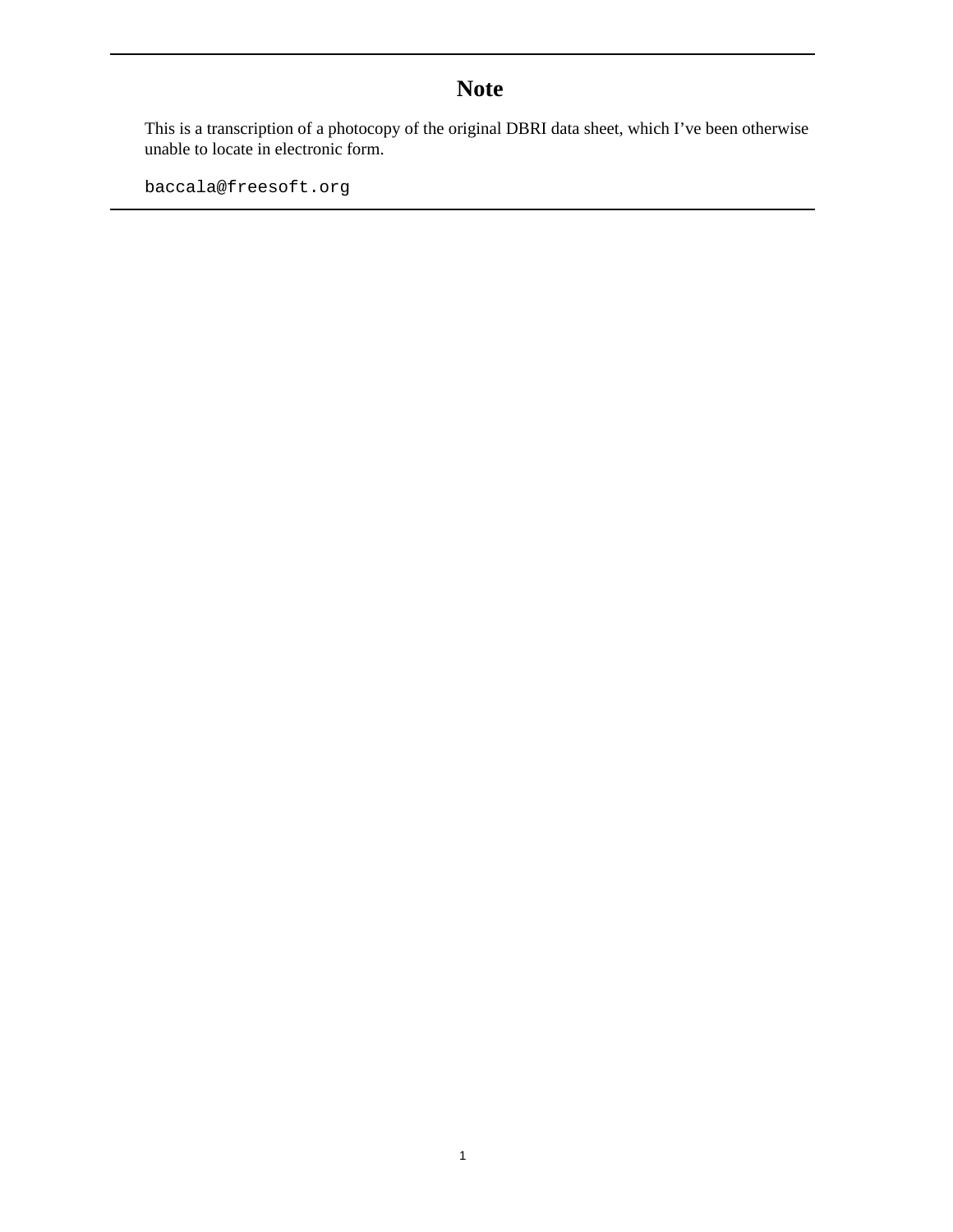# **Pin Information**

Tables 1-5 list the location, name, and type for each pin on the DBRI.



**Figure 1. Pin Diagram**

Good power supply bypass techniques should be followed with this device. One technique is to bypass each power supply pin to ground as close to the device as possible with 0.1 µF capacitors. Use of ground and power planes may reduce the required number of capacitors. However, in every application, it is recommended that pin 78 be separately bypassed since this pin is the primary power pin for the analog receiver.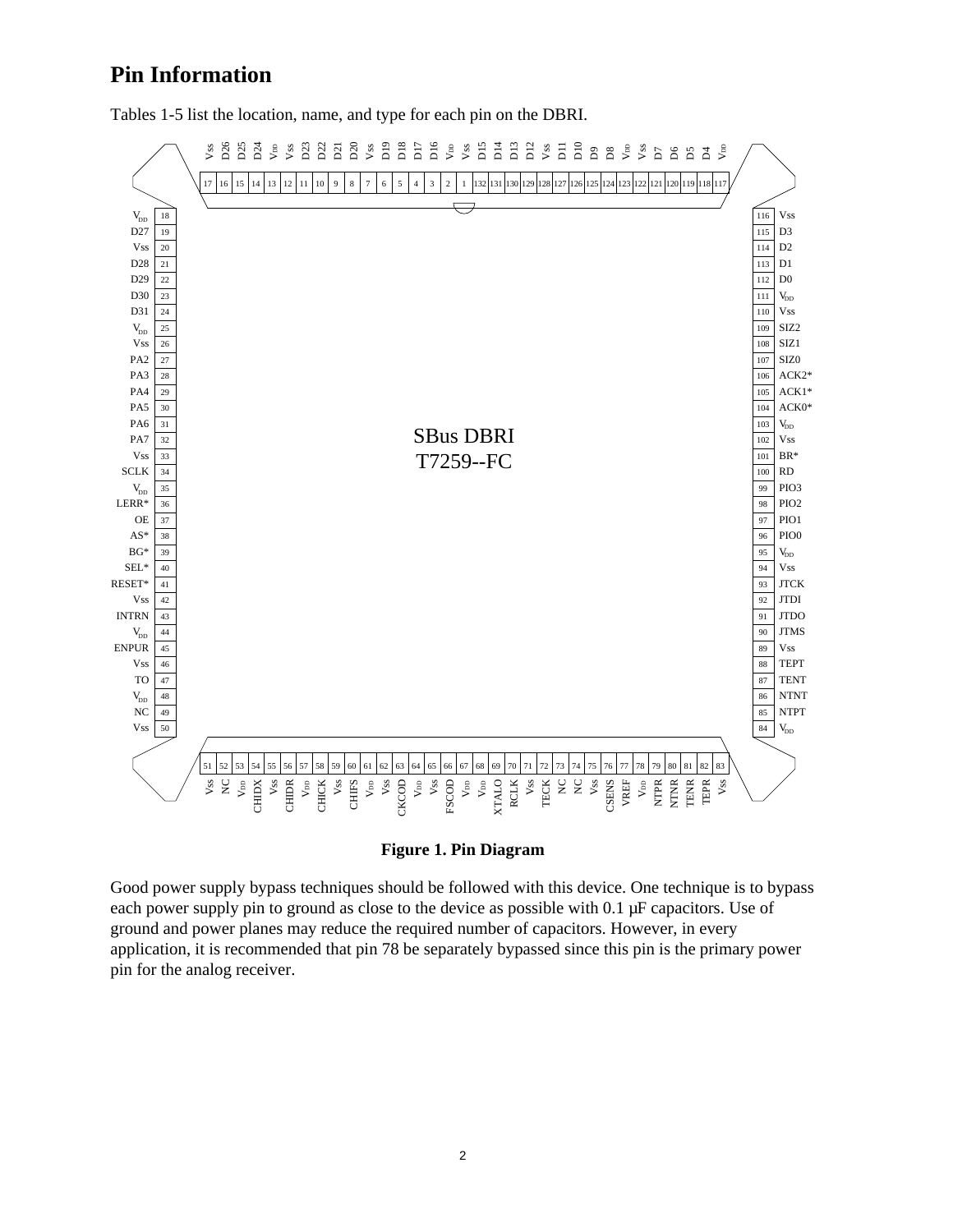| Pin                                                                                                         | <b>Symbol</b>   | Type <sup>1</sup> | <b>Name/Function</b>                                                                      |
|-------------------------------------------------------------------------------------------------------------|-----------------|-------------------|-------------------------------------------------------------------------------------------|
| 2, 13, 18, 25, 35, 44, 48, 53, 57, 61, 64,<br>67, 68, 78, 84, 95, 103, 111, 117, 123                        | $V_{DD}$        | P                 | <b>Power.</b> $5V+5\%$ TNRT                                                               |
| 1, 7, 12, 17, 20, 26, 33, 42, 46, 50, 51, 55,<br>59, 62, 65, 71, 75, 83, 89, 94, 102, 110,<br>116, 122, 128 | $V_{SS}$        | G                 | Ground.                                                                                   |
| 76                                                                                                          | <b>CSENS</b>    | A                 | <b>Current Sense, Connect CSENS to</b><br>$V_{SS}$ via 11.3 kohm $\pm$ 0.1% resistor.     |
| 77                                                                                                          | $\rm V_{\rm\,}$ | A                 | <b>Voltage Sense.</b> Connect $V_{RFF}$ to $V_{DD}$<br>via 27.4 kohm $\pm$ 0.1% resistor. |

**Table 1. Pin Descriptions (Power Supply Pins)**

<sup>1</sup> I=input, O=output, B=bidirectional, A=analog, P=power, G=ground.

| Pin | <b>Symbol</b> | Type <sup>1</sup> | <b>Name/Function</b>                                                                          |
|-----|---------------|-------------------|-----------------------------------------------------------------------------------------------|
| 79  | <b>NTPR</b>   | AI                | N Receiver Positive Side.                                                                     |
| 80  | N             | AI                | <b>NT Receiver Negative Side.</b>                                                             |
| 81  | <b>TENR</b>   | AI                | <b>TE Receiver Negative Side.</b>                                                             |
| 82  | <b>TEPR</b>   | AI                | <b>TE Receiver Positive Side.</b>                                                             |
| 85  | <b>NTPT</b>   | AO                | <b>NT Transmit Positive Side.</b>                                                             |
| 86  | <b>NTNT</b>   | AO                | <b>NT Transmit Negative Side.</b>                                                             |
| 87  | <b>TENT</b>   | AO                | <b>TE Transmit Negative Side.</b>                                                             |
| 88  | <b>TEPT</b>   | AO                | <b>TE Transmit Positive Side.</b>                                                             |
| 72  | <b>TECK</b>   | $\overline{O}$    | 4 kHz Digital Phase-Locked Loop (DPLL) for External Analog<br>Phase-Locked Loop (APLL). TDOEL |
| 54  | <b>CHIDX</b>  | B                 | <b>Concentration Highway Transmit Data. IZ</b>                                                |
| 56  | <b>CHIDR</b>  | B                 | <b>Concentration Highway Receive Data.</b>                                                    |
| 58  | <b>CHICK</b>  | B                 | <b>Concentration Highway Clock.</b>                                                           |
| 60  | <b>CHIFS</b>  | B                 | <b>Concentration Highway Frame Strobe.</b>                                                    |

**Table 2. Pin Descriptions (Serial Interface Pins)**

<sup>1</sup> I=input, O=output, B=bidirectional, A=analog, P=power, G=ground.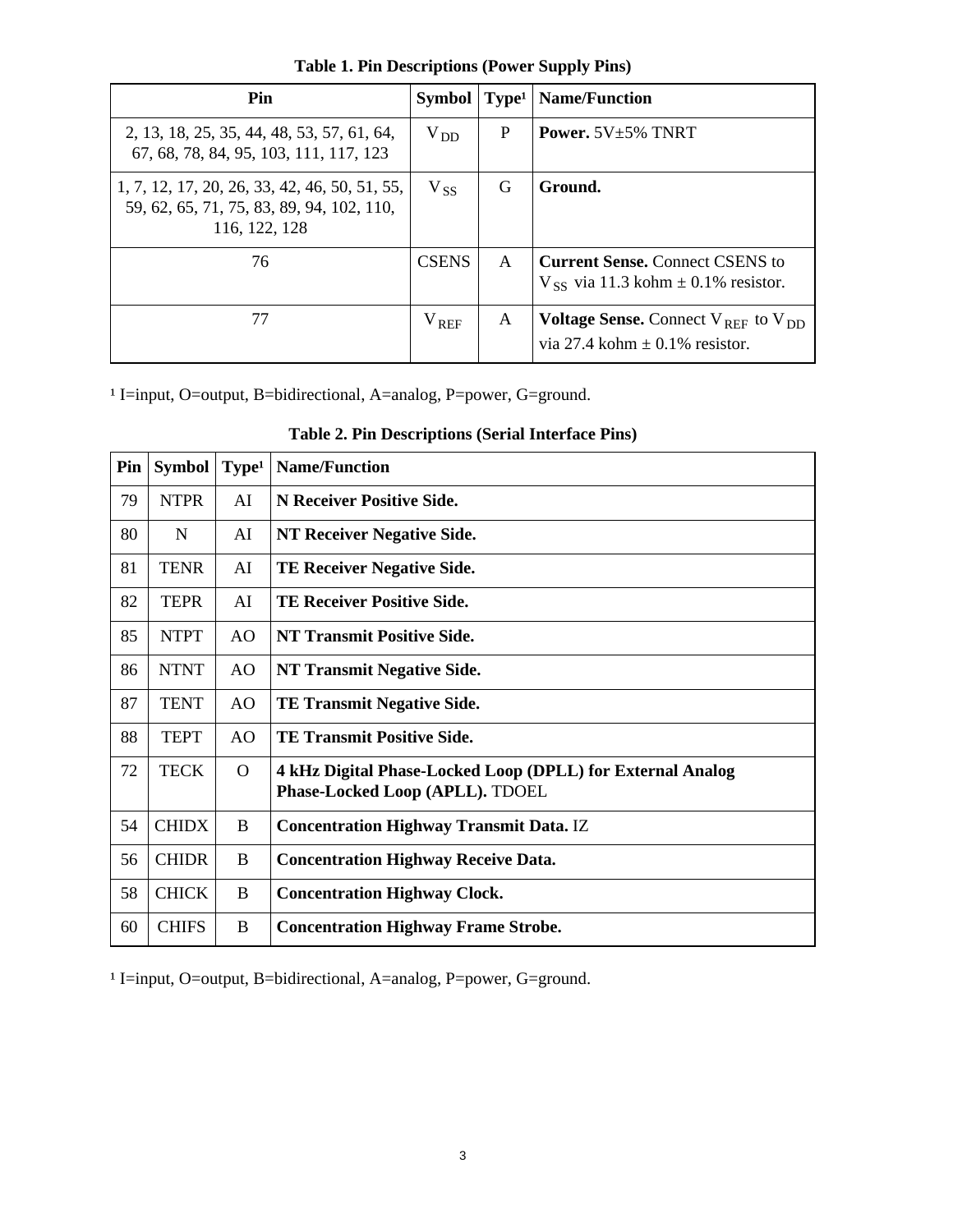| Pin                  | <b>Symbol</b>            | Type <sup>1</sup> | <b>Name/Function</b>                                                                                                                                                                                                                                                                      |
|----------------------|--------------------------|-------------------|-------------------------------------------------------------------------------------------------------------------------------------------------------------------------------------------------------------------------------------------------------------------------------------------|
| 27-32                | $PA[2-7]$                | I                 | <b>Physical Address.</b>                                                                                                                                                                                                                                                                  |
| 112-115,<br>118-121  | $D[0-3, 4-7]$            | $\bf{B}$          | Data.                                                                                                                                                                                                                                                                                     |
| 124-127,<br>129-132  | $D[8-11,$<br>$12 - 15$ ] | B                 | Data.                                                                                                                                                                                                                                                                                     |
| $3-6$                | $D[16-19]$               | $\bf{B}$          | Data.                                                                                                                                                                                                                                                                                     |
| $8-11,$<br>$14 - 16$ | $D[20-23,$<br>$24-26$ ]  | $\bf{B}$          | Data.                                                                                                                                                                                                                                                                                     |
| 19, 21-24            | D[27,<br>$28-31$ ]       | $\bf{B}$          | Data.                                                                                                                                                                                                                                                                                     |
| 107-109              | $S[0-2]$                 | B                 | Size.                                                                                                                                                                                                                                                                                     |
| 100                  | RD                       | B                 | <b>Transfer Direction.</b>                                                                                                                                                                                                                                                                |
| 101                  | BR*                      | $\Omega$          | <b>Bus Request.</b>                                                                                                                                                                                                                                                                       |
| 104-106              | $ACK[0-2]*$              | B                 | <b>Transfer Acknowledge.</b>                                                                                                                                                                                                                                                              |
| 36                   | LERR*                    | $\mathbf I$       | <b>Late Data Error.</b>                                                                                                                                                                                                                                                                   |
| 38                   | AS*                      | I                 | <b>Address Strobe.</b>                                                                                                                                                                                                                                                                    |
| 39                   | $BG*$                    | $\mathbf I$       | <b>Bus Grant.</b>                                                                                                                                                                                                                                                                         |
| 40                   | $S^*$                    | $\mathbf I$       | <b>Chip Select.</b>                                                                                                                                                                                                                                                                       |
| 41                   | RESET*                   | $\mathbf I$       | <b>Reset.</b> Approximately 100 system clock cycles after the rising<br>edge of the reset, the DBRI has identification code (ID code)<br>available. Reset causes the sanity timer to expire, forces the CHI<br>into high-impedance state, and drops communication on the TE<br>interface. |
| 43                   | INTR*                    | $\mathbf{O}$      | Interrupt.Open drain.                                                                                                                                                                                                                                                                     |

**Table 3. Pin Descriptions (SBus Pins)** (See Sun SBus Specification A.2)

<sup>1</sup> I=input, O=output, B=bidirectional, A=analog, P=power, G=ground.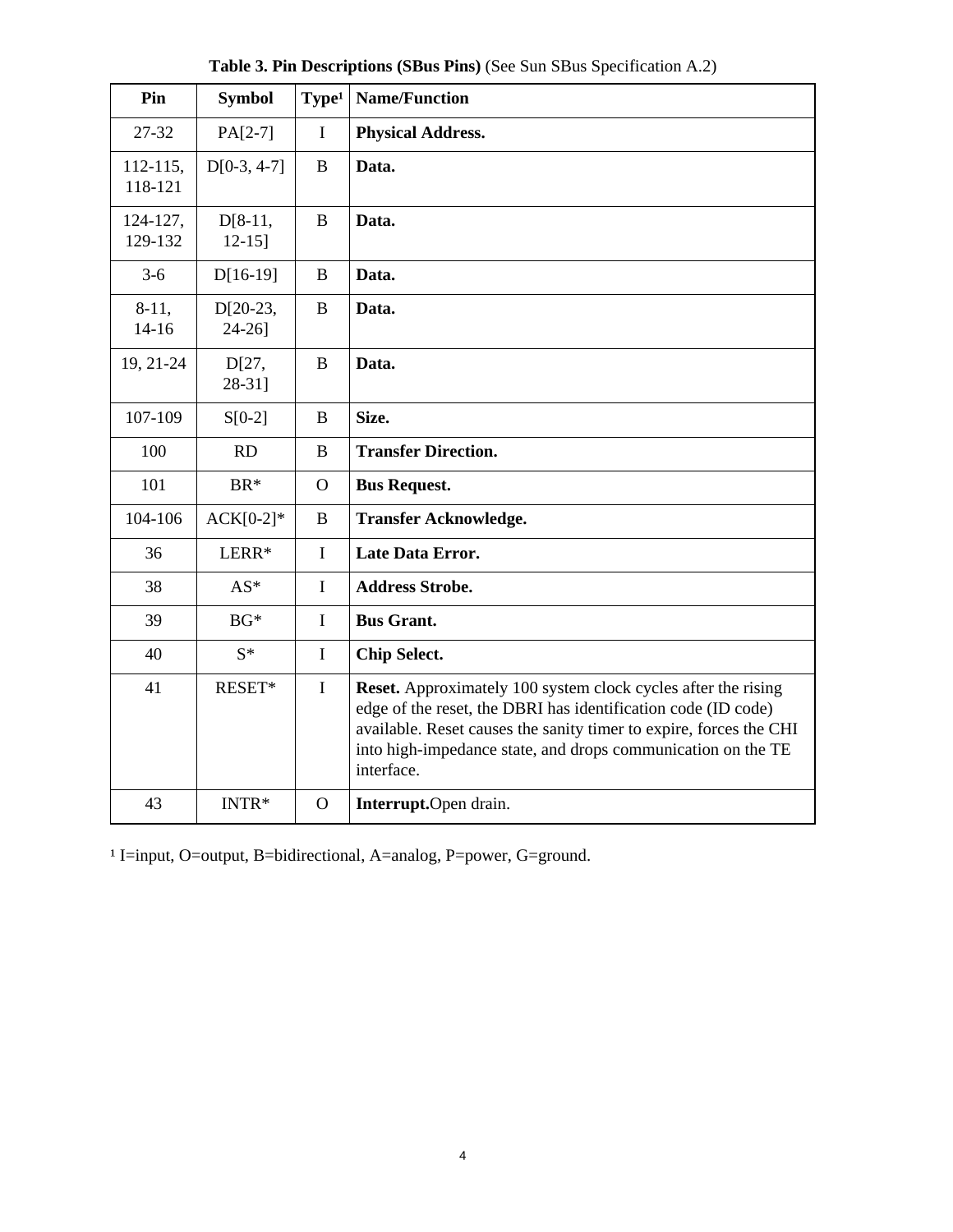| Pin | <b>Symbol</b> | Type <sup>1</sup> | <b>Name/Function</b>                                                                                                                                                                                                                                                                                                                                                                                                                                                                                         |
|-----|---------------|-------------------|--------------------------------------------------------------------------------------------------------------------------------------------------------------------------------------------------------------------------------------------------------------------------------------------------------------------------------------------------------------------------------------------------------------------------------------------------------------------------------------------------------------|
| 90  | <b>JTMS</b>   | $\bf{I}$          | <b>JTAG TAP Control In.</b>                                                                                                                                                                                                                                                                                                                                                                                                                                                                                  |
| 91  | J             | $\Omega$          | <b>JTAG Serial Data Out.</b>                                                                                                                                                                                                                                                                                                                                                                                                                                                                                 |
| 92  | <b>JTDI</b>   | $\bf{I}$          | <b>JTAG Serial Data In.</b>                                                                                                                                                                                                                                                                                                                                                                                                                                                                                  |
| 93  | <b>JTCK</b>   | $\mathbf I$       | <b>JTAG TAP Clock.</b>                                                                                                                                                                                                                                                                                                                                                                                                                                                                                       |
| 34  | <b>SCLK</b>   | $\mathbf I$       | System Clock. 16.67 MHz to 25 MHz.                                                                                                                                                                                                                                                                                                                                                                                                                                                                           |
| 69  | <b>XTALO</b>  | AO                | <b>Crystal Out Feedback.</b>                                                                                                                                                                                                                                                                                                                                                                                                                                                                                 |
| 70  | <b>RCLK</b>   | $\bf{I}$          | Reference Clock/Crystal Oscillator Input.                                                                                                                                                                                                                                                                                                                                                                                                                                                                    |
| 63  | <b>CKCOD</b>  | $\Omega$          | <b>Codec Clock.</b> The DBRI provides a 1.536 MHz or 2.048 MHz clock<br>derived by counting the DPLL. CKCOD can be disabled (held high) when it<br>is not needed.                                                                                                                                                                                                                                                                                                                                            |
| 66  | <b>FSCOD</b>  | $\Omega$          | Codec Frame Sync. EThe rising and falling edges of FSCOD are<br>individually programmed to occur a given number of DPLL cycles after the<br>start of a CHI frame. This allows FSCOD to look like either an active-high<br>or active-low pulse, with a duration of any number of DPLL clock cycles,<br>positioned at any DPLL clock cycle boundary within the CHI frame.<br>FSCOD can be disabled (held high) when it is not needed by programming<br>the rising and falling edges to occur at the same time. |

**Table 4. Pin Descriptions (JTAG and Clock Pins)**

<sup>1</sup> I=input, O=output, B=bidirectional, A=analog, P=power, G=ground.

| Pin   | <b>Symbol</b>   | Type <sup>1</sup> | <b>Name/Function</b>                                                                                                                                                                                                                                                                                                                                                                                                     |
|-------|-----------------|-------------------|--------------------------------------------------------------------------------------------------------------------------------------------------------------------------------------------------------------------------------------------------------------------------------------------------------------------------------------------------------------------------------------------------------------------------|
| 37    | $\Omega$        | I                 | <b>Output Enable.</b> When high, the chip outputs are enabled. When low, the<br>chip outputs are disabled (high impedance) except XTALO and JTDO.                                                                                                                                                                                                                                                                        |
| 45    | <b>ENPUR</b>    | L                 | <b>Powerup Reset Enable Pin.</b> Active-high. This pin should be tied to<br>VDD.                                                                                                                                                                                                                                                                                                                                         |
| 47    | <b>TO</b>       | $\Omega$          | <b>Sanity Timer Time-Out.</b> This active-low output indicated that the<br>DBRI's 8.192 second sanity timer has expired. After reset, TO remains<br>low until the F-bit in REG0 is cleared. After the F-bit is cleared, TO is<br>high unless the sanity timer times out. The sanity timer is reset every time<br>the DBRI executes a command or a register is accessed Tin slave mode<br>(including information code). E |
| 96-99 | <b>PIO[0-3]</b> | B                 | <b>General-Purpose Parallel I/O.</b>                                                                                                                                                                                                                                                                                                                                                                                     |

<sup>1</sup> I=input, O=output, B=bidirectional, A=analog, P=power, G=ground.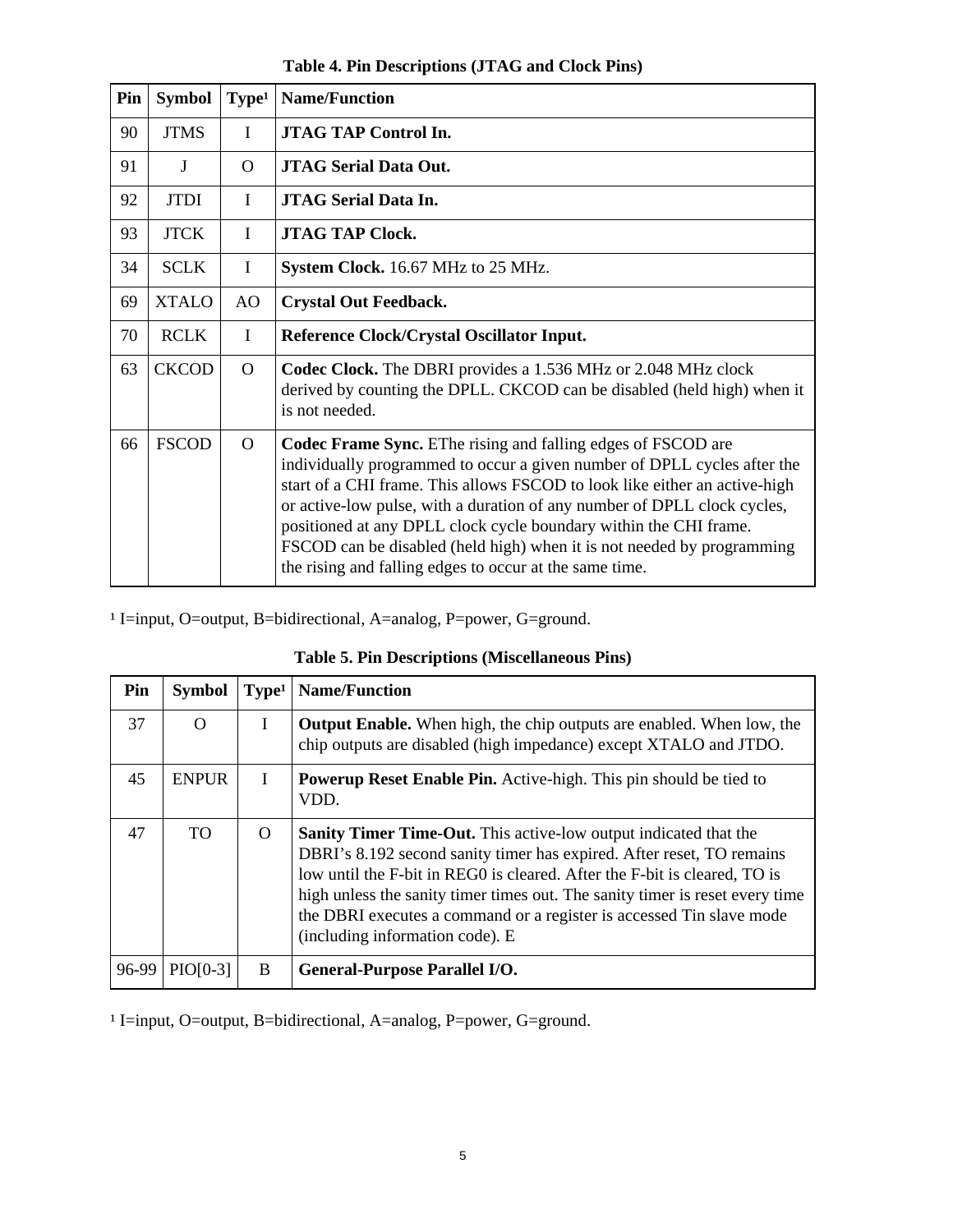# **Application Overview**

The DBRI is intended for use in desktop equipment such as a PC, PC plug-in card, workstation (WS), or video box (VB), and provides a basic rate ISDN connection to the network. In addition, the PC/WS/VB can terminate a desktop ISDN connection in either point-to-point or point-to-multipoint mode. At the highest level, the DBRI is an integrated circuit with four interfaces to the external world: an ISDN NT interface to support a desktop passive bus connected to an ISDN telephone and perhaps other ISDN devices; an ISDN TE interface to connect to the ISDN network; a DMA interface to system memory; and a concentration highway interface (CHI) connecting to external devices. The DBRI serves as a conduit for communication between these points. In addition, the DBRI supports various types of external (voice and/or video) codecs by supplying a programmable FS signal and clock.

In the simplest application, the DBRI terminates an ISDN telephone. In this configuration, the PC/WS can be used to enhance the usefulness and usability of the desktop telephone.



**Figure 2. Application Example**

Another simple application allows the DBRI to be used as a 16-channel DMA controller for external devices connected to the CHI. Examples of external devices which can be connected to the DBRI via the CHI are voice codecs, high-fidelity codecs, and video codecs. When the ISDN TE function is active, the DBRI supports the transmission of voice, data, or video over the BRI line into the network.

In the case of video conferencing, the DBRI can accept 112 kbits/s of video on one time slot of the CHI and 16 kbits/s of compressed audio on another time slot of the CHI and send 128 kbits/s of merged voice and video over the ISDN. 112 kbits/s video and 16 kbits/s audio is just an example. Any other bit rate combination of video, voice, or data can be concatenated and transmitted through the TE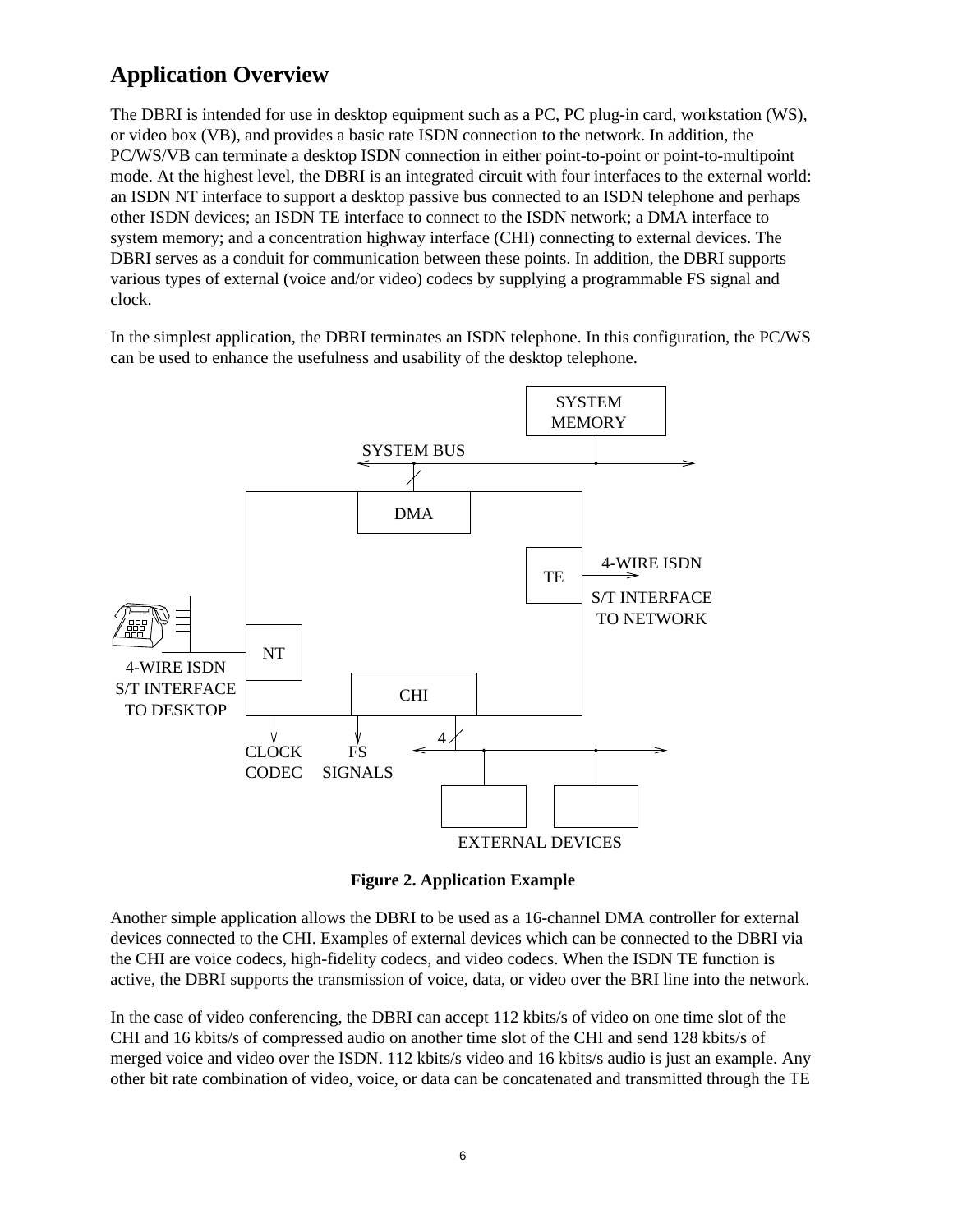interface.

The DBRI is controlled through sequences of instructions stored in system memory. In addition, there are several internal registers which are programmed by the host. The DBRI reports status and interrupts in data structures located in system memory.

# **Physical Interfaces**

## **Serial Interfaces**

The DBRI views the TE, NT, and CHI interfaces as independent serial interfaces.

## **Time Slots**

A time slot is a variable length bit string derived from any of the three serial interfaces (TE, NT, or CHI). A time slot on a basic rate interface can be from 1 bit to 16 bits long; a time slot on the CHI can be from 1 bit to 255 bits long. Within the DBRI, time slots are shuttled about using a series of 32 internal pipes. There are 16 short, or shallow buffered, data pipes which are used for connection between serial ports. There are 16 long, or deeply buffered, data pipes which are used to interface between a serial port and the DMA interface to system memory.

Multiple time slots from the same interface can connect to the same data pipe, in the same direction. These time slots may or may not be contiguous (for noncontiguous mode, see DTS (0x7): Define Time-Slot Command section).

Data pipes are usually used in pairs - one in each direction. This means that any bidirectional data transfer between any of the interfaces (TE, NT, CHI, or DMA) requires two data pipes: one into the chip and one out of the chip. Each data pipe has two time slot descriptors associated with it, one for each termination point.

The ISDN S and Q channels are supported on the basic rate interfaces by the use of short data pipes. Command can be used to set a value for S and Q which is output repeatedly until changed. If an incoming S or Q channel changes, the change is reported on the interrupt queue, if this interrupt is enabled.

# **DMA**

The DBRI has an on-chip 16-channel DMA memory address generator and buffer manager. Each DMA channel is deeply buffered with 80 bytes of FIFO.

Figure 3 highlights the use of short and long data pipes. In this application (an ISDN voice call), the CHI is not used. This application uses two short data pipes (connecting NT to TE) and four long data pipes. This application is described in detail in the Application Examples section (located in Appendix A).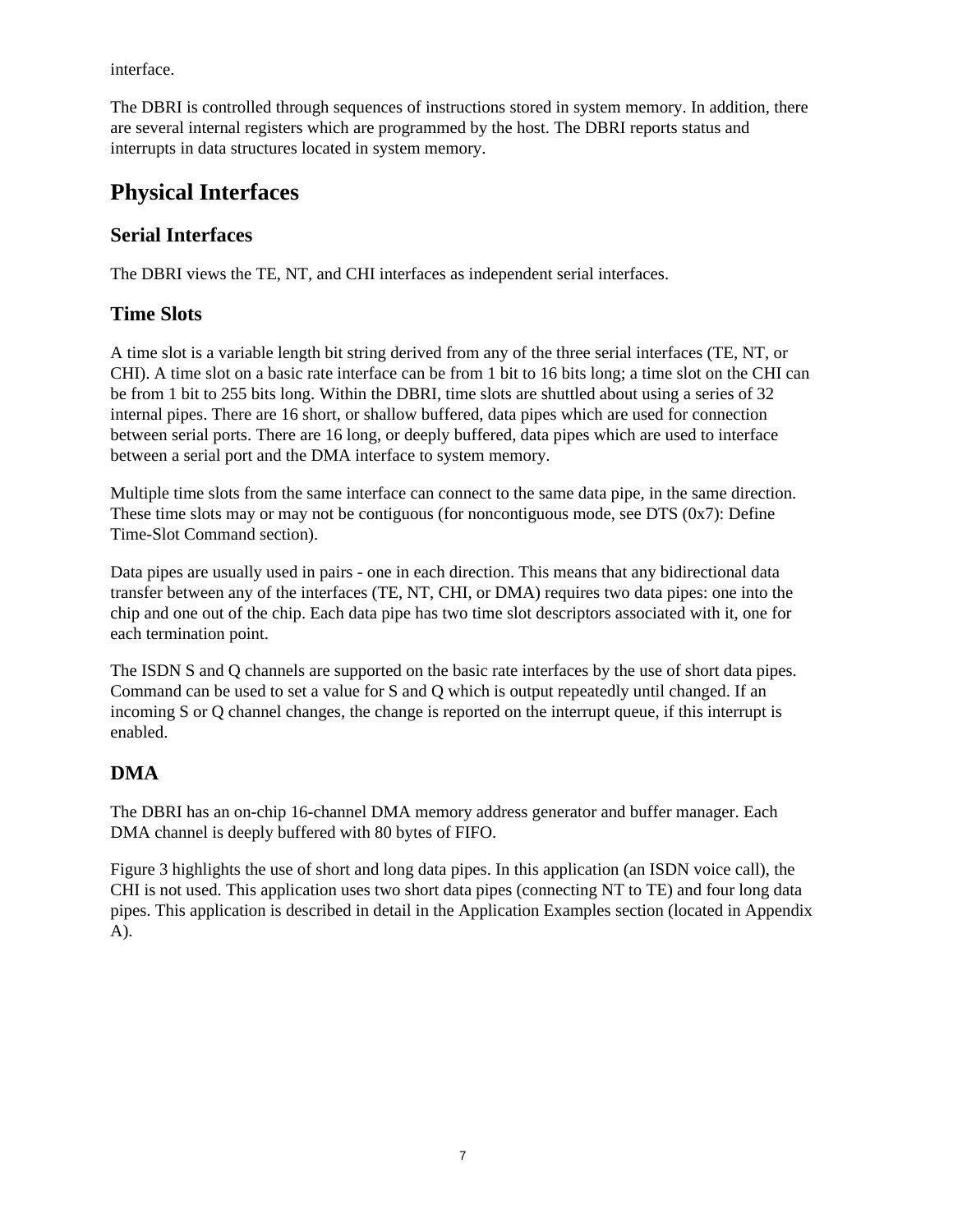

**Figure 3. Short and Long Data Pipes**

### **ISDN Interfaces**

### **TE Interface**

The TE interface enables systems to meet all CCITT Recommendation I.430 specifications for a TE at the S/T reference point when configured as shown in Figure 4. All timing is extracted from the bit and frame timing information received from the ISDN.

### **NT Interface**

The NT interface meets all CCITT Recommendation I.430 specifications for an NT at the S/T reference point when configured as shown in Figure 4. Timing for the NT is extracted as follows. If the TE is synchronized prior to the NT becoming active, the NT frame timing is synchronous with the TE. If the TE is not active prior to the NT becoming active; then the NT frame timing is free-running. If the TE becomes active after the NT is already active, then the NT is frequency-locked to the TE but not phase-locked.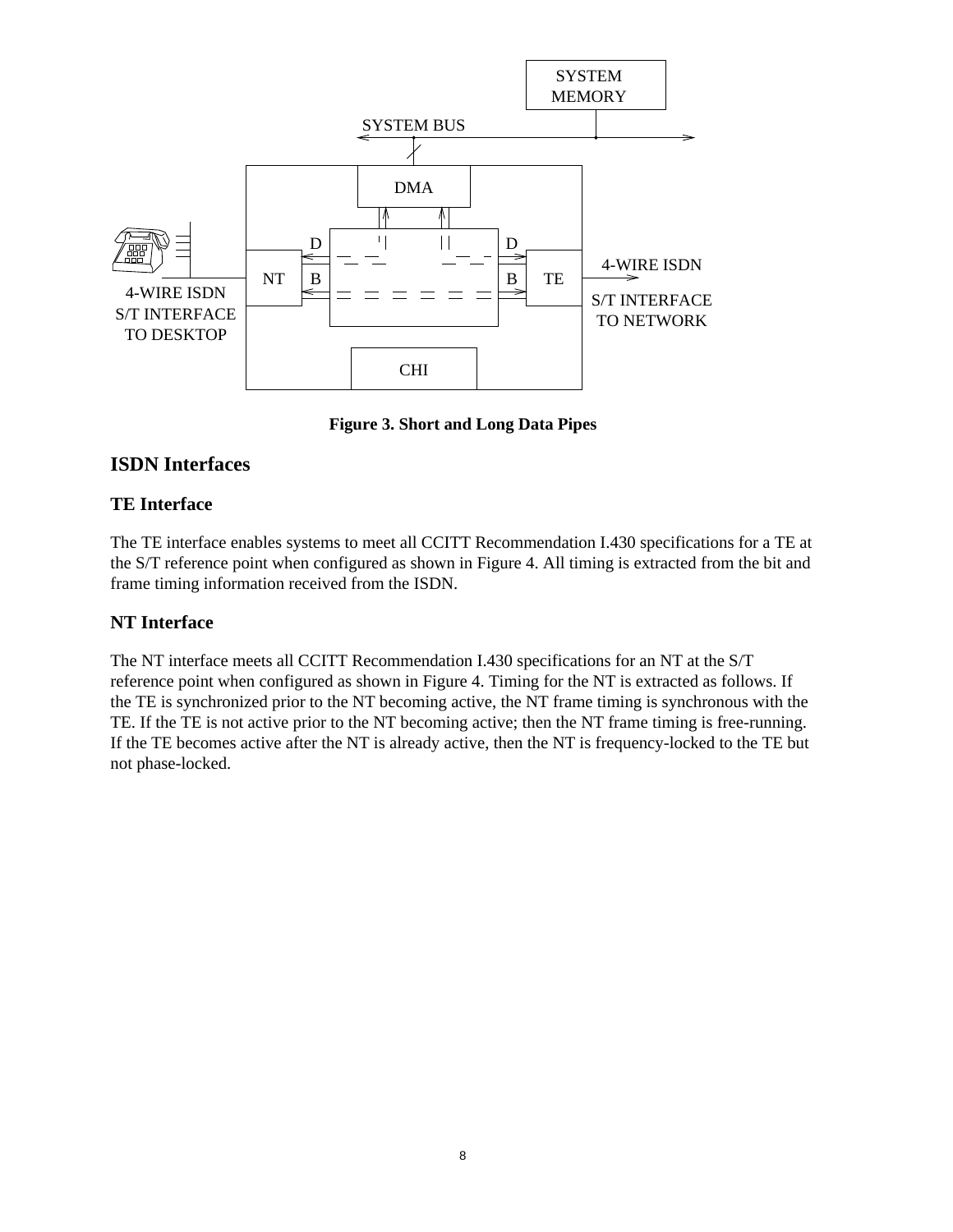



### **Protection Circuitry Considerations**

The AT&T 2768A dual 2.5:1 turns ratio transformer works with both the DBRI TE and NT analog front ends. The transformer is a low-capacitance design which enables the system to conform to the I.430 TE and NT impedance templates. Design of protection and noise suppression circuitry is simplified because of the margins to these templates.

The actual requirements for these circuits are highly environment (country and system) dependent. For example, the requirements for common mode noise suppression circuitry depend on system parameters such as signal rise/fall times and clock frequencies as well as the specific emissions limits used by various testing agencies (FCC class A or B, VDE, etc.). Generally, a common-mode choke is used to limit emissions out onto the line.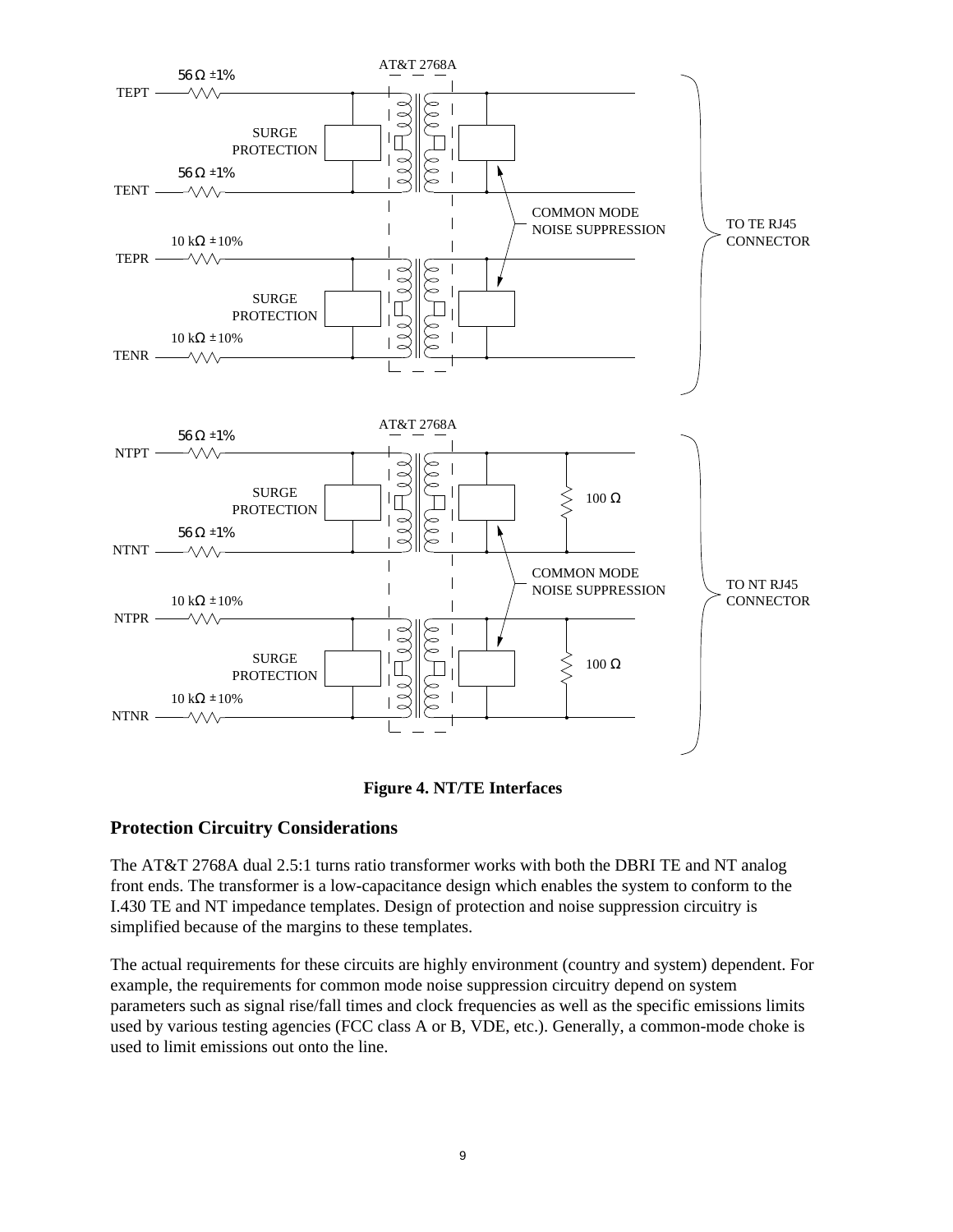Surge protection circuitry is dependent upon over-voltage requirements of the testing agency. A diode bridge is usually used to shunt excessive voltage levels to ground. It should be noted that any parasitic capacitance on the device side of the transformer is increased by a factor of 6.25 (2.5 squared) when reflected to the line side. Therefore, protection circuitry capacitance may impact margin to I.430 impedance specifications.

Transformer breakdown voltage requirements also vary between regulatory agencies. The AT&T 2768A Transformer is designed to withstand 2400 Vrms for 2 s.

## **Concentration Highway Interface (CHI)**

The CHI is a full-duplex serial time-division multiplexed (TDM) interface for digital data transfer between ICs in communication systems. The CHI can be programmed to interface with a variety of other TDM interfaces supported by various commercial products.

The CHI uses four wires: CHICK, a common data transport clock; CHIFS, a frame synchronization pulse; CHIDX, a data transmit wire; and CHIDR, a data receive wire. The clock, CHICK, can be run between 64 kHz and 6.144 MHz. The frame synchronization signal, CHIFS, can range from 8 kHz to 50 kHz when CHIFS and CHICK are inputs (CHI slave mode).

#### **Important: When data is being transferred between the CHI and one of the basic rate interfaces, the CHIFS frequency must be 8 kHz.**

When an 8 kHz CHIFS is used, the CHI is viewed as a 125 us pulse train on CHICK. When CHIFS is a non-8 kHz input, the pulse train repetition rate is set by CHIFS (see the CHI (0x9): Set CHI Global Mode Command section of this document).

The DBRI can operate as either a CHI slave or CHI master. In CHI master mode, CHIFS and CHICK are outputs; CHIFS frequency is always 8 kHz and is synchronized to the TE interface (if the TE is active). In CHI slave mode, CHICK and CHIFS are inputs to the DBRI. In this mode, CHIFS frequency can range from 8 kHz to 50 kHz.

These and other CHI options are controlled by using the Set CHI Global Mode command and by the use of the CHI anchor mode coding time-slot descriptor in a Define Time-Slot command described in the DTS (0x7): Define Time-Slot Command section of this document.

Figures 5 through 8 show the flexibility of CHI options. The CHI transmitter and receiver are programmed independently and can send/sample data on either a rising or falling edge of the clock. Data can be transmitted on any clock edge following recognition of the frame sync pulse (the number of clock edges between frame sync pulses being defined by the rate of CHICK). The frame strobe signal can be sampled on either a rising or a falling edge of CHICK.

Figures 5 through 8 show how clock edges are counted in cycles. Cycles are defined as always beginning on a rising edge, and the begin relative to the clock edge on which CHIFS is sampled.

Figure 5 shows an example of transmit timing where CHIFS is sampled on the rising edge of CHICK. If transmitting on a rising edge, then edge 2 (or the beginning of cycle 1) marks the beginning of the frame. If transmitting on a falling edge, then edge 3 represents the first transmitted bit of the frame. If transmission on edges 0 or 1 is desired, then cycle n (where  $n = #$  of bit times per frame, dependent on CHICK speed) must be used. Data transmission can begin on any clock edge relative to edge 0 by programming the appropriate CYCLE value in the Define Time-Slot command, described in the DTS (0x7): Define Time-Slot Command section of this document.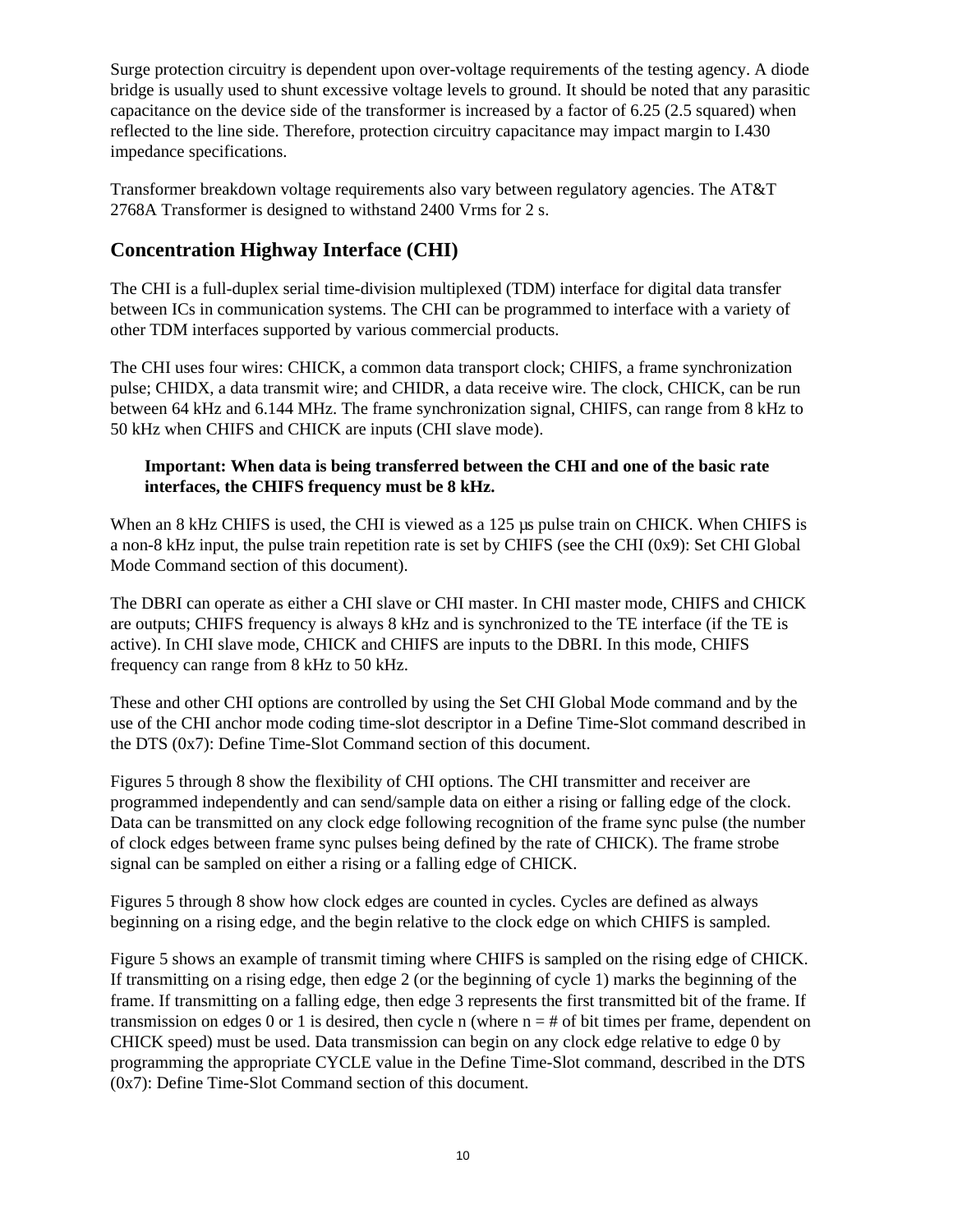

#### **Figure 5. Transmit Timing (FE=1)**

Figure 6 shows the timing when CHIFS is sampled on the falling edge of CHICK.



IF TRANSMITTING ON RISING OR FALLING CHICK EDGE

#### **Figure 6. Transmit Timing (FE=0)**

When receiving on the CHI, the location of the first bit received is programmed in the Define Time-Slot command, with one difference from the transmit case. The cycle beginning immediately after the frame strobe is sampled is called cycle 0 (instead of cycle n as in the transmit case). This is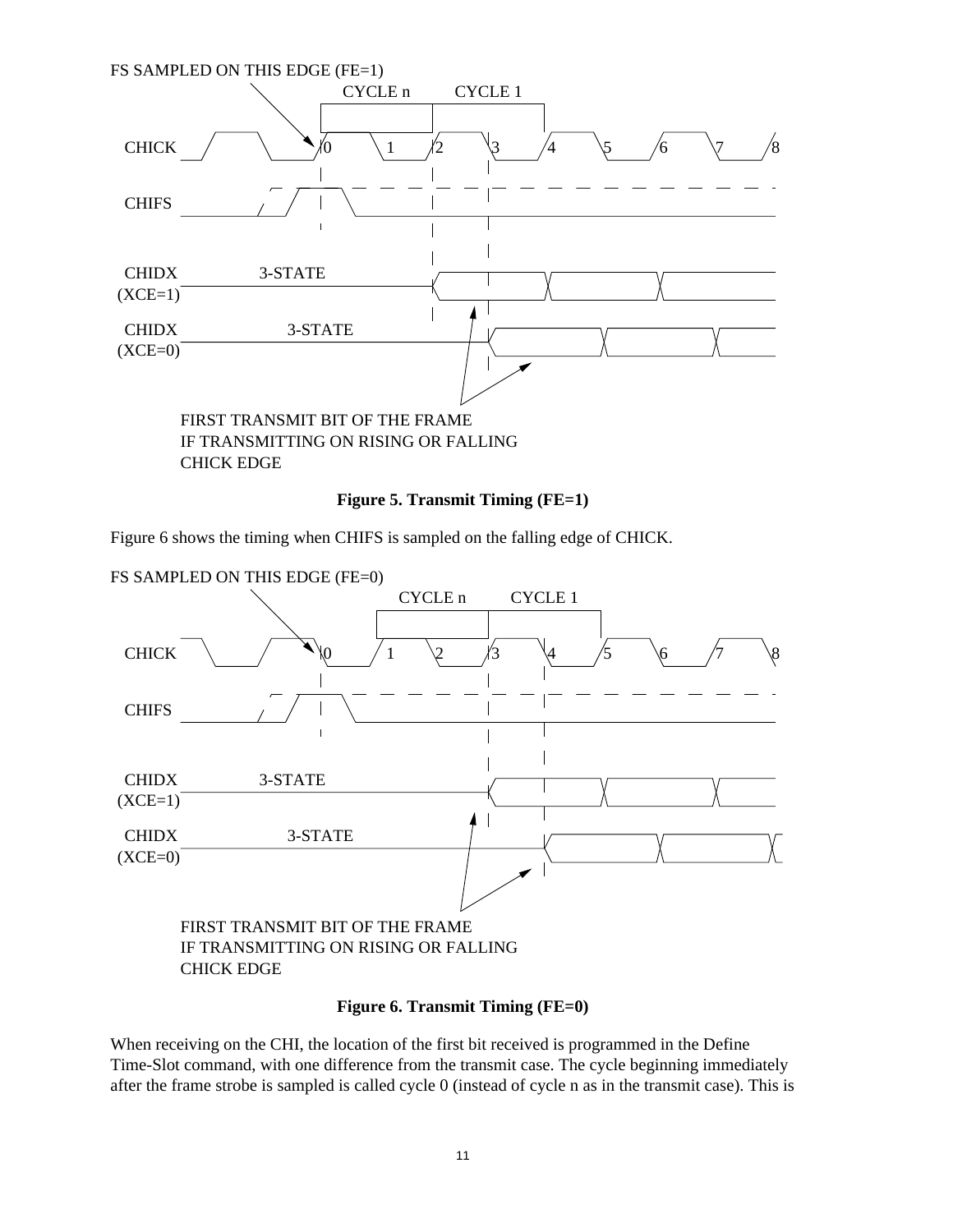shown in Figures 7 and 8.



#### **Figure 8. Receive Timing (FE=0)**

The CHI can divided into logical time slots of variable length (from 1 to n bits where n is dependent on the rate of CHICK). Several devices can be connected to the CHI, each with its own transmit and receive time slot(s) assigned. In a video conferencing example, the DBRI can be connected via the CHI to a video compression chip and an audio chip. The DBRI can read 14 bits of video from one time slot and 2 bits of audio from another time slot. The DBRI can then be programmed to concatenate that data onto two B channels and send it out over the TE interface toward the network. The location and duration of a time slot on the CHI are programmed using the Define Time-Slot command described in the Commands section of this document.

**Note: Avoid defining time slots which wrap around a frame boundary.**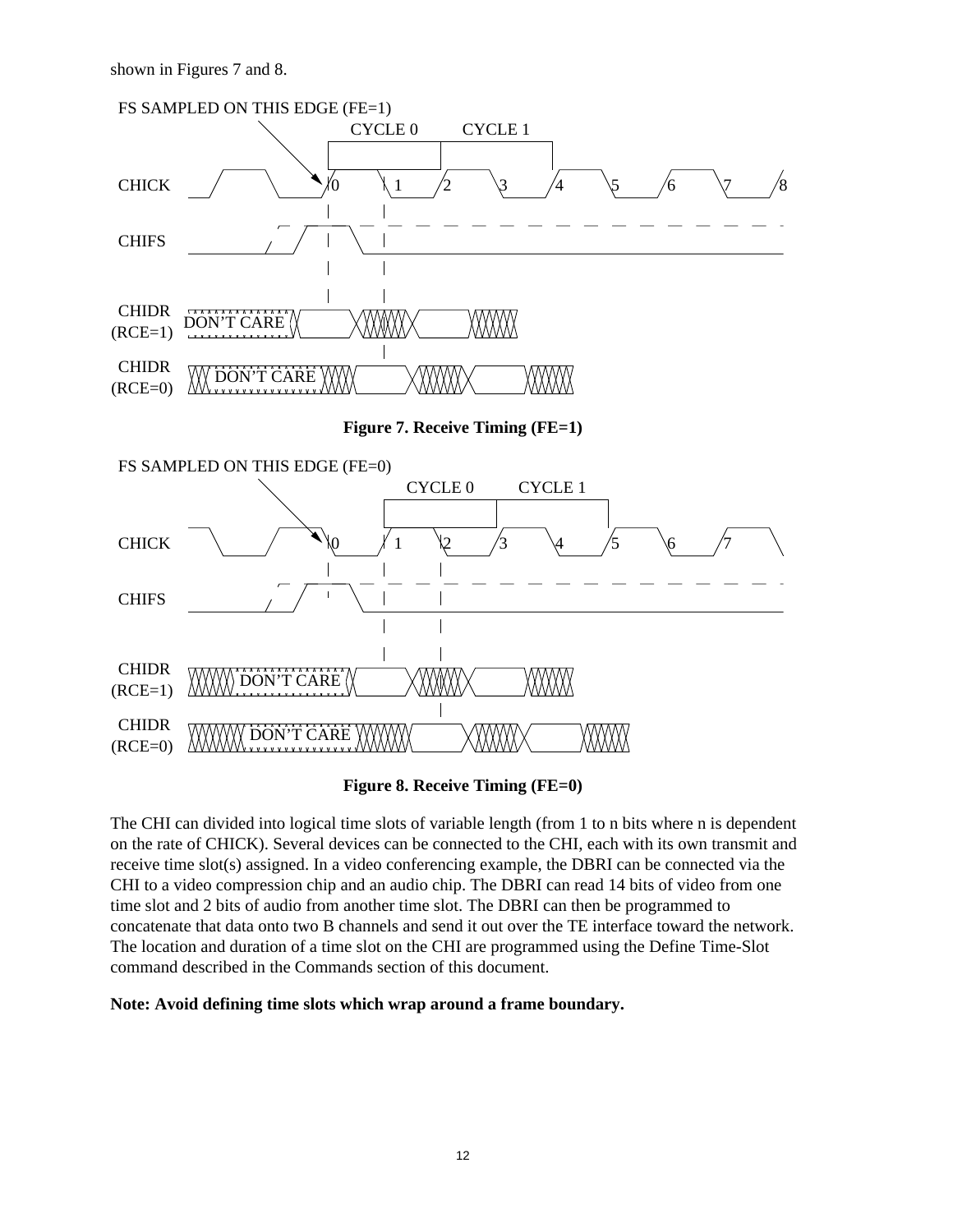## **Codec Clock and Frame Sync**

Data transfer between the DBRI and a codec (audio or video) occurs through the CHI. Since more than one device could be connected to the DBRI on the CHI, the CHI clock and/or frame sync might not be appropriate for the codec being used.

The CKCOD output is provided to allow the codec to operate regardless of the CHI clock frequency. FSCOD is provided to allow a nonprogrammable codec to transmit and receive data in any CHI time slot. CKCOD and FSCOD are both generated from the rising edge of the DBRI internal 12.288 MHz digital phase-locked loop (DPLL) clock, so they are synchronous with each other and phase-locked with the CHI. CKCOD and FSCOD can be used only when the DBRI is the CHI master; otherwise, they are disabled (held high).

CKCOD is a 1.536 MHz or 2.048 MHz clock derived by counting the DPLL. Most voice-based codecs can use one of these two frequencies for their master clock. CKCOD can be disabled (held high) when it is not needed.

FSCOD is a signal whose rising and falling edges are individually programmed to occur a given number of DPLL cycles after the start of a CHI frame. This allows FSCOD to look like either an active-high or active-low pulse, with a duration of any number of DPLL clock cycles, positioned at any DPLL clock cycle boundary with the CHI frame. FSCOD can be disabled (held high) when not needed by programming the rising and falling edges to occur at the same time.

The operation of these pins is controlled by using the Codec Setup (CDEC) command.

## **Crystal Oscillator**

A 12.296 MHz crystal can be connected between the RCLK and XTALO pins. If no crystal is used, a 12.296 MHz signal must be provided to the RCLK pin. An internal 12.288 MHz (average) signal is produced from the 12.296 MHz signal by sometimes doubling a period. The 12.288 MHz signal is used to produce the CHI clock (CHICK) as well as the ISDN basic rate timing. Because synchronization with the network is achieved by doubling a period and never dropping a period, the CHI clock never has a very short period.

## **JTAG Test Access Port**

The test access port is a four-wire interface that complies with the IEEE P1149.1-1990 standard. This standard provides a means of selecting a value to drive each digital output and sensing each digital input through a serial interface. This procedure can be used for testing connections to and on the printed-circuit board.

# **Internal Data Routing**

## **Data Pipes**

The DBRI has 32 data pipes. All data transfers take place through these data pipes. Sixteen long data pipes have a DMA channel which can connect it to linked list data buffers in system memory. These data pipes can be used for DMA with optional HDLC formatting in either direction. They are called long pipes because they have enough buffering to interface to DMA (80 bytes). Sixteen other short data pipes are used for data transfer between two serial interfaces (CHI, NT, and TE) and can have time slots assigned to both ends. Each short data pipe stores up to 32 bits of data.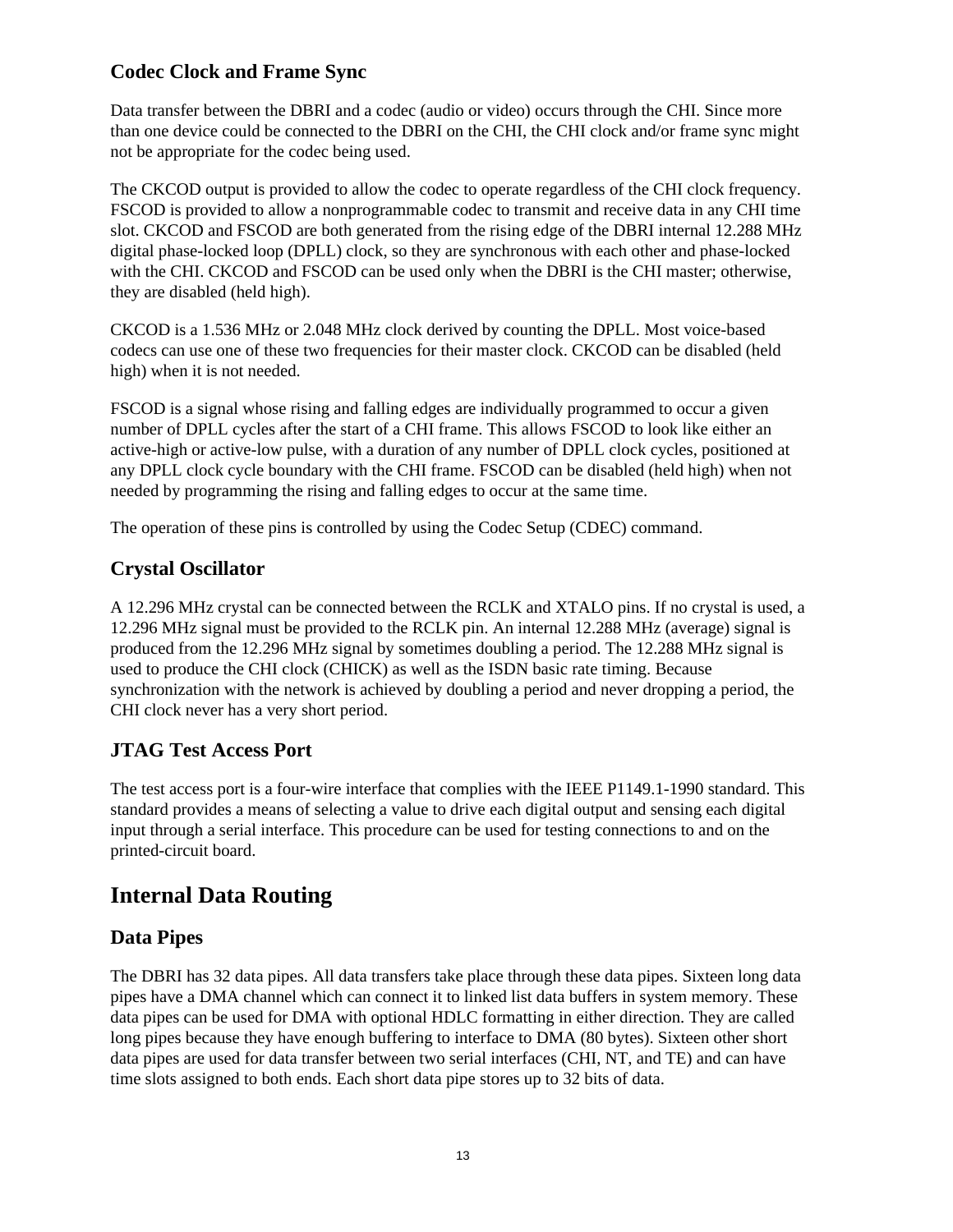### **Data Pipes Modes**

Data can enter a pipe in one of three ways:

- (DMA) Data can come from a data structure in memory via DMA.
- (Serial) Data can come from a time slot on one of the serial interfaces as defined by a time-slot descriptor (TSD) associated with the data pipe. (See the DTS (0x7): Define Time-Slot Command section).
- (Fixed I/O) Fixed data can be set by the Set Short Pipe Data (SSP) command. (See the SSP  $(0x8)$ : Set Short Data Pipe Command section).

Similarly, data can leave a pipe in one of three ways:

- (DMA) Data can go to a data structure in memory via DMA.
- (Serial) Data can go to a time slot on one of the serial interfaces as defined by a TSD associated with the data pipe.
- (Fixed I/O) A change in fixed data can be reported on the interrupt queue.

Any data which is DMA or fixed on one end must be serial on the other end.

**Monitor Mode.** In the monitor mode, serial input from one time slot can go to two pipes. (See Monitor Mode section in the DTS (0x7): Define Time-Slot Command section).

**Noncontiguous Mode.** In the noncontiguous mode, multiple time slots from a serial interface can be assigned to the same pipe (see the Noncontiguous Mode section in the DTS (0x7): Define Time-Slot Command section of this document).

### **Time Slots**

Each of the DBRI's three serial interfaces (CHI, NT, TE) can have time slots defined for them. A time-slot descriptor (TSD) must be assigned to one end of the data pipe in order for data to enter or leave that end of the data pipe via a serial interface (see the DTS  $(0x7)$ : Define Time-Slot Command section).

### **BRI**

Each basic rate interface (BRI) is viewed as a 19-bit long bit string consisting of the B1 and B2 channels (8 bits each), followed by an S or Q channel bit, and then 2 bits of D channel. A time slot on a basic rate interface can be from 1 bit to 16 bits long. B1 and B2 can be concatenated and viewed as a single 16-bit time slot. For the BRI B channels, different time-slot descriptors can be used for overlapping transmit and receive time slots.

Multiple time slots from the same interface can connect to the same data pipe in the same direction (noncontiguous mode). The time slots do not have to be contiguous. (See a description of this in the DTS (0x7): Define Time-Slot Command section).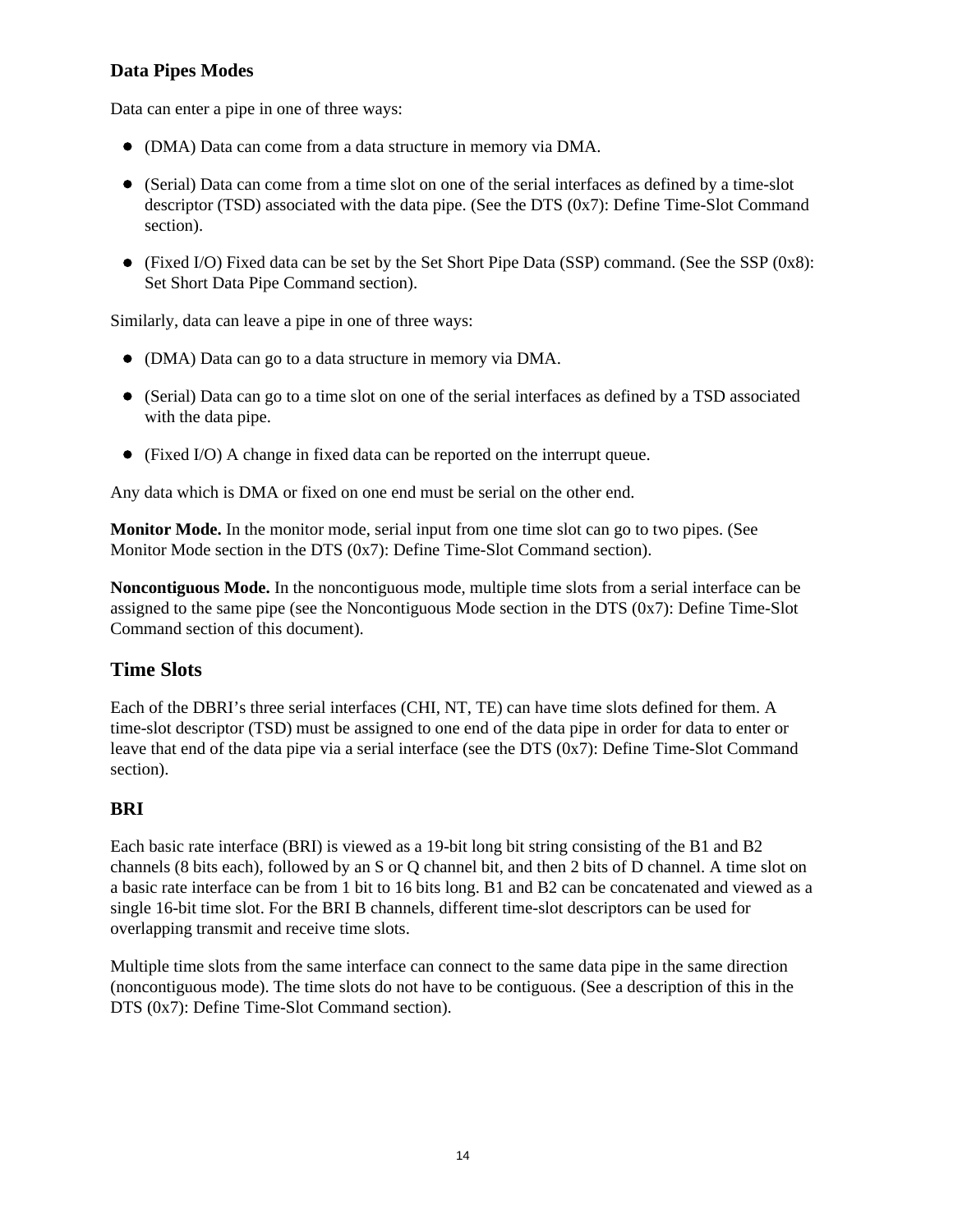### **CHI**

A time slot on the CHI can be up to 255 bits long.

When an 8 kHz CHIFS is used, the CHI is viewed as a 125 us pulse train on CHICK. When CHIFS is a non-8 kHz input, the pulse train repetition rate is set by CHIFS (see the CHI (0x9): Set CHI Global Mode Command section).

### **Restrictions on Time Slots**

- Time slots from different interfaces cannot be connected to the same data pipe in the same direction.
- For the CHI, the time-slot descriptors must not define overlapping time slots.
- CHI time slots that are greater than 32 bits long must connect to long data pipes.
- No CHI time slot can start within 0.975 us after the start of the previous time slot.

#### **The DBRI does not enforce these restrictions, but peculiar actions result from their violation.**

### **Linked Lists**

The time-slot descriptors form six circular linked lists, one in each direction for the CHI and the two BRI interfaces. These linked lists must be maintained when using the DTS command. When using any serial interface, the first time slot defined is assigned to the anchor pipe. The anchor pipes for each of the serial interfaces are described below.

The TE receive time-slot list starts with the D channel in pipe 0.

The TE transmit time-slot list starts with the D channel in pipe 1 (HDLC D mode in SDP command).

The NT receive time-slot list starts with the D channel in pipe 3.

The NT transmit time-slot list starts with the D channel in pipe 2.

Both CHI time-slot linked lists (transmit and receive) start in pipe 16 (CHI anchor pipe). When initializing pipe 16, the CHI anchor mode must be used in the time-slot descriptor (TSD) field of the DTS command. (See the Commands section of this document for a more complete description of the DTS command, and see the Application Examples section for example command sequences).

## **Fixed I/O Channels**

ISDN S and Q channels are supported on the basic rate interface. They can be connected to short data pipes, the other ends of which are in fixed I/O mode. Commands set a value for S and Q which is output repeatedly until changed. If an incoming S or Q channel changes, the change is reported on the interrupt queue. Note that when receiving fixed data, the FXDT interrupt reports only the least significant 20 bits (see the Interrupts section of this document).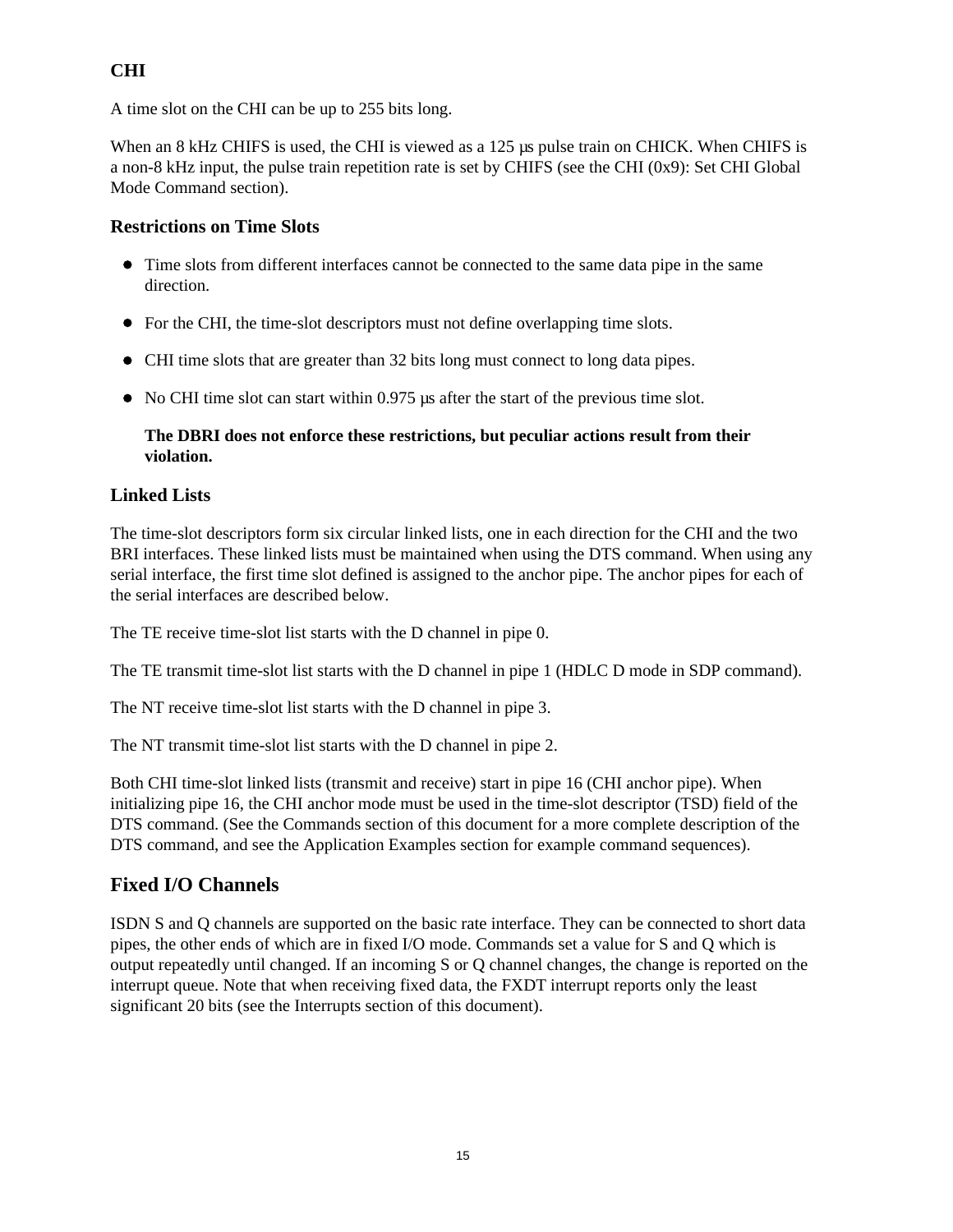# **Device Configuration**

# **DBRI Clocks**

| <b>Clock</b>        | <b>Frequency</b>    | <b>Source</b>                         |
|---------------------|---------------------|---------------------------------------|
| System Clock (SCLK) | 16.67 MHz to 25 MHz | External Input                        |
| Reference (RCLK)    | 12.296 MHz          | Crystal or External Input             |
| DPLL (internal)     | 12.288 MHz          | Jump Reference: Sync TE, CHI, or Free |
| <b>TECK</b>         | $4$ kHz             | DPLL Sync TE                          |
| CHICK (output)      | <b>DPLL/N</b>       | Count DPLL                            |
| CHICK (input)       | 64 kHz to 6.144 MHz | External Input                        |
| <b>CHIFS</b>        | 8 kHz               | Count DPLL or External Input          |
| CHIFS (input only)  | 8 kHz to 50 kHz     | <b>External Input</b>                 |
| TE R (internal)     | $192$ kHz           | Count DPLL                            |
| $NTR$ (internal)    | $192$ kHz           | Count DPLL                            |

**Table 6. DBRI Clocks**

## **Frame Synchronization**

The DBRI TE interface always synchronizes to its receive signal (from the network). The CHI can be either a slave or a master. If the CHI is master, it generates CHICK and CHIFS, and synchronizes these to the TE interface, if active. In CHI slave mode, the CHI synchronizes to the CHIFS input. If the TE interface is also active, data transmission between the CHI and the network can be unreliable (see the Recommendation note below).

If the TE interface is synchronized with the network before the NT interface or the CHI is active, then the NT or CHI is frequency-locked with the TE when it is activated.

If the TE interface is not active before NT or CHI (master mode), then the first one to activate (NT or CHI) is free-running. Then, the next to activate (NT or CHI) synchronizes to the first. If the TE interface then becomes active, the NT and CHI are frequency-locked to the TE interface, but are not phase-locked.

**Recommendation:** For data transfers between TE and either CHI or NT, activate the TE first. In this way, all interfaces are synchronized to the TE and, thus, the network.

Certain applications require a low jitter clock for the CHI. The TECK output provides a synchronized 4 kHz clock for an external analog phase-locked loop to generate a low jitter clock.

The 12.296 MHz free-running crystal oscillator is counted down to 192 kHz with an occasional extra 12.296 MHz cycle added to the 192 kHz cycle. This allows the DBRI to meet the I.430 requirements for phase jitter, both for TE and NT. This method is used to phase-lock the basic rate bit clocks.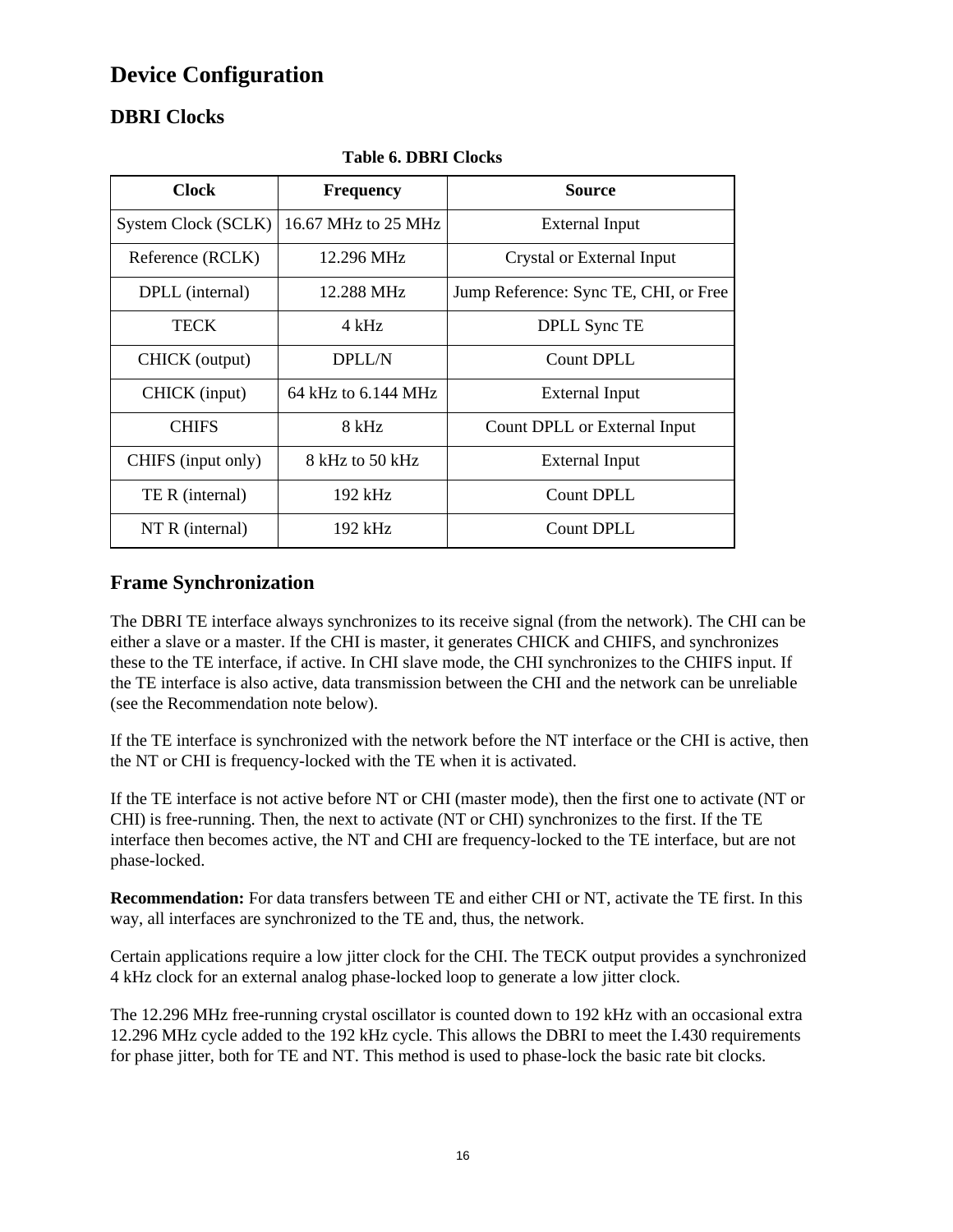# **Internal Registers**

## **DBRI Initialization**

The DBRI is initialized by writing to internal registers. On-chip registers are read and written in slave mode. When registers are read, the DBRI may force the system bus to wait one or two extra clock cycles. When REG8 is written, a new command stream is executed.

REG0 is a status and control register. REG1 is a register that provides modes of bus support and interrupt acknowledgments. REG2 is a 4-bit parallel input/output register. REG3 is an 8-bit test register. REG8 is the active program counter. REG9 is the interrupt queue pointer.

Reserved register bits should be programmed to 0.

### **Physical Address**

REG0, REG1, REG2, and REG3 are at physical address 0x40, 0x44, 0x48, and 0x4C respectively. REG8 (command queue pointer) and REG9 (interrupt queue pointer) are at 0x60 and 0x64 respectively. The ID code registers are at physical address 0x00 through 0x3F and are read only.

The FCode provided by Sun Microsystems, Inc. for this version of silicon is a follows: (hex)

fd 00 09 ea 00 00 00 30 12 0a 53 55 4e 57 2c 44 42 52 49 65 01 14 12 04 6e 61 6d 65 01 10 01 02 a5 a6 7d 1e 01 03 a6 80 01 16 a8 63 a5 01 17 00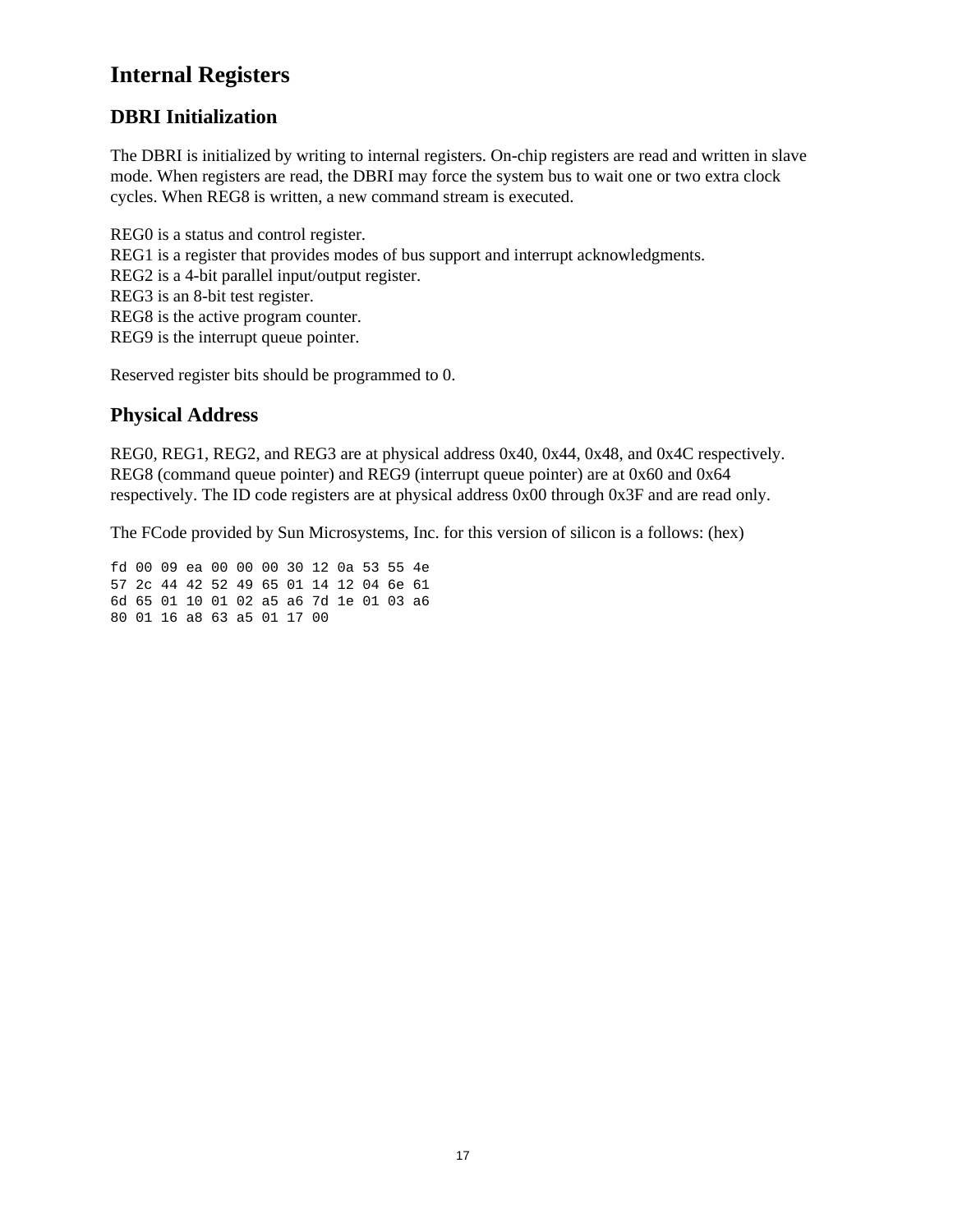# **REG0: Status and Control Register**

## **Table 7. REG0: Status Control Register Description**

| $31 - 16$ |   | 14 | 13 <sub>1</sub> |   | $12$   11 | $\pm 10 +$ | $\overline{9}$ | $8^+$ | $\tau$ | 6   | 5<br>ັ | $\Delta$ | $\mathbf{z}$ | $\bigcap$ |   |   |
|-----------|---|----|-----------------|---|-----------|------------|----------------|-------|--------|-----|--------|----------|--------------|-----------|---|---|
| Reserved  | D | G  |                 | E | Reserved  |            |                |       |        | X T |        |          |              | N C F D   | H | R |

| <b>Field</b> |                | <b>Bit   Name/Description</b>                                                                                                                                                                                                                                                                                                                                                                                                                     |
|--------------|----------------|---------------------------------------------------------------------------------------------------------------------------------------------------------------------------------------------------------------------------------------------------------------------------------------------------------------------------------------------------------------------------------------------------------------------------------------------------|
| P            | 15             | <b>Program Command Queue Pointer Valid.</b> This bit is set by the host CPU. It is also<br>set by the DBRI when REG8 (command pointer) is written. It is cleared by the DBRI<br>when a WAIT command is encountered on the command list. When the bit is set, the<br>DBRI begins executing commands from system memory, starting at the location pointed<br>to by the value in REG8.                                                               |
| G            | 14             | Allow 4-Word SBus Burst. This bit is set by the host CPU allowing the SBus interface<br>unit to do 4-word burst transfers. This bit is cleared when a 4-word burst fails on the<br>SBus. This bit is set upon hardware or software reset. See SBus Operation section of this<br>document.                                                                                                                                                         |
| S            | 13             | Allow 16-Word SBus Burst. This bit is set by the host CPU allowing the SBus<br>interface unit to do 16-word burst transfers. This bit is cleared when a 16-word burst<br>fails on the SBus. This but is cleared upon hardware or software reset. See SBus<br>Operation section of this document.                                                                                                                                                  |
| E            | 12             | Allow 8-Word SBus Burst. This bit is set by the host CPU allowing the SBus interface<br>unit to do 8-word burst transfers. This bit is cleared when an 8-word burst fails on the<br>SBus. This but is cleared upon hardware or software reset. See SBus Operation section<br>of this document.                                                                                                                                                    |
| X            | 7              | Sanity Timer Disable. This bit is set and cleared by the host CPU. If this bit is set, the<br>sanity timer is reset and disabled (TO pin held high). Clearing this bit restarts the sanity<br>timer.                                                                                                                                                                                                                                              |
| T            | 6              | Permit Activation of the TE Interface. This bit is set and cleared by the host CPU.                                                                                                                                                                                                                                                                                                                                                               |
| $\mathbf N$  | 5              | Permit Activation of the NT Interface. This bit is set and cleared by the host CPU.                                                                                                                                                                                                                                                                                                                                                               |
| $\mathbf C$  | $\overline{4}$ | <b>Permit Activation of the CHI Interface.</b> This bit is set and cleared by the host CPU.                                                                                                                                                                                                                                                                                                                                                       |
| F            | 3              | Force Sanity Timer Time-Out. This bit is set and cleared by the host CPU. Setting this<br>bit forces an immediate time-out of the sanity timer (overrides X bit). With the F bit set,<br>the TO pin is low and remains low until this bit is cleared. This bit is set upon both<br>hardware and software reset. Unless the F bit is cleared, the sanity timer remains in the<br>time-out state (TO remains low) even when registers are accessed. |
| D            | $\overline{2}$ | Disable Master Mode. This bit is set and cleared by the host CPU. Setting this bit<br>immediately disables any activity initiated by the DBRI. Since DMA is disabled, the<br>DBRI stalls, and if left set long enough, the DBRI could have overrun and underrun<br>conditions.                                                                                                                                                                    |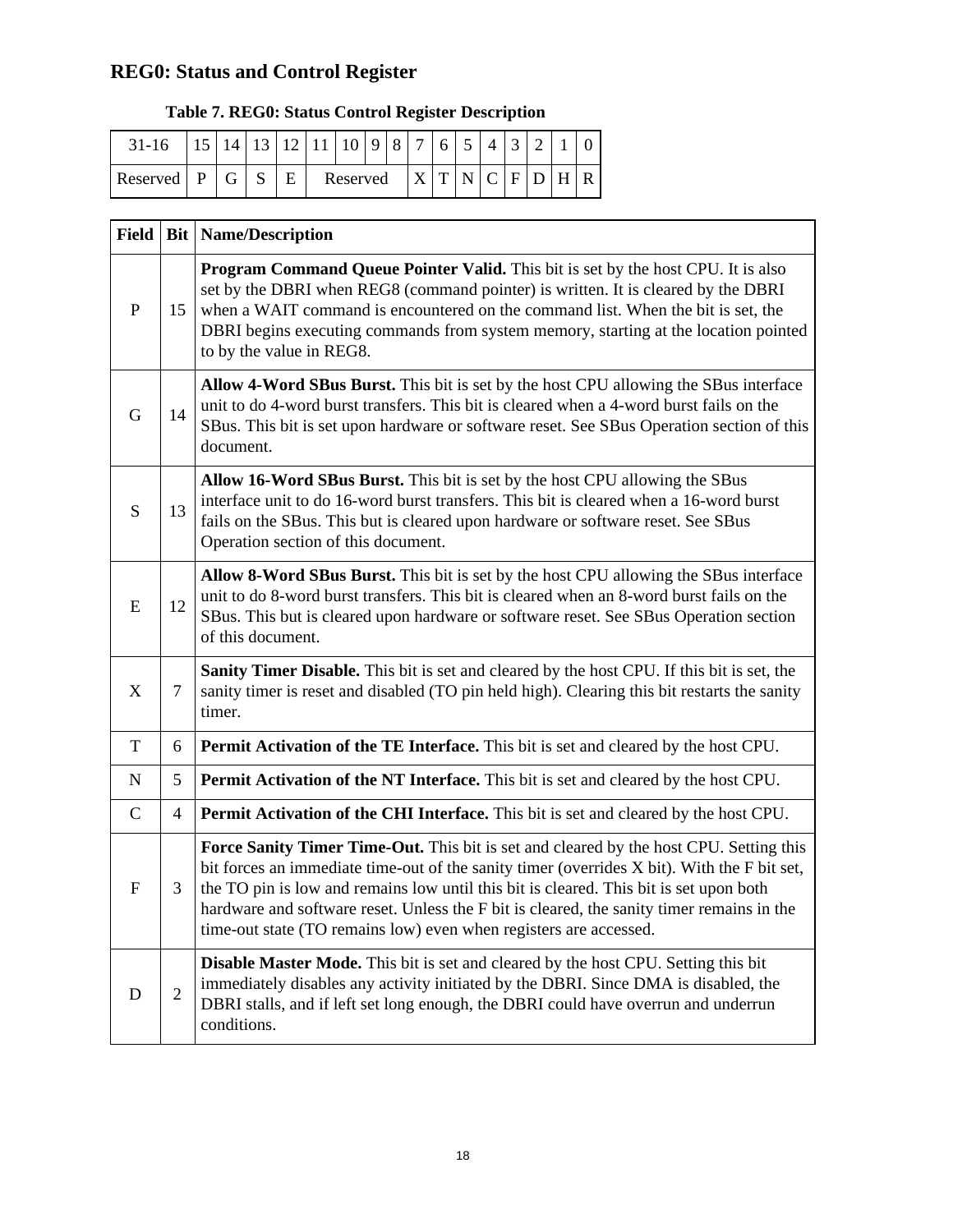| Field |          | <b>Bit   Name/Description</b>                                                                                                                                                                                                                                                                                                                                                                                                                                                                                                                                                                                                                                                                                                                                                                                                                                                                                                                |
|-------|----------|----------------------------------------------------------------------------------------------------------------------------------------------------------------------------------------------------------------------------------------------------------------------------------------------------------------------------------------------------------------------------------------------------------------------------------------------------------------------------------------------------------------------------------------------------------------------------------------------------------------------------------------------------------------------------------------------------------------------------------------------------------------------------------------------------------------------------------------------------------------------------------------------------------------------------------------------|
| H     | 1        | <b>Halt for Analysis.</b> This bit (H bit) is set and cleared by the host CPU. Setting the bit<br>halts all DMA associated with the long data pipes (can be delayed) but enables the<br>DBRI to continue execution of commands from the command queue. Any command<br>which controls a data pipe (SDP and DTS commands) is delayed in its execution until<br>the H bit is cleared. Issuing these commands with the H bit set is not recommended<br>since overrun and underruns may occur.                                                                                                                                                                                                                                                                                                                                                                                                                                                    |
| R     | $\theta$ | <b>Soft Reset.</b> This bit is set by the host CPU to RESET the DBRI. This software reset<br>generates a short internal reset signal which is active for two clock cycles. This bit is<br>cleared internally when the ID code is available approximately 64 clock cycles after the<br>software reset. This bit is also set by the hardware reset and cleared internally<br>approximately 64 system clock cycles after the rising edge of the hardware reset. Setting<br>this bit initiates an internal initialization procedure that releases all time slots, clears all<br>pipes, and clears REGO (except the R bit and F bit), REG1, REG2, and REG3.<br>Note that the on-chip internal initialization process is completed in less than 512 clock<br>cycles after the reset (both hardware and software), but the ID code is available in less<br>than 64 clock cycles. Slave mode access to DBRI is inhibited until ID code is available. |

## **REG1: Mode and Interrupt Register**

# **Table 8. REG1: Mode and Interrupt Register**

**Description**

| 31-9                                                  | 76 |  |  |  |  |
|-------------------------------------------------------|----|--|--|--|--|
| Reserved   BO   Reserved   MRR   MLE   LBG   MBE   IR |    |  |  |  |  |

| Field      |                | <b>Bit   Name/Description</b>                                                                           |
|------------|----------------|---------------------------------------------------------------------------------------------------------|
| <b>BO</b>  | 8              | <b>Byte Order.</b>                                                                                      |
|            |                | $1 =$ little endian, $0 =$ big endian.                                                                  |
| <b>MRR</b> | $\overline{4}$ | Multiple Error Ack on SBus. Read only - cleared when read.                                              |
| <b>MLE</b> | 3              | Multiple Late Error on SBus. Read only - cleared when read.                                             |
| <b>LBG</b> | 2              | Lost Bus Grant on SBus. Read only - cleared when read.                                                  |
| <b>MBE</b> | 1              | Burst Error on SBus. Read only - cleared when read.                                                     |
| <b>IR</b>  | $\Omega$       | <b>Interrupt Indicator.</b> Indicator that an interrupt has occurred. Read only - cleared when<br>read. |

When an interrupt occurs, one of the bits in REG1 is set and the INTR\* pin is driven low. When REG1 is read, the INTR\* pin is placed in a high-impedance state (deasserted), and all five interrupt bits are cleared. Byte order applies only to data in data buffers, not to descriptors or commands. RESET\* zeros all bits in REG1.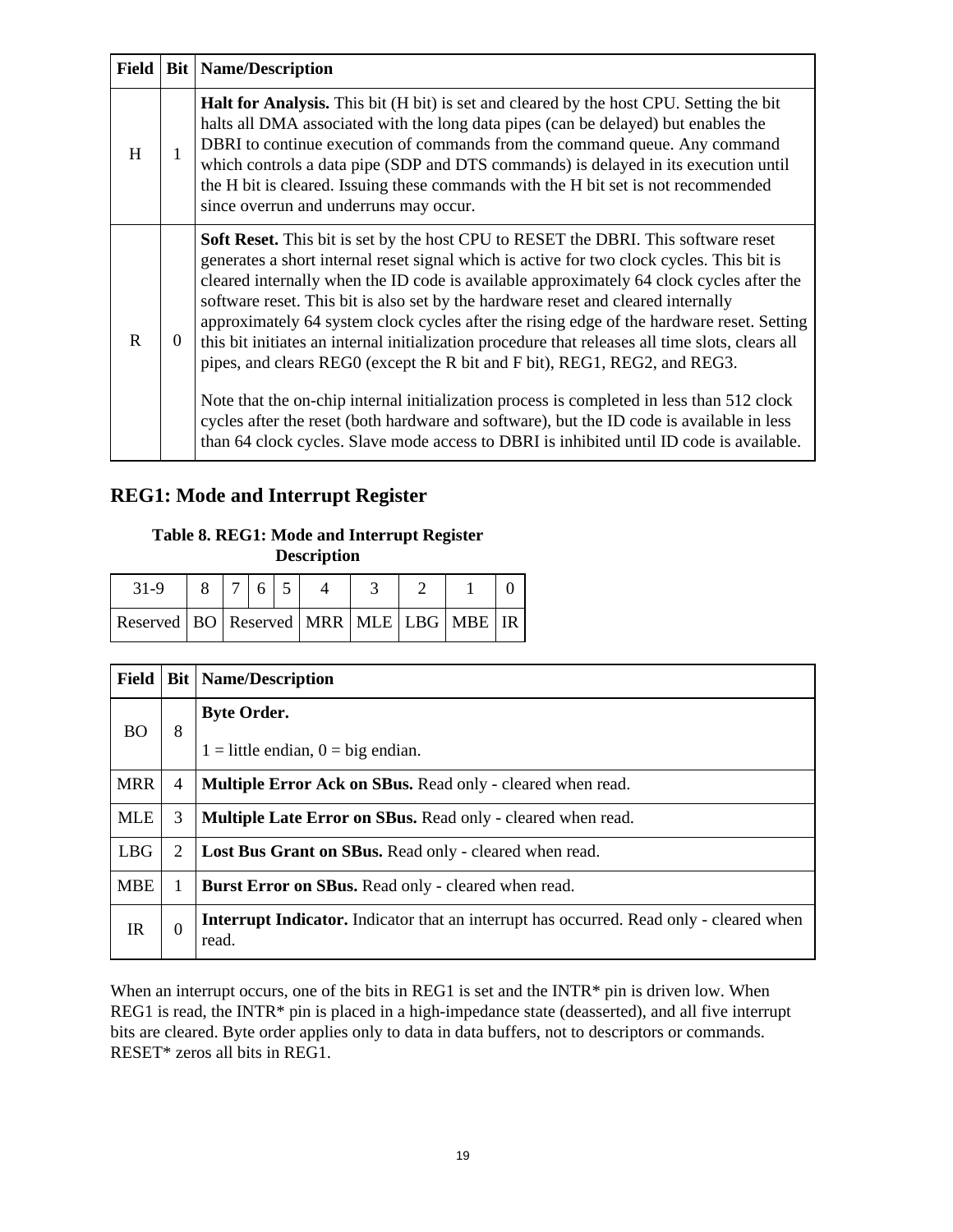### **REG2: Parallel I/O Register**

| $31 - 8$                                                                 |  |  |  |  |
|--------------------------------------------------------------------------|--|--|--|--|
| Reserved   ENPIO3   ENPIO2   ENPIO1   ENPIO0   PIO3   PIO2   PIO1   PIO0 |  |  |  |  |

| <b>Field</b>       | <b>Bit</b>     | <b>Name/Description</b>         |
|--------------------|----------------|---------------------------------|
| ENPIO3             | 7              | PIO Enable for Bit 3 (PIO3).    |
| ENPIO <sub>2</sub> | 6              | PIO Enable for Bit 2 (PIO2).    |
| ENPIO1             | 5              | PIO Enable for Bit 1 (PIO1).    |
| ENPIO0             | 4              | PIO Enable for Bit 0 (PIO0).    |
| PIO <sub>3</sub>   | 3              | Parallel Input/Output 3.        |
| PIO2               | $\mathfrak{D}$ | <b>Parallel Input/Output 2.</b> |
| PIO1               | 1              | <b>Parallel Input/Output 1.</b> |
| PIO <sub>0</sub>   | 0              | Parallel Input/Output 0.        |

If an enable bit is set, then the PIO pin associated with that enable is driven by the associated PIO bit. If the enable bit is cleared, the PIO pin associated with that enable is in a high-impedance state. When REG2 is read, the PIO bits come from the PIO pins. This means that if signals to the PIO pins change while they are being read, the system data bus may glitch. Certain modes of the TEST command use the PIO pins for another purpose. RESET\* zeros all bits in REG2.

### **REG3: Test Register**

This register is reserved for manufacturer testing. It is normally all 0s. A reset sets the register into its normal mode. It is recommended that the user not make any use of this register.

### **REG8: Command Queue Pointer**

**Table 10. REG8: Command Queue Pointer Description**

| $31-0$                          |
|---------------------------------|
| <b>Pointer to Command Queue</b> |

When REG8 is written, the P bit in REG0 is set and the list of commands pointed to by REG8 is executed. After reset, the DBRI does not initiate any I/O until REG8 is written. REG8 can be read to see which command is being executed.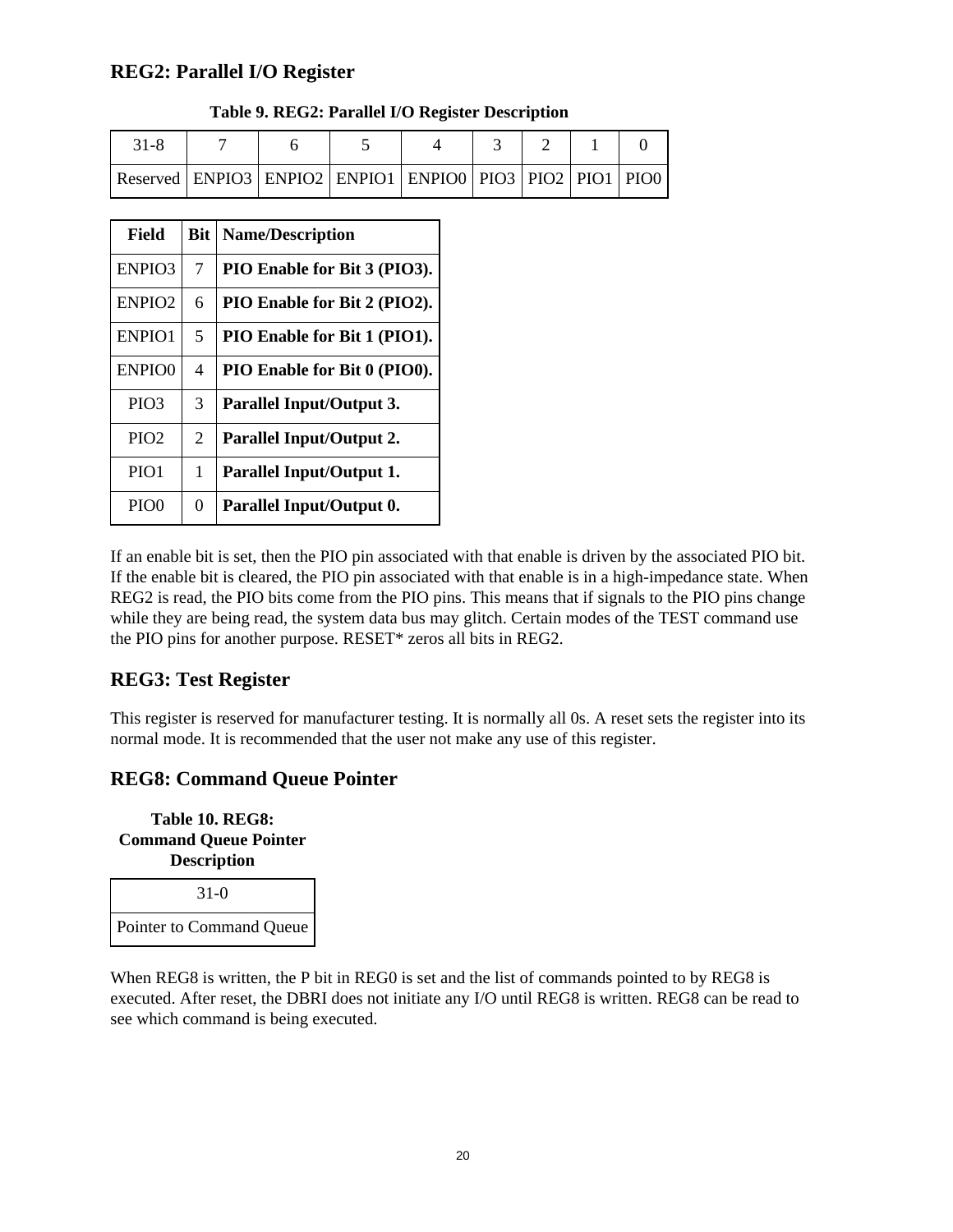# **REG9: Interrupt Queue Pointer**

**Table 11. REG9: Interrupt Queue Pointer Description**

| $31-0$                     |
|----------------------------|
| Pointer to Interrupt Queue |

Points to the top of the current interrupt queue segment. This pointer is initialized by the IIQ command.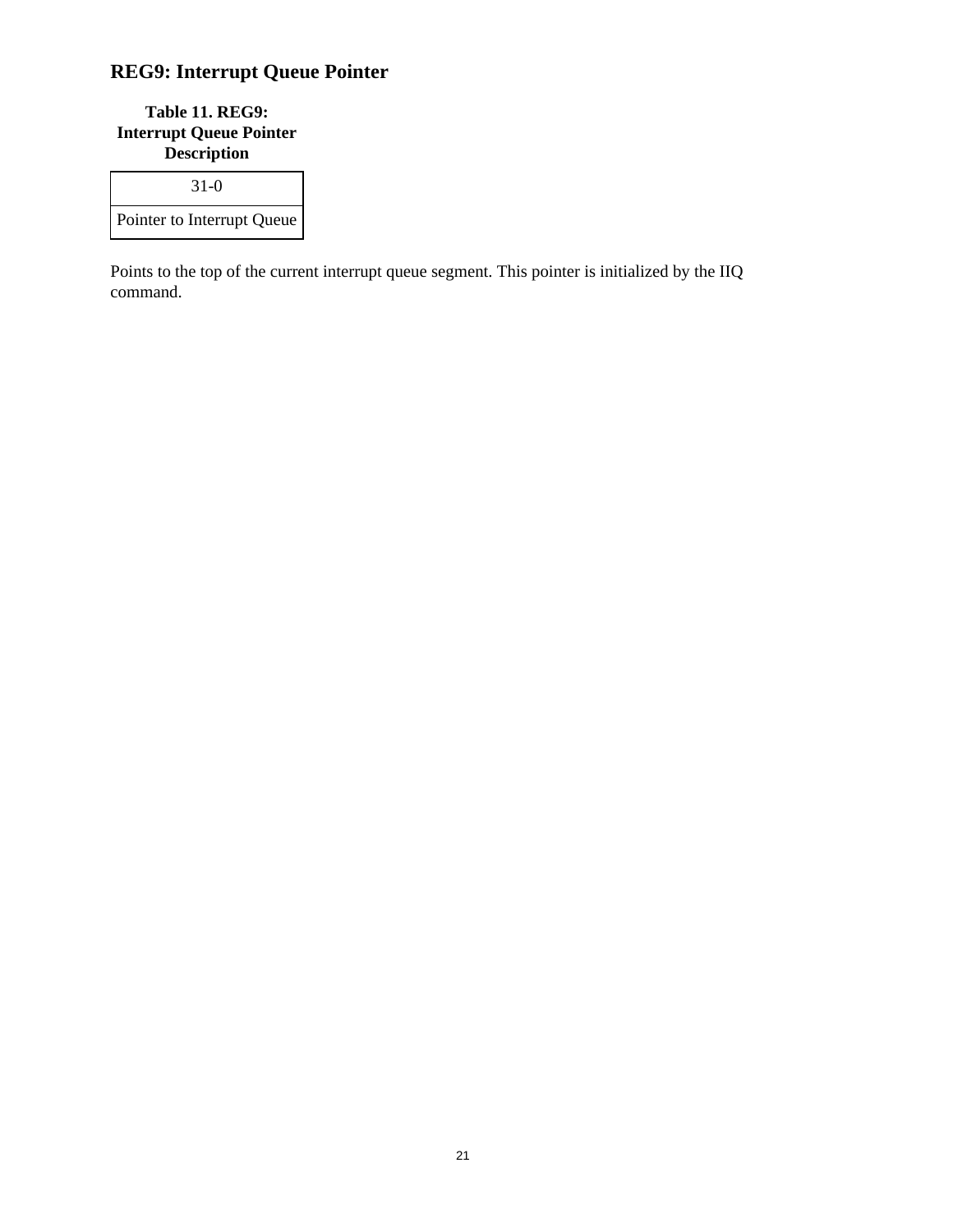# **Commands**

Control of the DBRI is mostly accomplished by a string of commands in system memory. Execution of this string is started by writing REG8, the command queue pointer. Execution stops when the WAIT command is executed. Execution can be restarted by overwriting the WAIT command with an active command and setting the program active bit in REG0. Remember that arbitrarily long sequences of frames can be transmitted and received without intervening commands. (See the Application Examples section of this document for more details).

## **Command Set Summary**

| Opcode          | <b>Command</b> | <b>Command Description</b>                 |
|-----------------|----------------|--------------------------------------------|
| 0x0             | WAIT           | Wait command.                              |
| 0x1             | <b>PAUSE</b>   | Pause command.                             |
| 0x2             | <b>JMP</b>     | Jump to new command queue.                 |
| 0x3             | <b>IIQ</b>     | Initialize interrupt queue.                |
| 0x4             | <b>REX</b>     | Report execution of command via interrupt. |
| 0x5             | <b>SDP</b>     | Setup data pipe.                           |
| 0x6             | <b>CDP</b>     | Continue data pipe (reread NULL pointers). |
| 0x7             | <b>DTS</b>     | Define time slot.                          |
| 0x8             | <b>SSP</b>     | Set short data pipe.                       |
| 0x9             | <b>CHI</b>     | Set CHI global mode.                       |
| 0xa             | <b>NT</b>      | NT command.                                |
| 0x <sub>b</sub> | TE.            | TE command.                                |
| 0xc             | <b>CDEC</b>    | Codec setup command.                       |
| 0xd             | <b>TEST</b>    | Test command                               |
| 0xe             | <b>CDM</b>     | CHI data mode command.                     |
| 0xf             | Reserved       |                                            |

Each command is at least one word (32 bits) in length. The first word contains the command opcode and various status and control bits. The second word usually contains a pointer (if needed). The following list gives a brief overview of all the commands with their assigned opcodes. Bits 31-28 contain the opcode of each command. If bit 27 (I bit) is set, a CMDI interrupt is issued with the corresponding opcode in the interrupt field (for example, it can be used for diagnostic purposes to determine if a certain instruction has or has not been executed). Reserved bits should be programmed to 0.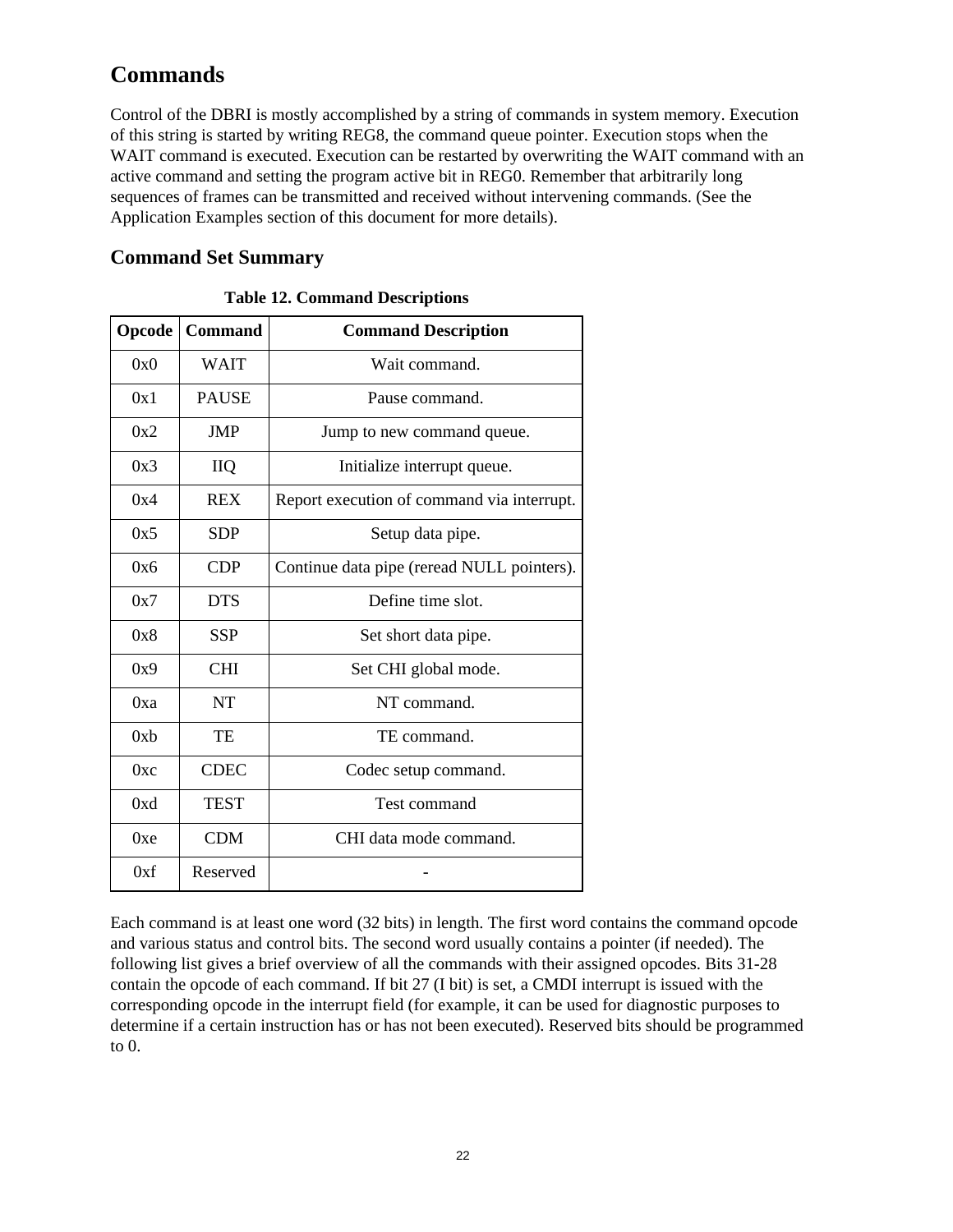### **WAIT (0x0): Wait Command**

### **Table 13. WAIT (0x0): Wait Command Description**

| 31   30   29   28   27 |          |  | $26 - 16$          | $15-0$ |
|------------------------|----------|--|--------------------|--------|
|                        | $\theta$ |  | $I$ Reserved Value |        |

The WAIT command indicates that the end of the command stream has been reached. Execution of this command clears the P bit in REG0. The value is reported in b[15-0] of the interrupt field. The command queue can be extended by overwriting the WAIT command and setting the P bit in REG0 or writing REG8 with the new command pointer.

### **PAUSE (0x1): Pause Command**

**Table 14. PAUSE (0x1): Pause Command Description**

| 31   30   29   28   27 |  |  | $26-16$          | $15-0$ |
|------------------------|--|--|------------------|--------|
|                        |  |  | Reserved   Value |        |

The PAUSE command pauses execution of the command queue and serves the long data pipes before resuming execution of the command queue. This pause allows the DBRI to synchronize the setting up of and enabling of an interface. There are three commands used to set up the different interfaces on the DBRI (SDP, SSP, and CHI commands). Since the SDP and SSP commands may be delayed in their internal execution, the PAUSE command should be used after a group of SDP, SSP, and CHI commands to allow the desired configuration to take effect within the DBRI. After the PAUSE command, it is recommended that all time slots be defined (DTS command) and any interfaces be enabled via the TE, NT, and CDM commands. If an interface is already enabled, the same sequence of commands should be used to set up and then define a new time slot.

Simply put, the idea is to use commands to set up all parameters, modes, I/O buffers, and clocking schemes followed by a PAUSE command before the time slots are defined and the interfaces are enabled.

# **JMP (0x2): Jump Command**

**Table 15. JMP (0x2): Jump Command Description**

| 31 <sup>1</sup>        |  |  | 30 29 28 27 |  | $26-0$   |  |  |  |
|------------------------|--|--|-------------|--|----------|--|--|--|
| $\Omega$               |  |  | 0           |  | Reserved |  |  |  |
| Pointer to New Command |  |  |             |  |          |  |  |  |

Reads pointer to new command and starts executing commands.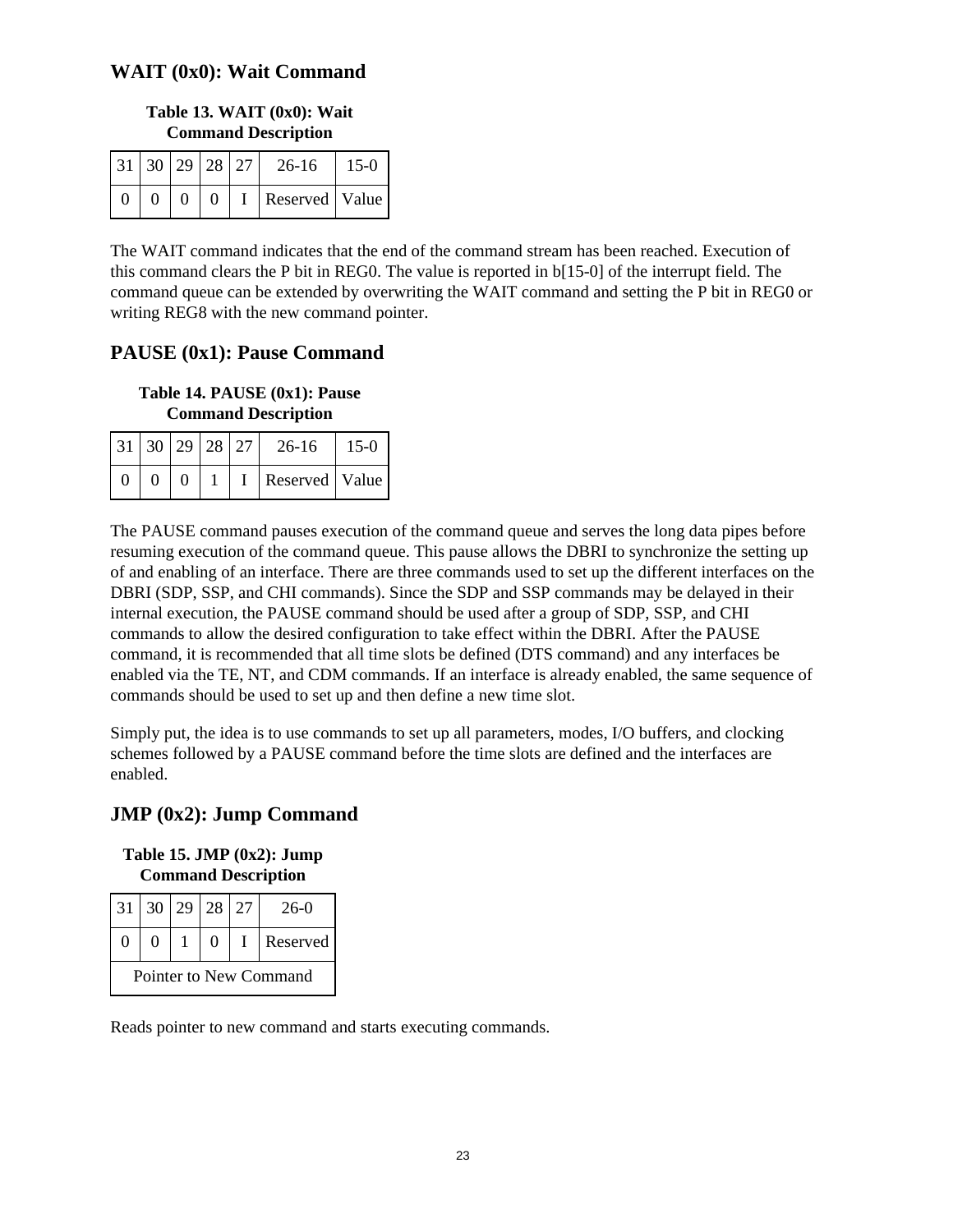# **IIQ (0x3): Initialize Interrupt Queue Command**

### **Table 16. IIQ (0x3): Initialize Interrupt Queue Command Description**

| 31 30                          |  | 29 28 27 |  | $26-16$          | $15-0$ |  |  |
|--------------------------------|--|----------|--|------------------|--------|--|--|
|                                |  |          |  | Reserved   Value |        |  |  |
| Pointer to New Interrupt Queue |  |          |  |                  |        |  |  |

Sets up new interrupt queue pointer. Disables interrupts (except SBus interrupts) if the pointer is NULL.

## **REX (0x4): Report of Execution Command**

**Table 17. REX (0x4): Report of Execution Command Description**

| 31   30   29   28   27 |  |          | 26-16            | $15-0$ |
|------------------------|--|----------|------------------|--------|
|                        |  | $\Omega$ | Reserved   Value |        |

The VALUE field in b[15-0] is reported via an interrupt in b[15-0] of the interrupt field. When the I bit is cleared, this command can be used as a NOP.

### **SDP (0x5): Setup Data Pipe Command**

| 30                                        | າດ | 28 | $\mathcal{L}$ | $26 - 20$ | 10 | 18 <sub>1</sub> | 17 | 16 | 15 | 14          | 12 | 12 <sub>1</sub> | 10 | $\Omega$                 | $\mathbf{Q}$ | $\overline{ }$ |                          |  | $\sim$ |      |  |
|-------------------------------------------|----|----|---------------|-----------|----|-----------------|----|----|----|-------------|----|-----------------|----|--------------------------|--------------|----------------|--------------------------|--|--------|------|--|
|                                           |    |    |               | Reserved  |    | IRM             |    |    |    | <b>MODE</b> |    |                 | D  | $\overline{\phantom{0}}$ |              |                | $\overline{\phantom{0}}$ |  |        | PIPE |  |
| Pointer to Transmit or Receive Descriptor |    |    |               |           |    |                 |    |    |    |             |    |                 |    |                          |              |                |                          |  |        |      |  |

### **Table 18. SDP (0x5): Setup Data Pipe Command Description**

The parameters of each data pipe used are set using this command. Execution of this command initializes a long or short pipe. The bit fields are described below.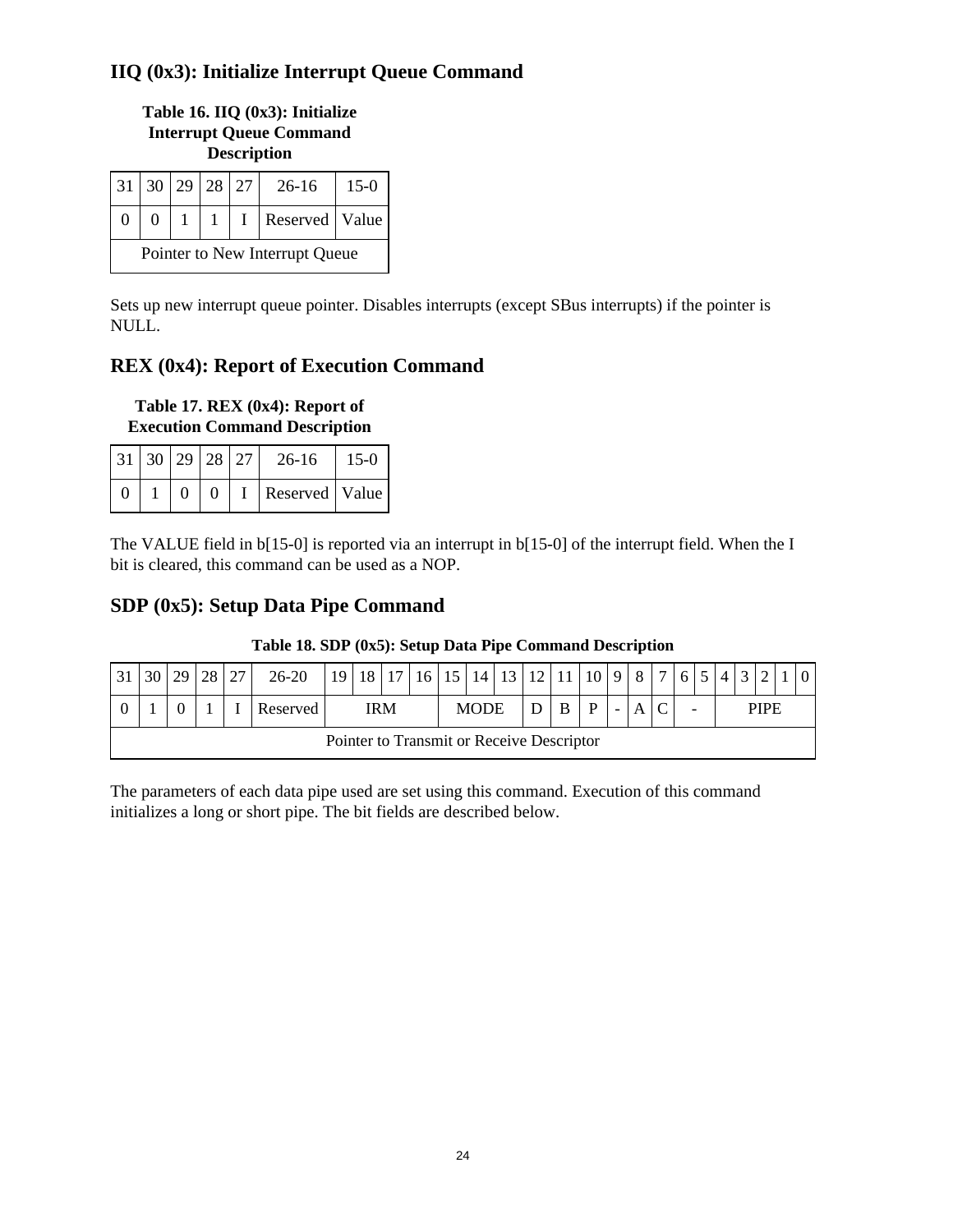| <b>Field</b> | <b>Bit</b> |             | <b>Name/Description</b>                                                      |                  |                  |                                                                                                                                                                 |  |  |  |  |  |  |  |  |
|--------------|------------|-------------|------------------------------------------------------------------------------|------------------|------------------|-----------------------------------------------------------------------------------------------------------------------------------------------------------------|--|--|--|--|--|--|--|--|
| <b>IRM</b>   | 19, 18     |             | more detailed descriptions of these interrupts.                              |                  |                  | Interrupt Report and Mask Bits. See the Interrupts section of this document for                                                                                 |  |  |  |  |  |  |  |  |
|              |            |             | be enabled or masked on a pipe-by-pipe basis using the IRM field as follows: |                  |                  | The FXDT, UNDR, DBYT, RBYT, COLL, EOL, IBEG, and IEND interrupts can                                                                                            |  |  |  |  |  |  |  |  |
|              |            | Interrupt   | <b>Applicable Mode</b>                                                       | <b>Bit 19</b>    | <b>Bit 18</b>    | <b>Description</b>                                                                                                                                              |  |  |  |  |  |  |  |  |
|              |            | <b>FXDT</b> | 0x6<br>(receive only                                                         | $\mathbf{0}$     | $\overline{0}$   | Disable FXDT<br>interrupt                                                                                                                                       |  |  |  |  |  |  |  |  |
|              |            |             | $D=0$                                                                        | $\mathbf{0}$     | $\mathbf{1}$     | Report second time in a<br>row value is received                                                                                                                |  |  |  |  |  |  |  |  |
|              |            |             |                                                                              | 1                | $\boldsymbol{0}$ | Report any changes                                                                                                                                              |  |  |  |  |  |  |  |  |
|              |            |             |                                                                              | 1                | 1                | Report every value<br>received                                                                                                                                  |  |  |  |  |  |  |  |  |
|              |            | <b>UNDR</b> | 0x0, 0x2, 0x3<br>(transmit only                                              | $\overline{0}$   | $\overline{0}$   | Disable UNDR<br>interrupt                                                                                                                                       |  |  |  |  |  |  |  |  |
|              |            |             | $D=1$ )                                                                      | $\boldsymbol{0}$ | $\mathbf{1}$     | Enable UNDR interrupt                                                                                                                                           |  |  |  |  |  |  |  |  |
|              |            | <b>DBYT</b> | 0x4<br>(transmit only                                                        | $\mathbf{0}$     | X                | Disable DBYT<br>interrupt                                                                                                                                       |  |  |  |  |  |  |  |  |
|              |            |             | $D=1$ )                                                                      | $\mathbf{1}$     | X                | Enable DBYT interrupt                                                                                                                                           |  |  |  |  |  |  |  |  |
|              |            | <b>RBYT</b> | 0x4<br>(receive only                                                         | $\mathbf{0}$     | X                | Disable RBYT<br>interrupt                                                                                                                                       |  |  |  |  |  |  |  |  |
|              |            |             | $D=0$                                                                        | $\mathbf{1}$     | X                | Enable RBYT interrupt                                                                                                                                           |  |  |  |  |  |  |  |  |
|              |            | <b>COLL</b> | 0x3                                                                          | $\overline{0}$   | X                | Disable COLL<br>interrupt                                                                                                                                       |  |  |  |  |  |  |  |  |
|              |            |             |                                                                              | $\mathbf{1}$     | X                | Enable COLL interrupt                                                                                                                                           |  |  |  |  |  |  |  |  |
|              | 17         | pipe.       |                                                                              |                  |                  | <b>EOL Interrupt Enable Bit.</b> Setting this bit to one enables the EOL interrupt for a                                                                        |  |  |  |  |  |  |  |  |
|              | 16         |             | the IBEG and IEND interrupts if enabled (bit 16 set to 1).                   |                  |                  | In the HDLC mode, the DBRI monitors the data stream between a closing HDLC<br>flag and an opening flag. Any transitions between flags and idle are reported via |  |  |  |  |  |  |  |  |

## **Table 18. SDP (0x5): Setup Data Pipe Command Description**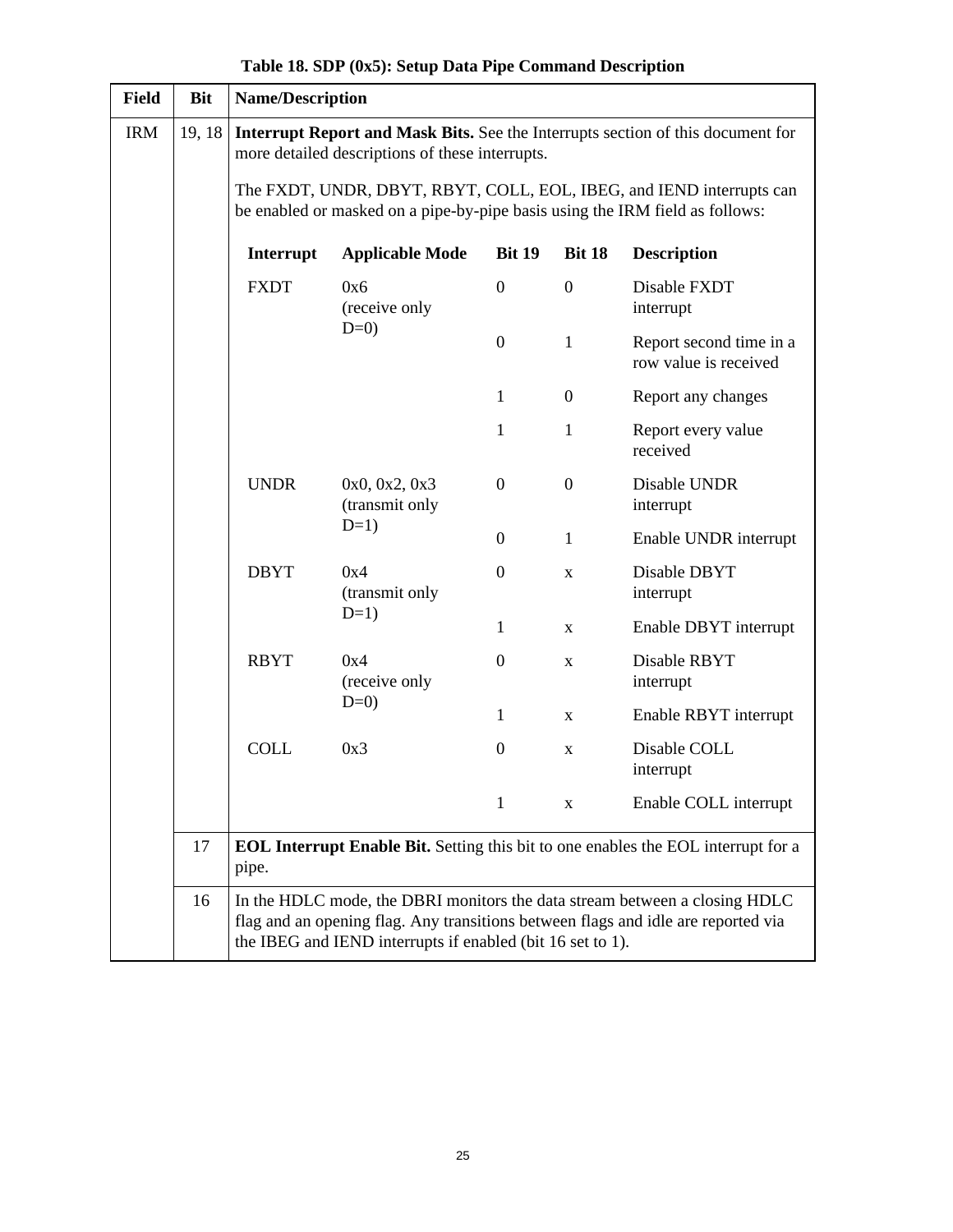| <b>Field</b>  | <b>Bit</b>     | <b>Name/Description</b>                        |                  |                  |                                                                                                                                                                                                                                                                                                                                                                                                                 |
|---------------|----------------|------------------------------------------------|------------------|------------------|-----------------------------------------------------------------------------------------------------------------------------------------------------------------------------------------------------------------------------------------------------------------------------------------------------------------------------------------------------------------------------------------------------------------|
| <b>MODE</b>   | $15 - 13$      |                                                |                  |                  | Mode Bits. The mode bits control the type of data that flows through the pipe.                                                                                                                                                                                                                                                                                                                                  |
|               |                | <b>Bit 15</b>                                  | <b>Bit 14</b>    | <b>Bit 13</b>    | <b>Description</b>                                                                                                                                                                                                                                                                                                                                                                                              |
|               |                | $\boldsymbol{0}$                               | $\boldsymbol{0}$ | $\boldsymbol{0}$ | Transparent to/from memory (long pipes only)                                                                                                                                                                                                                                                                                                                                                                    |
|               |                | $\boldsymbol{0}$                               | $\boldsymbol{0}$ | 1                | Not used                                                                                                                                                                                                                                                                                                                                                                                                        |
|               |                | $\boldsymbol{0}$                               | $\mathbf{1}$     | $\boldsymbol{0}$ | HDLC (long pipes only)                                                                                                                                                                                                                                                                                                                                                                                          |
|               |                | $\boldsymbol{0}$                               | $\mathbf{1}$     | $\mathbf{1}$     | HDLC D channel (priority control for D channel<br>transmit pipe to TE interface - pipe 1 only)                                                                                                                                                                                                                                                                                                                  |
|               |                | 1                                              | $\boldsymbol{0}$ | $\boldsymbol{0}$ | Serial in to serial out (no DMA long and short<br>pipes)                                                                                                                                                                                                                                                                                                                                                        |
|               |                | $\mathbf 1$                                    | $\boldsymbol{0}$ | $\mathbf{1}$     | Not used                                                                                                                                                                                                                                                                                                                                                                                                        |
|               |                | $\mathbf{1}$                                   | $\mathbf{1}$     | $\boldsymbol{0}$ | Fixed data (no DMA short pipes only)                                                                                                                                                                                                                                                                                                                                                                            |
|               |                | $\mathbf 1$                                    | $\mathbf{1}$     | 1                | Not used                                                                                                                                                                                                                                                                                                                                                                                                        |
| D             | 12             | Direction.<br>generation, or serial to serial. |                  |                  | D=1: from DMA or fixed data to a serial interface<br>D=0: from a serial interface to DMA, from a serial interface for FXDT interrupt                                                                                                                                                                                                                                                                            |
| B             | 11             |                                                |                  |                  | Bit Order within Byte. If B is set, MSB is transmitted first; if B is cleared, LSB is<br>transmitted first (DMA pipes only). Short pipes transmit LSB first.                                                                                                                                                                                                                                                    |
| ${\bf P}$     | 10             | with a NULL pointer.                           |                  |                  | <b>Pointer (PTR).</b> If PTR is set, the pointer points to the new TD/RD descriptor<br>which should be used following the current frame. To halt a pipe, set the PTR bit                                                                                                                                                                                                                                        |
| $\mathbf{A}$  | 8              |                                                |                  |                  | Abort (ABT). This bit applies only to out-bound data. This bit is ignored for<br>in-bound (receive) data pipes. If ABT is set, an ABORT is inserted into the data<br>FIFO. If it happens in the middle of some frame, the frame is aborted and the ABT<br>bit in the TD status is set. If it is placed in some interframe data (FLAGS or<br>IDLES), it simply is transmitted (HDLC mode only, long pipes only). |
| $\mathcal{C}$ | $\overline{7}$ | and short pipes).                              |                  |                  | <b>Clear (CLR).</b> Clear the pipe. Any frame or interframe data in the pipe is lost! It is<br>recommended that a pipe be cleared whenever it is set up for the first time (long                                                                                                                                                                                                                                |
| <b>PIPE</b>   | $4-0$          |                                                |                  |                  | Pipe Identification Number. 0-15 for long pipes; 16-31 for short pipes.                                                                                                                                                                                                                                                                                                                                         |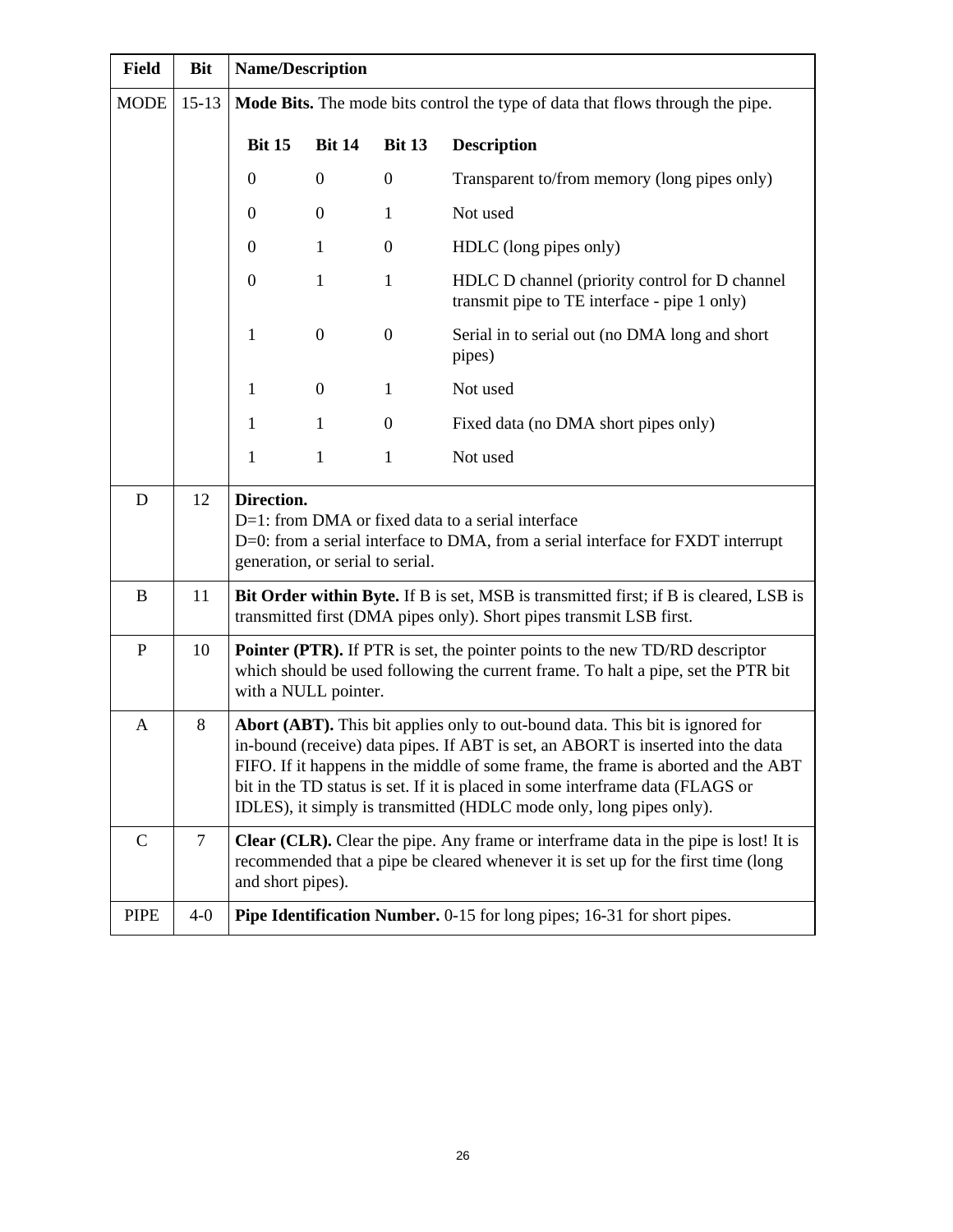## **CDP (0x6): Continue Data Pipe Command**

# **Table 19. CDP (0x6): Continue Data Pipe Command Description**

|   |  |  | $26 - 5$ |  |      |  |
|---|--|--|----------|--|------|--|
| ັ |  |  | Reserved |  | PIPF |  |

The CDP command causes a DMA channel which has stopped because of a NULL pointer to reread the pointer to the next TD or RD. The CDP command should be placed on the command queue whenever the transmit or receive descriptor (TD/RD) queue for a specific pipe is extended. If the DBRI has encountered a NULL pointer (i.e., end of list), it rereads the pointer and continues. If the DBRI has not encountered the NULL pointer, it ignores the CDP command and continues processing the TD/RD lists with no interruption. CDP is only valid for data pipes 0-15.

### **DTS (0x7): Define Time-Slot Command**

Any data pipe connecting to any of the serial interfaces (CHI, TE, or NT) must have a time slot assigned to it, defined by this command.

| . 31                                                     | 30 <sub>1</sub> | 29 |  | 28 27 | $26-18$                  |  | $\vert 17 \vert 16 \vert 15 \vert 14 \vert 13 \vert 12 \vert 11 \vert 10 \vert 9 \vert 8 \vert 7 \vert 6 \vert 5 \vert$ |  |  |  |                  |  |                     |                |  |           | 4 3 2       | $\vert 1 \vert 0$ |
|----------------------------------------------------------|-----------------|----|--|-------|--------------------------|--|-------------------------------------------------------------------------------------------------------------------------|--|--|--|------------------|--|---------------------|----------------|--|-----------|-------------|-------------------|
|                                                          |                 |    |  |       | Reserved   VI   VO   I/D |  |                                                                                                                         |  |  |  | Prev. In PIPE    |  |                     | Prev. Out PIPE |  |           | <b>PIPE</b> |                   |
| <b>Input Time-Slot Descriptor</b><br><b>Monitor PIPE</b> |                 |    |  |       |                          |  |                                                                                                                         |  |  |  | <b>Next PIPE</b> |  |                     |                |  |           |             |                   |
| <b>Output Time-Slot Descriptor</b>                       |                 |    |  |       |                          |  |                                                                                                                         |  |  |  |                  |  | <b>Monitor PIPE</b> |                |  | Next PIPE |             |                   |

**Table 20. DTS (0x7): Define Time-Slot Command Description**

| <b>Field</b>        | <b>Bit</b> | <b>Name/Description</b>                                                                                                    |
|---------------------|------------|----------------------------------------------------------------------------------------------------------------------------|
| VI <sup>1</sup>     | 17         | Valid Input Time-Slot Descriptor. Indicates that this DTS command is<br>being used to describe the input to a data pipe.   |
| VO <sup>1</sup>     | 16         | Valid Output Time-Slot Descriptor. Indicates that this DTS command is<br>being used to describe the output to a data pipe. |
| I/D                 | 15         | Insert/Delete.<br>0: Delete time slot from linked list<br>1: Add/Modify time slot to linked list                           |
| Prev. In PIPE       | 14-10      | <b>Previous In Pipe.</b> Pipe preceding this pipe in the input list.                                                       |
| Prev. Out PIPE      | $9 - 5$    | <b>Previous Out Pipe.</b> Pipe preceding this pipe in the output list.                                                     |
| <b>PIPE</b>         | $4-0$      | <b>Pipe.</b> Pipe number for these descriptors.                                                                            |
| <b>Monitor PIPE</b> | $9 - 5$    | <b>Monitor Pipe Identifier.</b> Valid only for MODE 2 $\&$ 3 (see BRI and CHI<br>mode descriptions below).                 |
| <b>Next PIPE</b>    | $4-0$      | <b>Next TSD/Data Pipe.</b>                                                                                                 |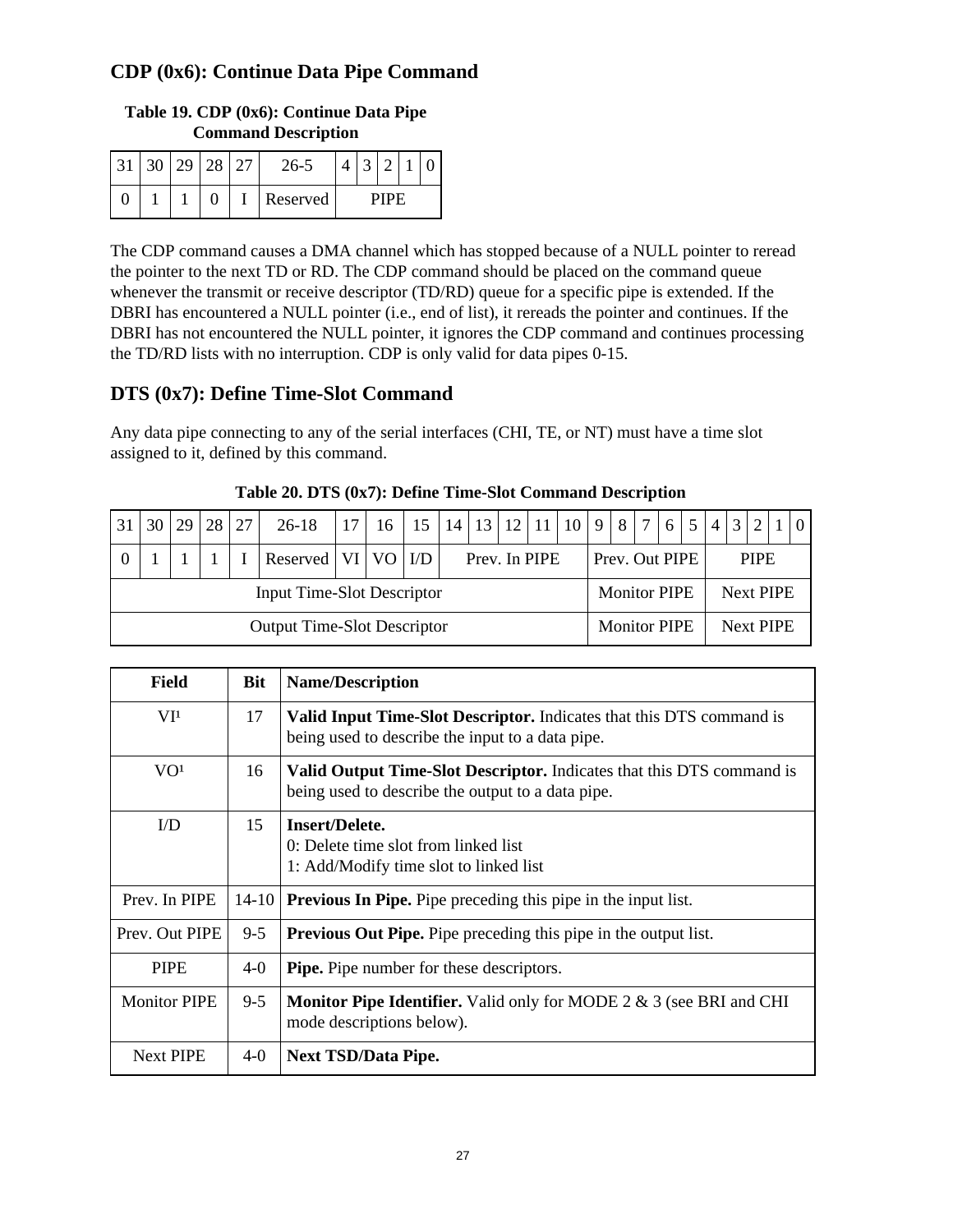<sup>1</sup> For programming simplicity, a serial-to-serial data pipe can have its input and output time slots defined by using one DTS command (both VI and VO set to one) or separately by the using of two DTS commands. Serial-to-DMA or DMA-to-serial data pipes would have only one direction defined per DTS command.

### **BRI Time Slots**

Table 21 describes the input TSD and output TSD fields for the BRI interfaces.

| <b>Field</b> | <b>Bits</b> | <b>Description</b>                                                                                                                                                                                            |
|--------------|-------------|---------------------------------------------------------------------------------------------------------------------------------------------------------------------------------------------------------------|
| <b>LEN</b>   | $31-24$     | <b>Length.</b> Number of bits in time slot.                                                                                                                                                                   |
| <b>CYCLE</b> | $23 - 14$   | Cycle. Bit count at start of time slot.                                                                                                                                                                       |
| DI           | 13          | <b>Data Invert.</b> $DI = 1$ to invert data.                                                                                                                                                                  |
|              | 12          | <b>Reserved.</b> Program to 0.                                                                                                                                                                                |
| <b>MODE</b>  | $11 - 10$   | Mode.                                                                                                                                                                                                         |
|              |             | $00\,$<br>Single channel (normal operation).<br>01<br>Not used.<br>Monitor pipe input. The DBRI allows a new data pipe to be established<br>10<br>which taps or monitors the input data through another pipe. |
|              |             | 11<br>Noncontiguous mode (for multitime-slot channels).                                                                                                                                                       |

The BRI interfaces are viewed as 19-bit long serial interfaces. B1, B2, D and S/Q channels have predetermined cycle and length values which must be used in the input and output TSD fields. Table 22 shows these values.

| <b>Channel</b>                                        | <b>CYCLE</b> LEN |    |
|-------------------------------------------------------|------------------|----|
| B1                                                    |                  |    |
| <b>B2</b>                                             | 8                |    |
| S/O                                                   | 16               |    |
|                                                       | 17               |    |
| B1 and B2 Channels Concatenated (128 kbits/s channel) |                  | 16 |

### **CHI Time Slots**

Table 23 describes the input TSD and output TSD fields when using the CHI.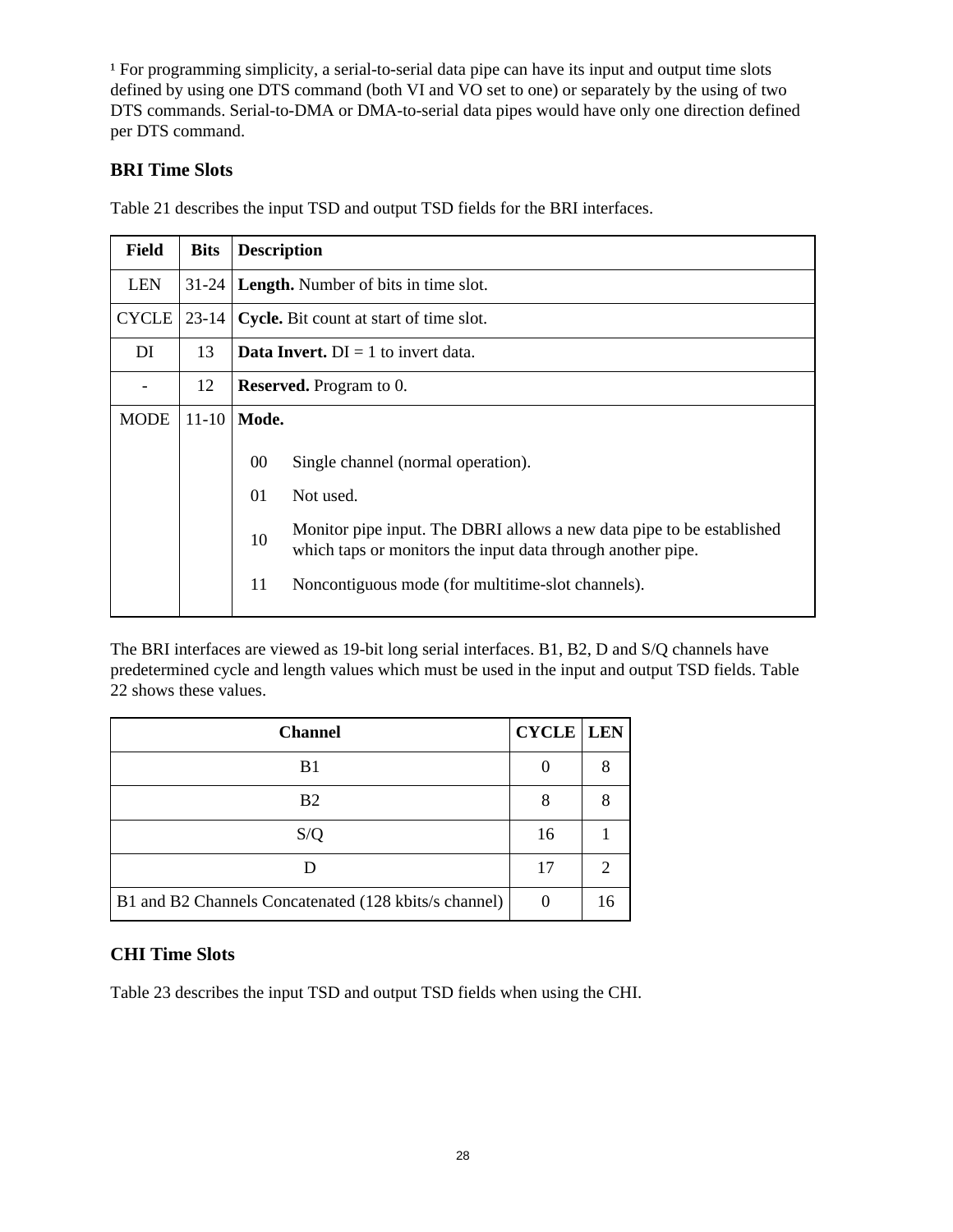| <b>Field</b> | <b>Bits</b> | <b>Description</b> |                                                                                                                            |
|--------------|-------------|--------------------|----------------------------------------------------------------------------------------------------------------------------|
| <b>LEN</b>   | $31-24$     |                    | <b>Length.</b> Number of bits in time slot.                                                                                |
| <b>CYCLE</b> | $23 - 14$   |                    | Cycle. CHICK count at start of time slot.                                                                                  |
| DI           | 13          | Data Invert.       |                                                                                                                            |
| <b>MODE</b>  | $12 - 10$   | Mode.              |                                                                                                                            |
|              |             | 000                | Single channel (normal operation).                                                                                         |
|              |             | 001                | Not used.                                                                                                                  |
|              |             | 010                | Monitor receive pipe (tee).                                                                                                |
|              |             | 011                | Noncontiguous mode.                                                                                                        |
|              |             | 100                | Not used.                                                                                                                  |
|              |             | 101                | Not used.                                                                                                                  |
|              |             | 110                | Not used.                                                                                                                  |
|              |             | 111                | Anchor mode. This mode is used only when defining the CHI anchor<br>pipe. In this case, LENGTH, CYCLE, and DI are ignored. |

**Table 23. CHI Anchor Mode Input/Output Time-Slot Descriptor.**

### **Linked List Management**

Time-slot descriptors (TSD) form six circular linked lists internal to the DBRI, one in each direction for the concentration highway and the two basic rate ISDN interfaces. When a new time slot is deleted, added, or modified, the DTS command must always have a valid pointer to the preceding time slot so the linked list can be maintained.

**Note:** Time slots **must** be assigned in the order they occur on the BRI and CHI!

The time-slot descriptor must also always have a valid pointer to the next time-slot descriptor (or to itself if it is the only time slot defined for that serial interface). For data pipes that are not serial-to-serial only, one time-slot descriptor is used. The user must indicate which time-slot descriptors are valid by setting bit 17, the valid input time-slot descriptor bit (VI), and/or bit 16, the valid output time-slot descriptor bit (VO). Whenever a time slot is defined, it **must** be assigned to a data pipe.

The input/output TSDs are ignored when time slots are deleted although the VI/VO bits need to be set indicating if the time slot to be deleted is an outgoing  $(VO = 1)$  or incoming  $(VI = 1)$  time slot.

### **Anchor Pipes**

Whenever the concentration highway is used, short pipe #16 (CHI anchor pipe) **must** be used to start both transmit and receive linked lists for the CHI interface and thus cannot be assigned to a time slot. The mode must be set to 7, CHI anchor mode. The first CHI TSD must use the CHI anchor mode to establish an anchor pipe from which all other time slots are linked. Whenever the basic rate interfaces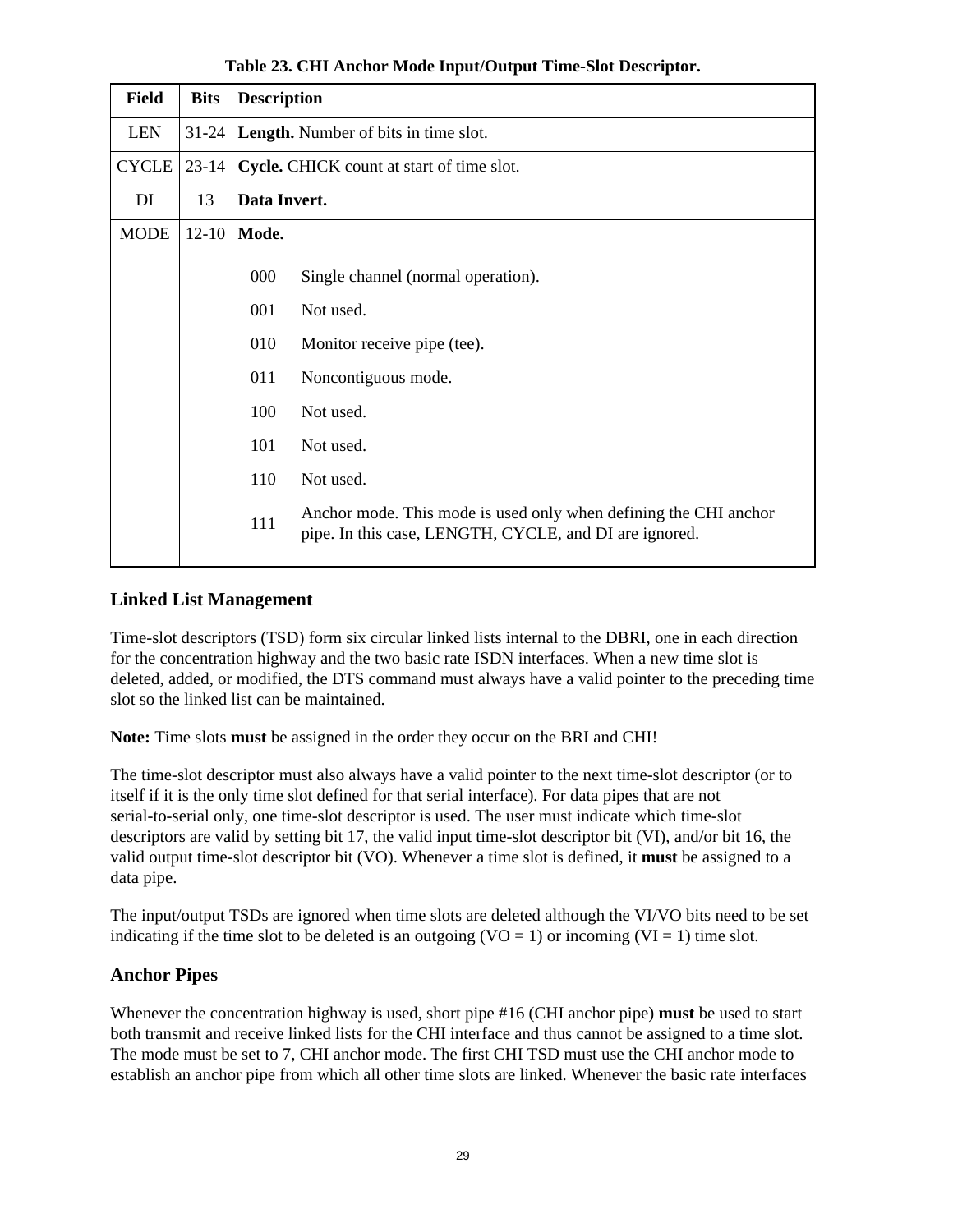are used, the D-channel **must** be set up first with the following assignments:

The TE receive time-slot list starts with the D channel in pipe 0.

The TE transmit time-slot list starts with the D channel in pipe 1.

The NT receive time-slot list starts with the D channel in pipe 3.

The NT transmit time-slot list starts with the D channel in pipe 2.

It is not recommended that the D channel be passed directly between the TE and NT interfaces.

### **Monitor Mode**

Monitor mode allows an incoming time slot to connect to two pipes. Monitor mode can only be assigned to an incoming time slot (receive only) and uses an additional data pipe. This pipe is defined using the monitor pipe field. No DTS command is necessary for the monitor data pipe.

Note that a monitor pipe goes away when the time slot is deleted.

#### **Noncontiguous Mode**

If multiple time slots need to be assigned to the same pipe (noncontiguous mode), the following procedure should be used to set up the data pipe and define the time slots.

**Note:** Time slots **must** be defined in the order that they occur in the frame.

- 1. Set up appropriate data pipes via SDP commands.
- 2. Define the first time slot as if it were the only time slot assigned to that pipe (mode  $= 0$ ).
- 3. Define the following time slot as if it were the only time slot assigned to another pipe (this pipe is a sacrificial long or short pipe). Set the mode to noncontiguous mode (mode  $=$  3), and place the pipe you want to associate with this time slot in the monitor pipe identifier.

**Note:** Attributes from the original SDP command apply to all time-slot segments.

### **SSP (0x8): Set Short Data Pipe Command**

**Table 24. SSP (0x8): Set Short Data Pipe Command Description**

| 31   |  | 30 29 28 27 |          |  | $26 - 5$ | $\mathcal{D}$<br>3 |  |             |  |  |
|------|--|-------------|----------|--|----------|--------------------|--|-------------|--|--|
|      |  |             | $\Omega$ |  | Reserved |                    |  | <b>PIPE</b> |  |  |
| Data |  |             |          |  |          |                    |  |             |  |  |

When a short pipe is sending fixed data to a serial interface, the SSP command is used to set or change the data being sent. This is useful for the S channel on the TE interface and the Q channel on the NT interface. If bit 4 is not set (indicating a long pipe has been selected), the command is ignored. PIPE must be an outgoing pipe (D bit in SDP command must be set;  $D = 1$ ). When fixed data is assigned an outgoing time slot, the number of bits used from the data field is the number of bits programmed in the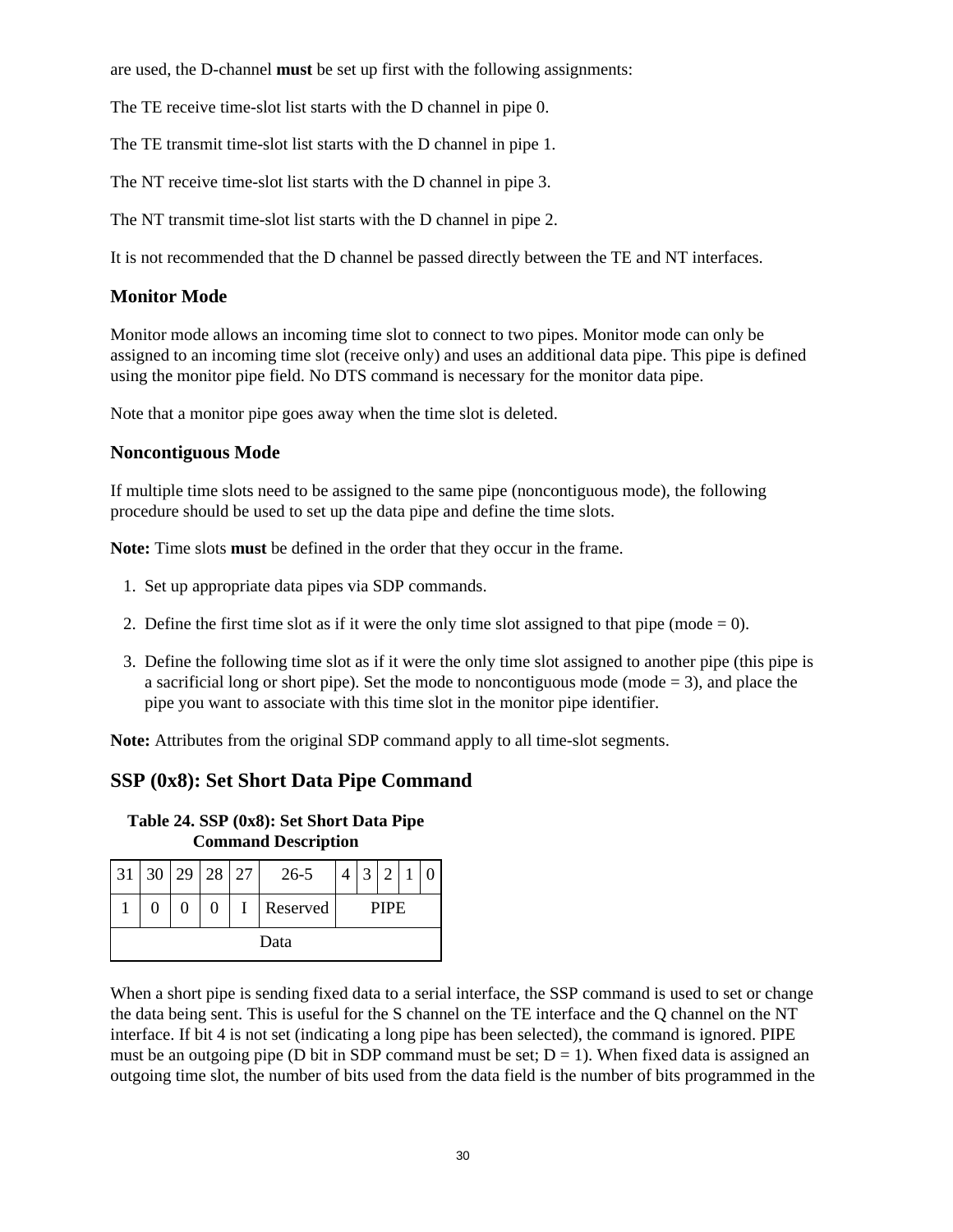LEN field of the DTS command. The only two exceptions are the BRI S and Q time slots. The BRI S channel uses the least significant 20 bits. The BRI Q channel uses the least significant 5 bits.

**Note:** Data should be adjusted low order first.

# **CHI (0x9): Set CHI Global Mode Command**

The control bits are defined as follows:

### **Table 25. CHI (0x9): Set CHI Global Mode Command Description.**

|                         |  |  |  | $\vert 31 \vert 30 \vert 29 \vert 28 \vert 27 \vert 26 \vert 25 \vert 24 \vert 23$ -16 $\vert 15 \vert 14 \vert 13 \vert 12 \vert 11 \vert 10$ -0 |  |  |  |
|-------------------------|--|--|--|---------------------------------------------------------------------------------------------------------------------------------------------------|--|--|--|
| $+0$ $+0$ $+1$ $+1$ $+$ |  |  |  | $ CHICM $ IRM $ OD FE FD BPF$                                                                                                                     |  |  |  |

| <b>Field</b> | <b>Bits</b> | <b>Description</b>                                                                                                                                                                                                                                                                                                                                                                                                                                           |
|--------------|-------------|--------------------------------------------------------------------------------------------------------------------------------------------------------------------------------------------------------------------------------------------------------------------------------------------------------------------------------------------------------------------------------------------------------------------------------------------------------------|
| CHICM        | $23-16$     | <b>CHI Clock Mode.</b><br>CHICK is an output (CHI master mode). CHICK rate is 12.288 MHz<br>$>=3$                                                                                                                                                                                                                                                                                                                                                            |
|              |             | clock divided by CHICM. CHIFS is 8 kHz output.                                                                                                                                                                                                                                                                                                                                                                                                               |
|              |             | CHICK is an input. CHIFS is 8 kHz.<br>$\boldsymbol{0}$                                                                                                                                                                                                                                                                                                                                                                                                       |
|              |             | $\mathbf{1}$<br>CHICK is an input. CHIFS is not 8 kHz.                                                                                                                                                                                                                                                                                                                                                                                                       |
| <b>IRM</b>   | 15          | Interrupt Report and Mask Bits. If set, a CHIL interrupt gives an immediate<br>report of the CHI status.                                                                                                                                                                                                                                                                                                                                                     |
| <b>IRM</b>   | 14          | Interrupt Report and Mask Bits. If set, the CHIL interrupt is enabled.                                                                                                                                                                                                                                                                                                                                                                                       |
| <b>OD</b>    | 13          | <b>Open-Drain Enable.</b><br>0 Push-pull driver: Active pull-up on CHIDX or CHIDR.<br>1 Open-drain driver: No active pull-up on CHIDX or CHIDR.                                                                                                                                                                                                                                                                                                              |
| <b>FE</b>    | 12          | <b>Frame Edge.</b><br>0 CHIFS is sampled on falling edge of CHICK.<br>1 CHIFS is sampled on the rising edge of CHICK.                                                                                                                                                                                                                                                                                                                                        |
| <b>FD</b>    | 11          | Frame Drive. Used only if CHIFS is driven (CHI master mode).<br>0 CHIFS is driven on the falling edge of CHICK.<br>1 CHIFS is driven on the rising edge of CHICK.                                                                                                                                                                                                                                                                                            |
| <b>BPF</b>   | $10-0$      | <b>Bits Per Frame.</b> When the CHI is in master mode (CHICM $>=$ 3), CHICK outputs<br>BPF+1 pulses per 125 µs frame. If BPF+1 defines fewer cycles than can actually<br>occur in 125 µs (given the CHICK rate defined by CHICM), then CHICK outputs<br>BPF+1 cycles and then remains low until the next frame. BPF does not force a<br>frame to be longer than $125 \mu s$ .<br>When the CHI is in slave mode (CHICM = $0$ or 1), the BPF field is ignored. |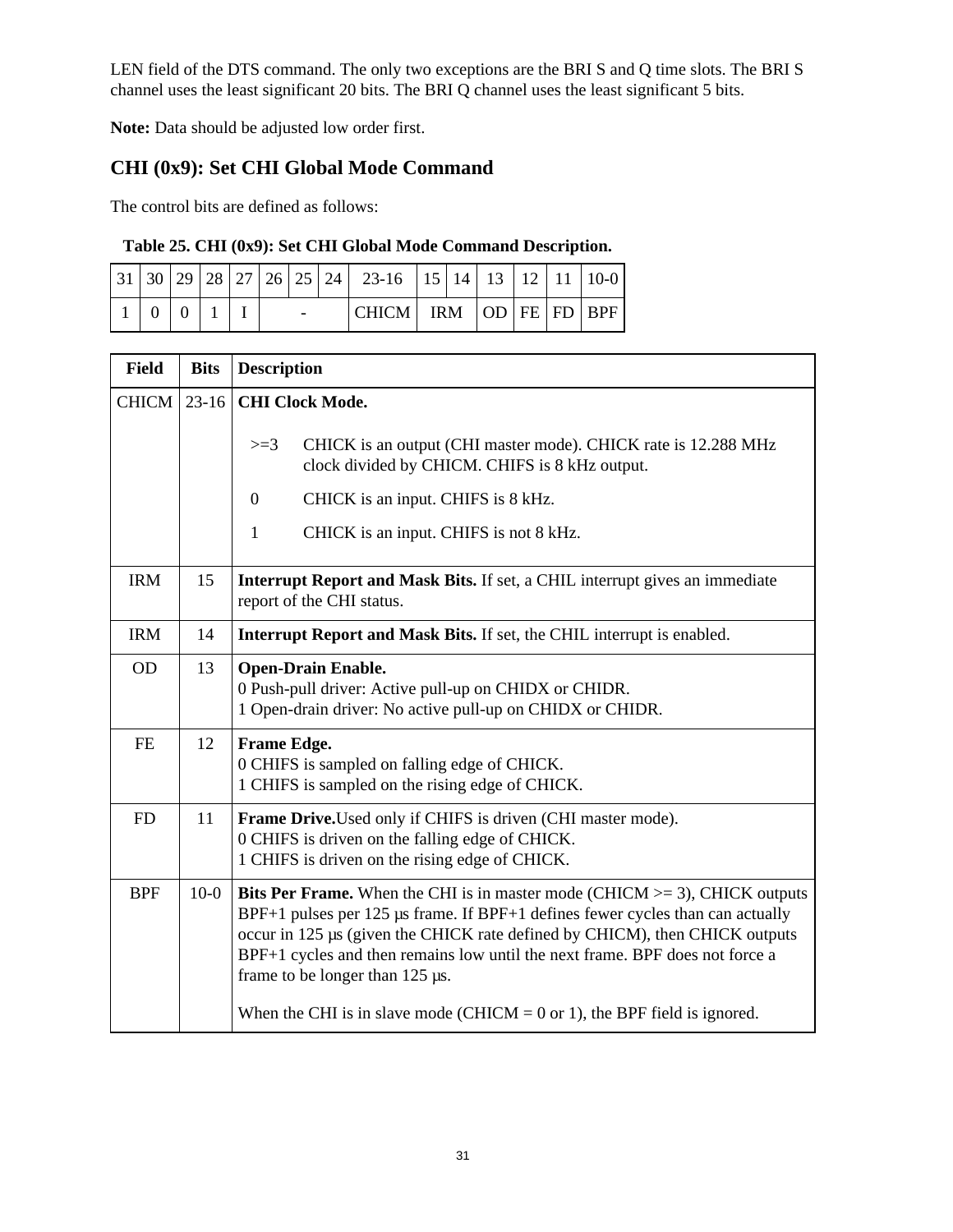The CHI command establishes the way the CHI clock is generated in master mode. It also defines CHIFS frame sync clocking, and certain global drive and report conditions. The BPF (bits per frame) field in the CHI command results in BPF + 1 CHICK cycles with the first cycle occuring the cycle before the frame sync.

# **NT (0xA): NT Command and TE (0xB): TE Command**

The control bits are defined as follows.

#### **Table 26. NT (0xA): NT Command and TE (0xB) Command Description.**

| 31 30 29 28 27 |  | $26-0$              |
|----------------|--|---------------------|
|                |  | <b>Control Bits</b> |

| <b>Field</b> | <b>Bits</b> | <b>Name/Description</b>                                                                                                                                                                                                                                                                                                                                         |
|--------------|-------------|-----------------------------------------------------------------------------------------------------------------------------------------------------------------------------------------------------------------------------------------------------------------------------------------------------------------------------------------------------------------|
| <b>FBIT</b>  | 17          | Frame Bit. Accepts an F bit which is not a bipolar violation after an errored frame.                                                                                                                                                                                                                                                                            |
| <b>NBF</b>   | 16          | Number of Bad Frames to Lose Framing. NBF=0 requires 3 bad frames to lose<br>framing.<br>NBF=1 requires 2 bad frames to lose framing.                                                                                                                                                                                                                           |
| <b>IRM</b>   | 15          | <b>Interrupt Report and Mask Bit.</b> If set, an immediate report of the BRI status is<br>forced. See the SBRI (0x09) BRI Status Change INFO Interrupt section in the<br>Interrupt Description Detail section.                                                                                                                                                  |
| <b>IRM</b>   | 14          | Interrupt Report and Mask Bit. If set, the SBRI interrupt is enabled.                                                                                                                                                                                                                                                                                           |
| <b>ISNT</b>  | 13          | <b>ISDN TE/NT Interface.</b> Either of the DBRIs two ISDN interfaces can be configured<br>as a TE or an NT. If ISNT=1, the interface is configured as an NT. If ISNT=0, the<br>interface is a TE.                                                                                                                                                               |
| <b>FT</b>    | 12          | <b>Fixed Timing.</b> If ISNT=1 (NT) and FT=1 (fixed timing), the incoming data is<br>sampled at a fixed delay (synchronous) from the transmitter. If ISNT=1 (NT) and<br>$FT=0$ , the incoming data is sampled by an adaptive timing mechanism. If ISNT=0<br>(TE), then FT must be set to $0$ (FT=0), and the normal adaptive timing is used on the<br>receiver. |
| EZ           | 11          | <b>Echo Channel is Zeros.</b> If ISNT=1 (NT) and EZ=1, the E channel is all 0s. If<br>ISNT=1 (NT) and EZ=0, the E channel echoes the received D channel. If ISNT=0<br>(TE), then EZ must be set to $0$ (EZ=0).                                                                                                                                                  |
| <b>IFA</b>   | 10          | Inhibit Final Activation. For links in point-to-point configurations, an interface is<br>automatically activated when frame synchronization occurs. In multilink<br>configurations, it may be necessary to be able to achieve frame synchronization<br>without fully activating the link. Setting this bit allows this to happen.                               |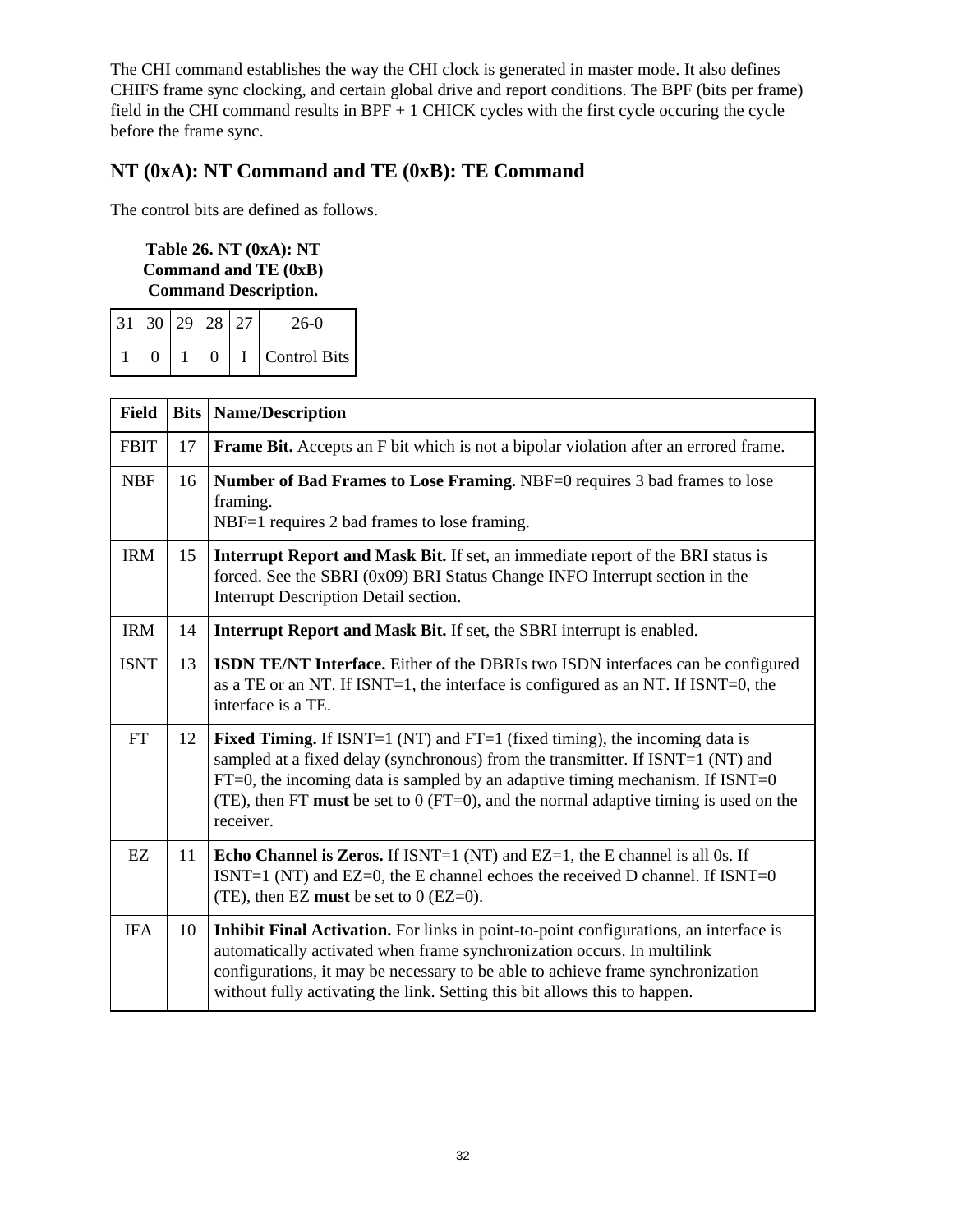| <b>Field</b> | <b>Bits</b>  | <b>Name/Description</b>                                                                                                                                                                                                                                                                                                                                                                                    |
|--------------|--------------|------------------------------------------------------------------------------------------------------------------------------------------------------------------------------------------------------------------------------------------------------------------------------------------------------------------------------------------------------------------------------------------------------------|
| <b>ACT</b>   | 9            | <b>Activate Interface.</b> This bit is used in conjunction with the T and N bits in REG0. If<br>the $T/N$ bit(s) are set, then the TE/NT interface responds to a request to activate but<br>does not initiate activation of its interface unless ACT is set. The ACT is ignored until<br>the T/N bit(s) are set. If the T/N bit(s) are set and $ACT=1$ , then the TE/NT interface<br>initiates activation. |
| <b>MFE</b>   | 8            | <b>Multiframe (S and Q Channels) Enable.</b> If $ISNT=1$ (NT) and MFE=1, then<br>S-channel transmission is enabled. If ISNT=0 (TE) and MFE=1, then Q-channel<br>transmission is enabled. A TE must also detect multiframing before it activates Q.                                                                                                                                                         |
| <b>RLB</b>   | $7 - 5$      | <b>Remote Loopback for D (bit 7), B1 (bit 6), and B2 (bit 5).</b> See Loopbacks section<br>on next page.                                                                                                                                                                                                                                                                                                   |
| <b>LLB</b>   | $4 - 2$      | <b>Local Loopback for D (bit 7), B1 (bit 6), and B2 (bit 5).</b> See Loopbacks section on<br>next page.                                                                                                                                                                                                                                                                                                    |
| <b>FACT</b>  | $\mathbf{1}$ | Force Activation. This bit, when set, allows local loopback and other tests of the<br>interface without requiring framing from the other end of the line.                                                                                                                                                                                                                                                  |
| <b>ABV</b>   | $\Omega$     | <b>Activate Bipolar Violation.</b> Additional BPVs are recognized as illegal. When 0 (strict<br>CCITT mode), extra bipolar violations BPVs do not cause loss of frame<br>synchronization. When set, extra BPVs are treated the same as missing BPVs for loss<br>and recovery of frame synchronization. In either case, extra BPVs are reported in<br>SBRI interrupts, if enabled.                          |

### **Loopbacks**

The TE and NT basic rate serial interfaces can be configured in several kinds of loopback modes. The programmer can configure either the D, B1, and/or B2 channel in a remote loopback (RLB) or local loopback (LLB) mode. Remote loopback mode puts data from the receiver on the transmitter with an octet delay. The data on the receiver can be buffered in a receive pipe. Local loopback mode buffers data from the transmitter into the receiver data pipe ignoring what is on the receiver.

**Note:** Neither LLB or RLB mode causes BRI interface to wake up.

# **CDEC (0xC): Codec Setup Command**

The control bits are defined as follows:

| 31 | 30 | 29 | 28 | 27 <sup>1</sup> | 26 | 25 | $24 \mid 23$                   |  | 22-12                    |  | $0 - C$                        |
|----|----|----|----|-----------------|----|----|--------------------------------|--|--------------------------|--|--------------------------------|
|    |    |    |    |                 | -  |    | СK<br>$\overline{\phantom{0}}$ |  | FSCOD Falling Edge Delay |  | <b>FSCOD Rising Edge Delay</b> |

|  |  | Table 27. CDEC (0xC): Codec Setup Command Description |
|--|--|-------------------------------------------------------|
|  |  |                                                       |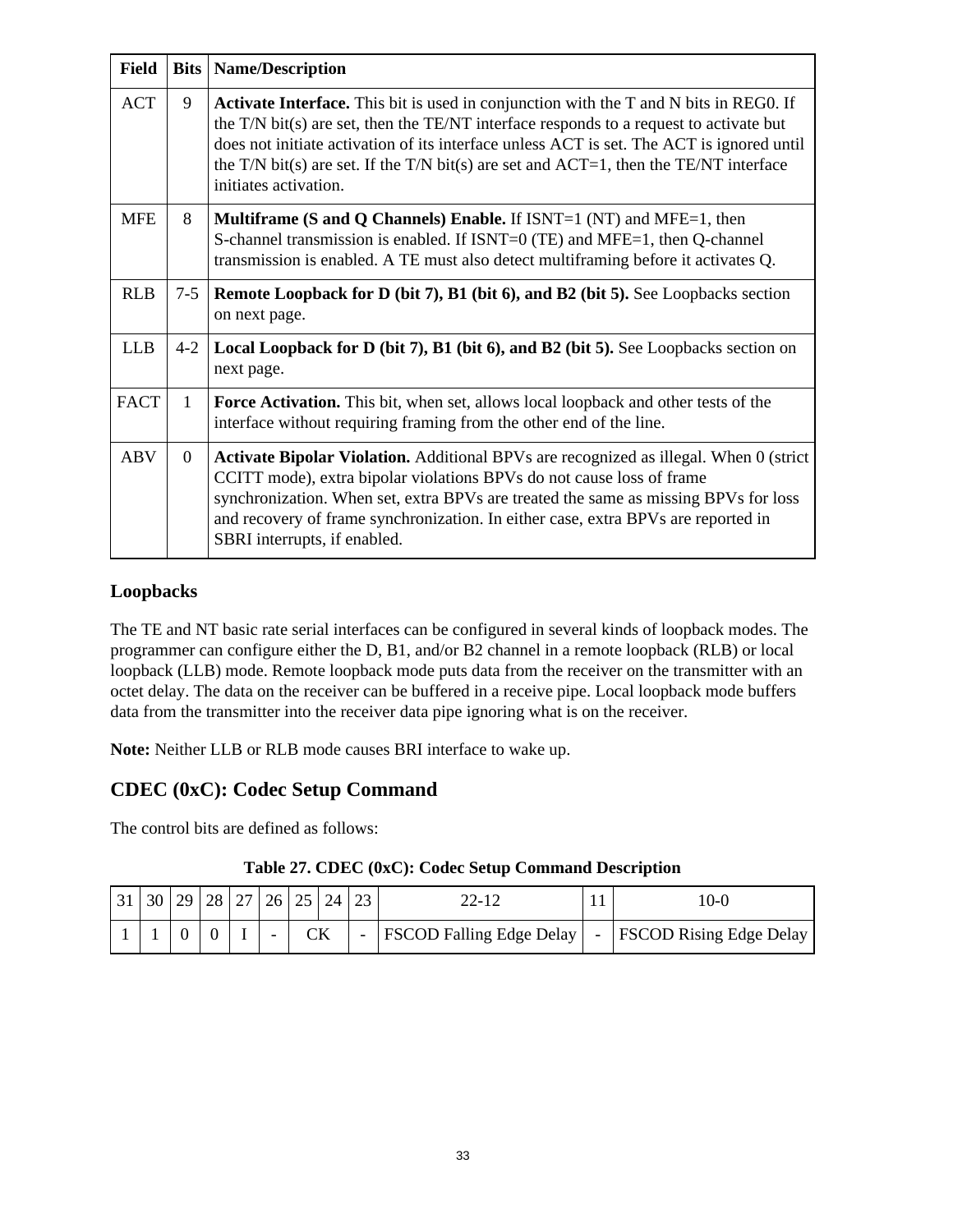| <b>Field</b>                                 | <b>Bits</b> | <b>Name/Description</b>                                                                                                                                                                                                               |
|----------------------------------------------|-------------|---------------------------------------------------------------------------------------------------------------------------------------------------------------------------------------------------------------------------------------|
|                                              | 11,23,26    | Reserved.                                                                                                                                                                                                                             |
| <b>CK</b>                                    | 25,24       | <b>Clock Select.</b>                                                                                                                                                                                                                  |
|                                              |             | $00\,$<br>Disables CKCOD (forces it high).                                                                                                                                                                                            |
|                                              |             | Selects 2.048 MHz CKCOD.<br>01                                                                                                                                                                                                        |
|                                              |             | 10<br>Selects 1.536 MHz CKCOD.                                                                                                                                                                                                        |
|                                              |             | 11<br>Reserved.                                                                                                                                                                                                                       |
| <b>FSCOD</b><br><b>Falling Edge</b><br>Delay | $22 - 12$   | <b>FSCOD Falling Edge Delay.</b> The falling edge of FSCOD occurs this<br>number of DPLL clock cycles after the start of a CHI frame.                                                                                                 |
| <b>FSCOD</b><br>Rising Edge<br>Delay         | $10-0$      | <b>FSCOD Rising Edge Delay.</b> The rising edge of FSCOD occurs this<br>number of DPLL clock cycles after the start of a CHI frame. If the rising<br>and falling edge delays are set to the same value, FSCOD always remains<br>high. |

Since there are only 1536 DPLL cycles in a CHI frame, a number greater than 1535 is ignored.

## **TEST (0xD): Test Command**

This command provides a way to test features which would otherwise be hard to test.

Note that tests 0x5-0x8 are nondestructive; in other words, they do not interfere with any serial activity. Test 0x5 can be destructive if another device is driving PIO[0-3] or can be destructively programmed by PIO[0-3]. Tests 0x9-0xc are destructive. Any activity on the serial interfaces is lost or destroyed by executing these tests.

|  |  |  |  |  | Table 28. TEST (0xD): Test Command Description |
|--|--|--|--|--|------------------------------------------------|
|--|--|--|--|--|------------------------------------------------|

|                                                 |                                          |  |  | 29 28 27 26 |  | $25 - 16$                                           | $15 - 11$ | $10-0$ |  |  |
|-------------------------------------------------|------------------------------------------|--|--|-------------|--|-----------------------------------------------------|-----------|--------|--|--|
|                                                 |                                          |  |  |             |  | $0 \mid 1 \mid I \mid -$ RAM Pointer Size Test Type |           |        |  |  |
| Pointer to System Memory (SRC Pointer for COPY) |                                          |  |  |             |  |                                                     |           |        |  |  |
|                                                 | <b>DEST Pointer (Only Used for COPY)</b> |  |  |             |  |                                                     |           |        |  |  |

| <b>Test</b><br><b>Type</b> | <b>Name/Description</b>                                                                                                                                                                                                                                                                |
|----------------------------|----------------------------------------------------------------------------------------------------------------------------------------------------------------------------------------------------------------------------------------------------------------------------------------|
| 0x5                        | <b>ROM Monitor On/Off.</b> Toggles ROM opcode monitor on/off. When enabled, the four most<br>significant bits of each instruction executed is driven on the $PIO[0-3]$ pins of the DBRI. This<br>command does not interfere with operation of the DBRI in any way except the PIO pins. |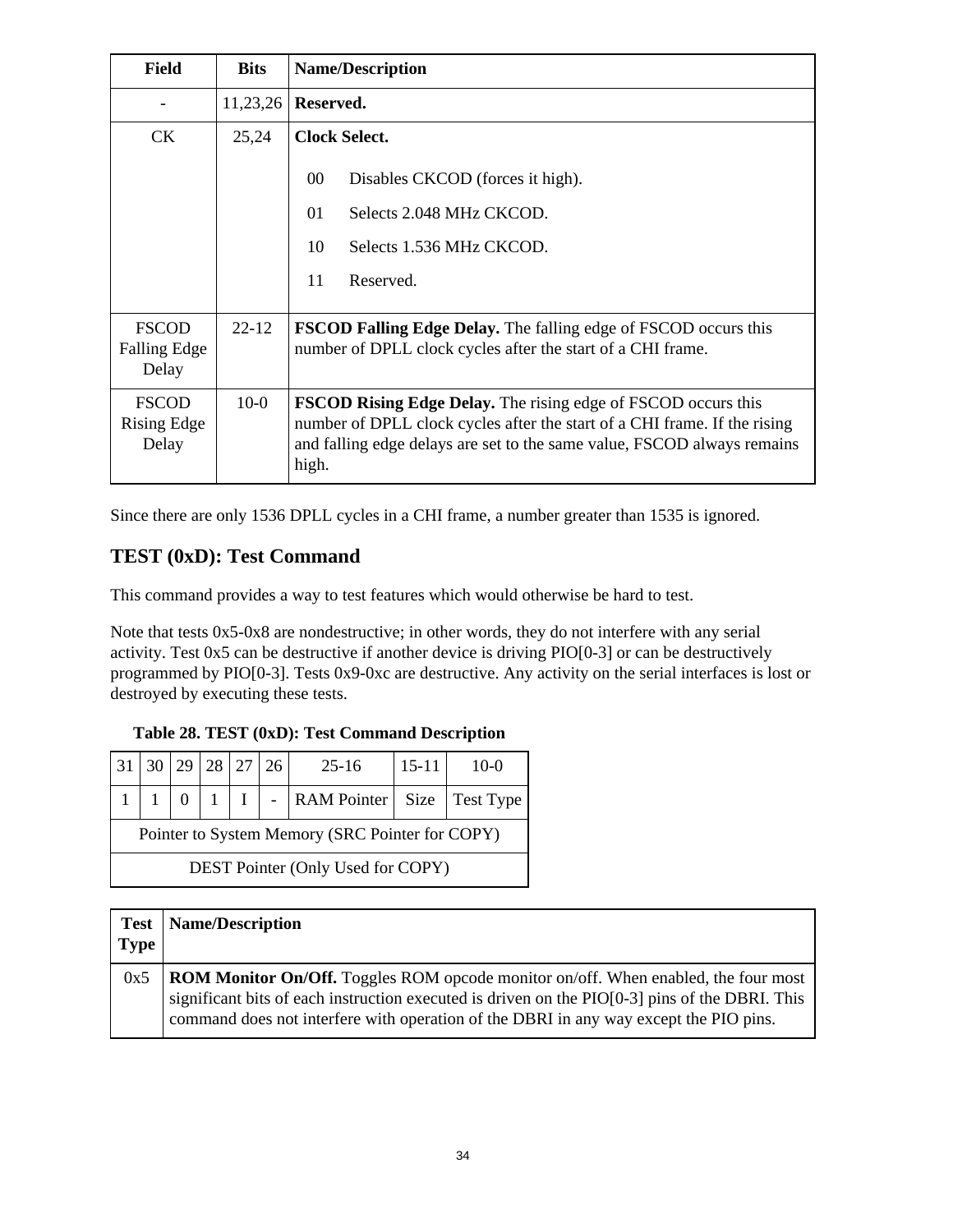| <b>Test</b><br><b>Type</b> | <b>Name/Description</b>                                                                                                                                                                                                                                                                                                                                                                                                                                                                                                                                                                                                                                                                         |             |            |                   |  |  |
|----------------------------|-------------------------------------------------------------------------------------------------------------------------------------------------------------------------------------------------------------------------------------------------------------------------------------------------------------------------------------------------------------------------------------------------------------------------------------------------------------------------------------------------------------------------------------------------------------------------------------------------------------------------------------------------------------------------------------------------|-------------|------------|-------------------|--|--|
| 0x6                        | $\mu$ P Test/Copy. This test does initiate an $\mu$ P master mode read from the source address<br>followed by a write to the destination address provided in the command. Note that this<br>command has two pointers, the first being the source (SRC) pointer and the second being the<br>destination (DEST) pointer. The size field is the size of the transfer. The only valid sizes are<br>1) 0x0: single-word transfer, 2) 0x1: two single-word transfers, 3) 0x2: three single-word<br>transfers, 4) 0x3: four-word burst or transfer, 5) 0x7: eight-word burst, 6) 0xf: 16-word burst.<br>Note that the DBRI does not enforce that the burst size is aligned to addresses for this test. |             |            |                   |  |  |
| 0x7                        | Serial Controller Test. Bit fields from the SDP, CDM, TE, NT, CHI and CDEC commands<br>are stored in the serial controller. This test reads the current values of these six stored<br>registers within the serial controller and writes them to external memory. The 32-bit pointer<br>to system memory in the command points to the location in memory that the results are<br>written to. The format is as follows:                                                                                                                                                                                                                                                                           |             |            |                   |  |  |
|                            | WORD 0                                                                                                                                                                                                                                                                                                                                                                                                                                                                                                                                                                                                                                                                                          | <b>CDM</b>  | $b[31-24]$ | bits 7-0 of CDM   |  |  |
|                            |                                                                                                                                                                                                                                                                                                                                                                                                                                                                                                                                                                                                                                                                                                 |             | $b[23-16]$ | bits 7-0 of CDM   |  |  |
|                            |                                                                                                                                                                                                                                                                                                                                                                                                                                                                                                                                                                                                                                                                                                 |             | $b[15-9]$  | bits 7-1 of CDM   |  |  |
|                            |                                                                                                                                                                                                                                                                                                                                                                                                                                                                                                                                                                                                                                                                                                 |             | $b[8-0]$   | bits 8-0 of CDM   |  |  |
|                            | WORD 1                                                                                                                                                                                                                                                                                                                                                                                                                                                                                                                                                                                                                                                                                          | <b>CDM</b>  | $b[31-24]$ | bits 7-0 of CDM   |  |  |
|                            |                                                                                                                                                                                                                                                                                                                                                                                                                                                                                                                                                                                                                                                                                                 |             | $b[23-16]$ | bits 7-0 of CDM   |  |  |
|                            |                                                                                                                                                                                                                                                                                                                                                                                                                                                                                                                                                                                                                                                                                                 |             | $b[15-9]$  | bits 7-1 of CDM   |  |  |
|                            |                                                                                                                                                                                                                                                                                                                                                                                                                                                                                                                                                                                                                                                                                                 |             | $b[8-0]$   | bits 8-0 of CDM   |  |  |
|                            | <b>WORD 2</b>                                                                                                                                                                                                                                                                                                                                                                                                                                                                                                                                                                                                                                                                                   | TE          | $b[31-17]$ | $\boldsymbol{0}$  |  |  |
|                            |                                                                                                                                                                                                                                                                                                                                                                                                                                                                                                                                                                                                                                                                                                 |             | $b[16-0]$  | bits 16-0 of TE   |  |  |
|                            | WORD <sub>3</sub>                                                                                                                                                                                                                                                                                                                                                                                                                                                                                                                                                                                                                                                                               | <b>NT</b>   | $b[31-17]$ | $\boldsymbol{0}$  |  |  |
|                            |                                                                                                                                                                                                                                                                                                                                                                                                                                                                                                                                                                                                                                                                                                 |             | $b[16-0]$  | bits 16-0 of NT   |  |  |
|                            | WORD 4                                                                                                                                                                                                                                                                                                                                                                                                                                                                                                                                                                                                                                                                                          | <b>CHI</b>  | $b[31-28]$ | $\mathbf{0}$      |  |  |
|                            |                                                                                                                                                                                                                                                                                                                                                                                                                                                                                                                                                                                                                                                                                                 |             | $b[27-0]$  | bits 27-0 of CHI  |  |  |
|                            | WORD 5                                                                                                                                                                                                                                                                                                                                                                                                                                                                                                                                                                                                                                                                                          | <b>CDEC</b> | $b[31-26]$ | $\boldsymbol{0}$  |  |  |
|                            |                                                                                                                                                                                                                                                                                                                                                                                                                                                                                                                                                                                                                                                                                                 |             | $b[25-0]$  | bits 25-0 of CDEC |  |  |
| 0x8                        | <b>RAM Read.</b> This command reads size $+1$ words of the internal RAM and writes the contents<br>in system memory using the pointer given in the command. RAM pointer points to the<br>starting location in the internal RAM. The RAM is 624 words by 33 bits; therefore, two<br>32-bit words are used to write a 33-bit RAM word. The most significant bit (33rd) is written<br>in the least significant bit of the second word.                                                                                                                                                                                                                                                             |             |            |                   |  |  |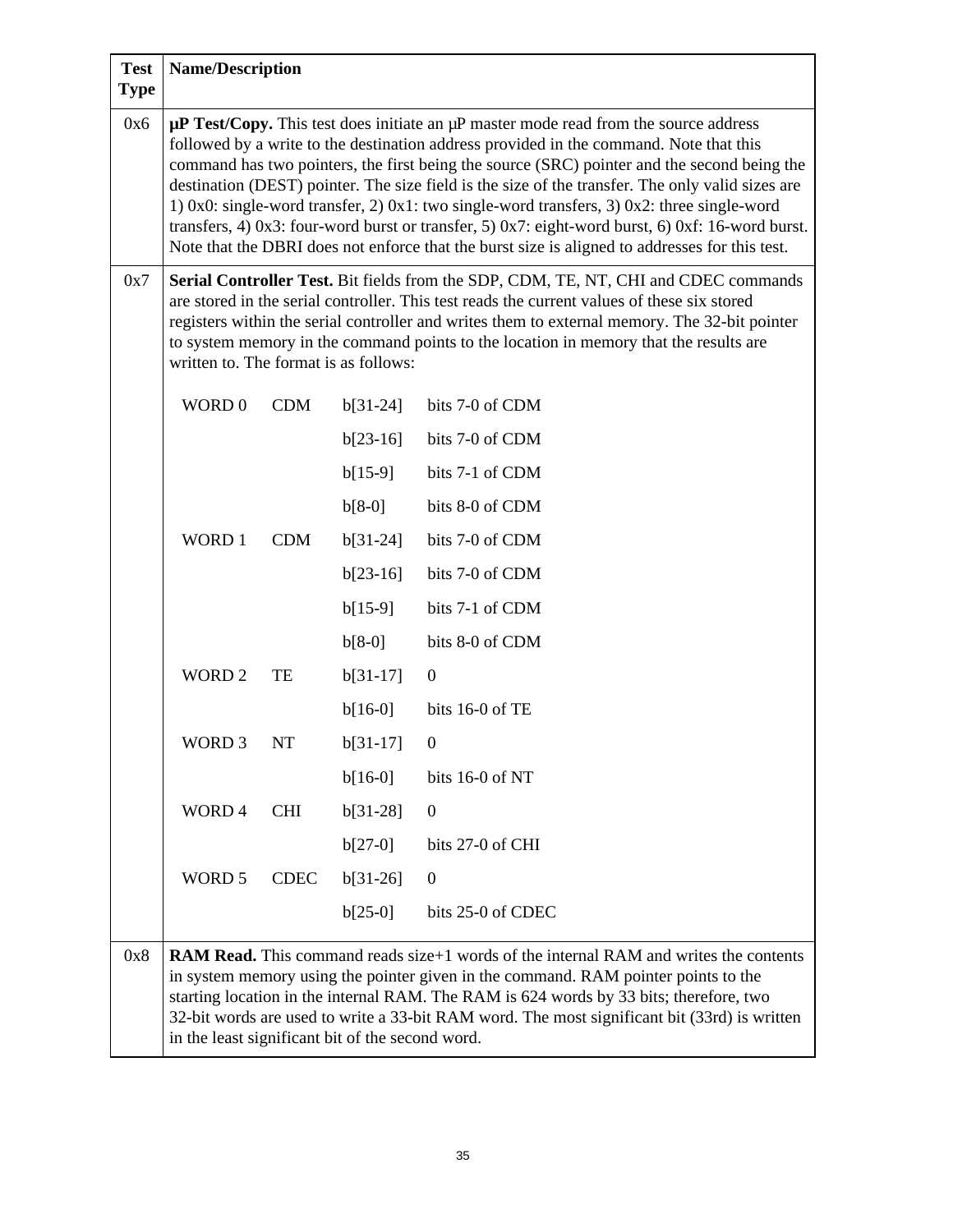| <b>Test</b><br><b>Type</b> | <b>Name/Description</b>                                                                                                                                                                                                                                                                                                                                                                                                |
|----------------------------|------------------------------------------------------------------------------------------------------------------------------------------------------------------------------------------------------------------------------------------------------------------------------------------------------------------------------------------------------------------------------------------------------------------------|
| 0x9                        | <b>RAM Write.</b> This command is similar to the RAM Read except the 32-bit pointer is the<br>source for the data and the RAM pointer is the destination. Again, size+1 words of the<br>internal RAM are written where the 33rd bit is the LSB of the second word of memory.                                                                                                                                           |
| 0xa                        | <b>RAM BIST.</b> This command runs a built-in self test (BIST) of the on-chip RAM. If this test<br>is successful, a 0xffffffff is written to the address provided in the TEST command; otherwise<br>a 0x0 is written. BIST takes 10,400 cycles to complete.                                                                                                                                                            |
| 0xb                        | <b>Microcontroller BIST.</b> This command runs a BIST on the microcontroller. The results are<br>also written to the address provided in the TEST command as follows: 1) 0xffffffff, 2)<br>0xffffffff, 3) 0xffffffff, 4) 0x10000000, 5) 0x0fff0000, 6) 0xffffffff, 7) 0xffffffff, 8)<br>0xffffffff, 9) 0x0fff0fff, 10) 0xffffffff, and 11) 0x00000000. Microcontroller BIST takes less<br>than 100 cycles to complete. |
| 0xe                        | <b>ROM DUMP.</b> TBD. This test must be terminated by resetting the DBRI.                                                                                                                                                                                                                                                                                                                                              |

# **CDM (0xE): Set CHI Data Mode Command**

The control bits are defined as follows. A local CHI loopback can be performed by transmitting and receiving on CHIDX (THI=0 and RHI=1).

### **Table 29. CDM (0xE): Set CHI Data Mode Desciption.**

| 31   30   29   28   27 |  | 26-9 | 8-0                       |
|------------------------|--|------|---------------------------|
|                        |  |      | $I$ Reserved Control Bits |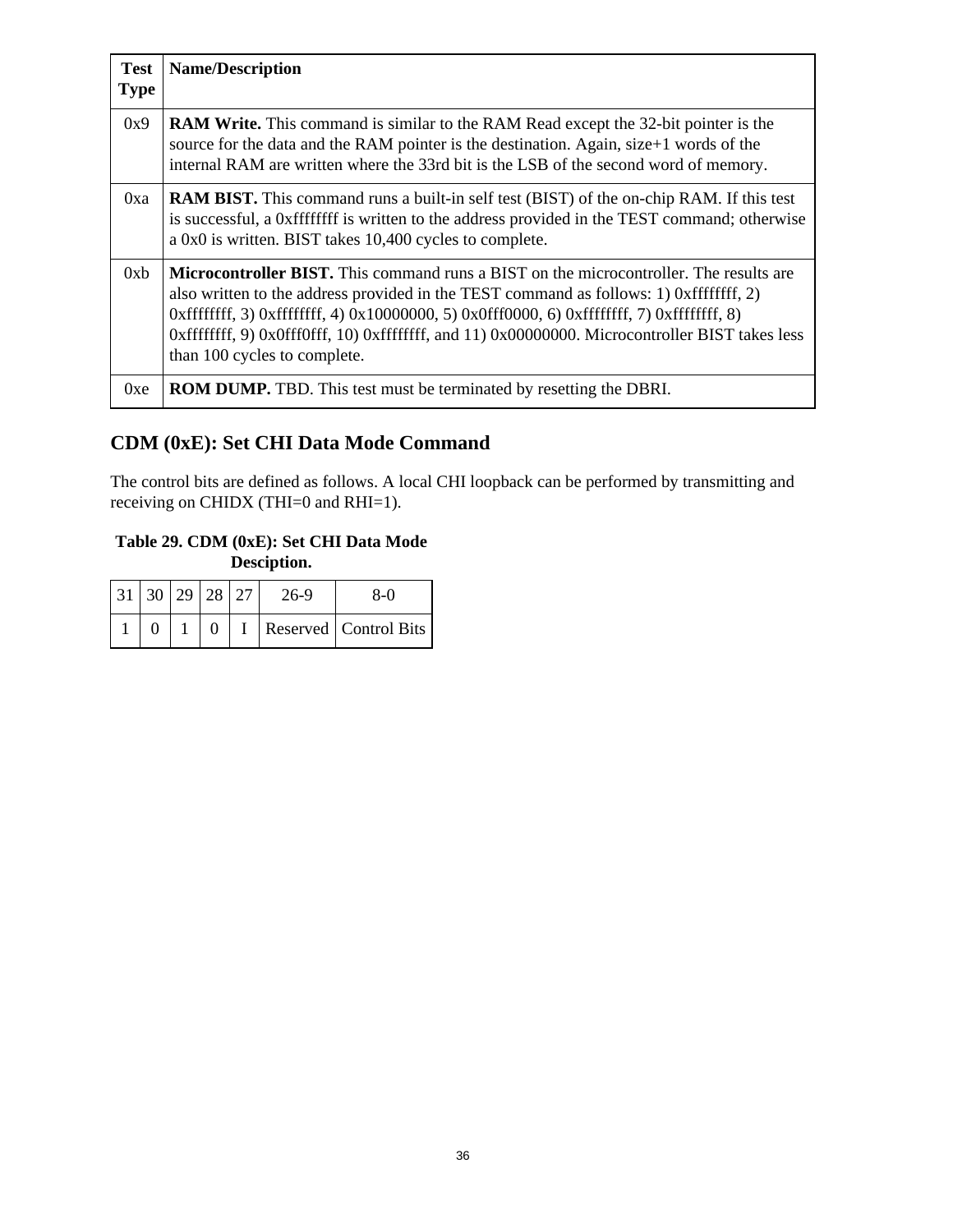| <b>Field</b> | <b>Bits</b>    | <b>Name/Description</b>                                                                                                          |
|--------------|----------------|----------------------------------------------------------------------------------------------------------------------------------|
| <b>THI</b>   | 8              | <b>Transmit Data.</b><br>1 Transmit data on CHIDR pin.<br>0 Transmit data on CHIDX pin.                                          |
| <b>RHI</b>   | 7              | <b>Receive Data.</b><br>0 Receive data on CHIDR pin.<br>1 Receive data on CHIDX pin.                                             |
| <b>RCE</b>   | 6              | <b>Receive Edge.</b><br>0 Receive on falling edge of CHICK.<br>1 Receive on rising edge of CHICK.                                |
|              | 5,4,3          | <b>Reserved.</b> Program to 0.                                                                                                   |
| <b>XCE</b>   | 2              | <b>Transmit Edge.</b><br>0 Start transmitted data on falling edge of CHICK.<br>1 Start transmitted data on rising edge of CHICK. |
| <b>XEN</b>   | $\mathbf{1}$   | <b>Transmit Highway Enable.</b> DBRI does not drive CHIDX or CHIDR when XEN is 0.<br>Reset forces XEN to 0.                      |
| <b>REN</b>   | $\overline{0}$ | <b>Receive Highway Enable.</b> Allows multichannel synchronization.                                                              |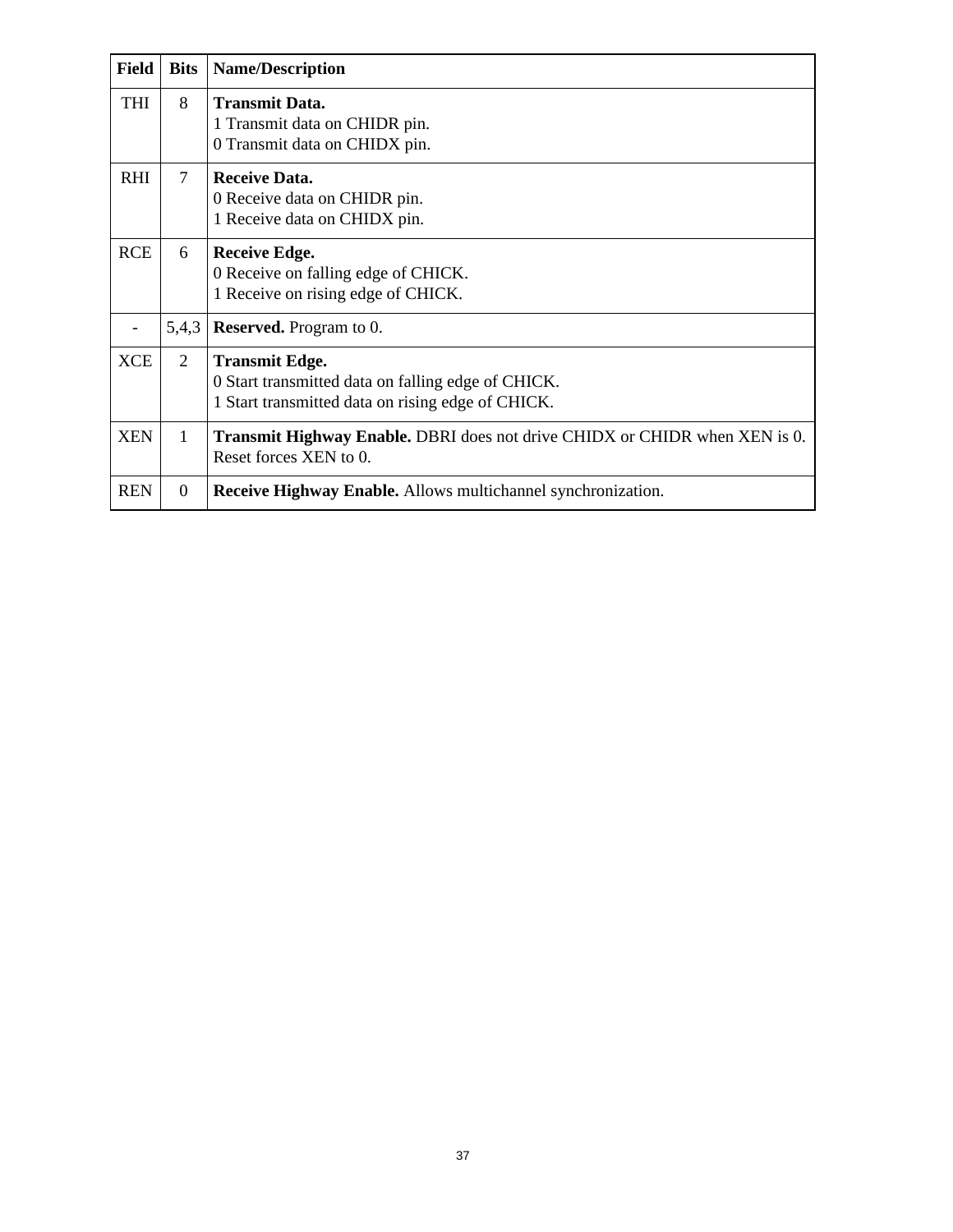# **Interrupts**

The DBRI writes an interrupt word into the interrupt queue to provide information on status and a variety of events. Each interrupt word contains the channel number, interrupt code, and interrupt field.

| <b>Field</b>       | <b>Bits</b> | <b>Description</b>       |                                                                                                                                                                                                                                                                           |                                                                              |  |  |  |  |  |  |
|--------------------|-------------|--------------------------|---------------------------------------------------------------------------------------------------------------------------------------------------------------------------------------------------------------------------------------------------------------------------|------------------------------------------------------------------------------|--|--|--|--|--|--|
| I bits             | 31,30       |                          | processor after the interrupt is serviced.                                                                                                                                                                                                                                | Set by DBRI to 10 for a 32-bit interrupt. They should be cleared by the host |  |  |  |  |  |  |
| Channel            | 29-24       |                          | The DBRI channel number on which the interrupt occurred. Channels 0 to 31 are<br>the data pipes. Channel 32 is the TE status. Channel 34 is the NT status. Channel<br>36 is the CHI status. Channel 38 is the command and interrupt status (CMDI and<br>LINT interrupts). |                                                                              |  |  |  |  |  |  |
| Interrupt<br>Code  | $23 - 20$   |                          | Identifies which interrupt caused the report.                                                                                                                                                                                                                             |                                                                              |  |  |  |  |  |  |
|                    |             | <b>Bits</b><br>$23 - 20$ | Interrupt                                                                                                                                                                                                                                                                 | <b>Description</b>                                                           |  |  |  |  |  |  |
|                    |             | 0x01                     | <b>BRDY</b>                                                                                                                                                                                                                                                               | Buffer ready for processing                                                  |  |  |  |  |  |  |
|                    |             | 0x02                     | <b>MINT</b>                                                                                                                                                                                                                                                               | Marked interrupt in RD/TD                                                    |  |  |  |  |  |  |
|                    |             | 0x03                     | <b>IBEG</b>                                                                                                                                                                                                                                                               | Flag-to-idle transition detected (HDLC mode only)                            |  |  |  |  |  |  |
|                    |             | 0x04                     | <b>IEND</b>                                                                                                                                                                                                                                                               | Idle-to-flag transition detected (HDLC mode only)                            |  |  |  |  |  |  |
|                    |             | 0x05                     | <b>EOL</b>                                                                                                                                                                                                                                                                | End of list                                                                  |  |  |  |  |  |  |
|                    |             | 0x06                     | <b>CMDI</b>                                                                                                                                                                                                                                                               | Command has been read                                                        |  |  |  |  |  |  |
|                    |             | 0x08                     | <b>XCMP</b>                                                                                                                                                                                                                                                               | Transmission of frame complete                                               |  |  |  |  |  |  |
|                    |             | 0x09                     | <b>SBRI</b>                                                                                                                                                                                                                                                               | BRI status change INFO                                                       |  |  |  |  |  |  |
|                    |             | 0x0a                     | <b>FXDT</b>                                                                                                                                                                                                                                                               | Fixed data change                                                            |  |  |  |  |  |  |
|                    |             | 0x0b                     | <b>COLL</b>                                                                                                                                                                                                                                                               | Unrecoverable D-channel collision (for channels<br>$0-15$ , not channel 36)  |  |  |  |  |  |  |
|                    |             | 0x0c                     | <b>DBYT</b>                                                                                                                                                                                                                                                               | Dropped byte frame slip                                                      |  |  |  |  |  |  |
|                    |             | 0x0d                     | <b>RBYT</b>                                                                                                                                                                                                                                                               | Repeated byte frame slip                                                     |  |  |  |  |  |  |
|                    |             | 0x0e                     | <b>LINT</b>                                                                                                                                                                                                                                                               | Lost interrupt                                                               |  |  |  |  |  |  |
|                    |             | 0x0f                     | <b>UNDR</b>                                                                                                                                                                                                                                                               | DMA underrun                                                                 |  |  |  |  |  |  |
| Interrupt<br>Field | $19-0$      |                          |                                                                                                                                                                                                                                                                           | Used to report a longer piece of data such as the S-channel data.            |  |  |  |  |  |  |

**Table 30. Bit Assignments for Interrupt Word**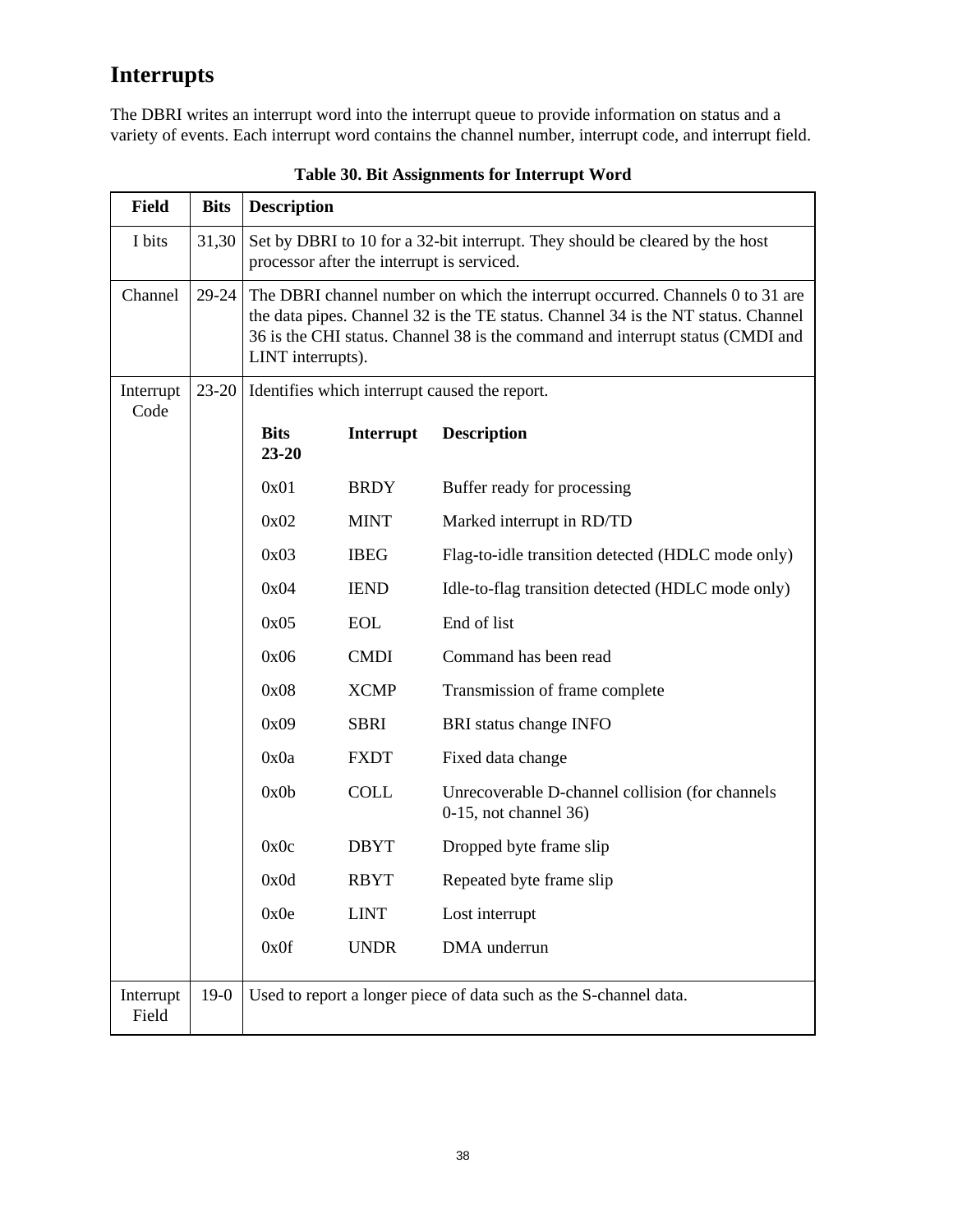## **Summary of Interrupts**

Table 30 shows the bit assignments for the interrupt word. The DBRI sets the I bits to 10, writes the channel number, the interrupt code, and the interrupt field, and then generates an interrupt. Following is a description of each field in the interrupt word.

### **Interrupt Setup**

The Initialize Interrupt Queue (IIQ) command contains a full pointer (32 bits) to the beginning of the interrupt queue. Interrupts are globally enabled by an IIQ command with a valid pointer. Interrupts are globally disabled by an IIQ command with a NULL pointer. Each interrupt queue segment consists of 64 words: the first word contains a pointer to the next interrupt queue segment, and the remaining 63 words represent interrupts. Every interrupt can also be masked by cleared the appropriate interrupt control bits associated with the command, transmit, and receive descriptors.

A recommended housekeeping procedure is for the host to write 0x00000000 for interrupt queue maintenance after it services the interrupt. When the interrupt queue is full, the DBRI reads the pointer to the next interrupt and continues recording interrupts. This gives the host flexibility in making the interrupt queue arbitrarily long (in 63 word segments). The host must always provide a valid pointer in each interrupt queue. The DBRI never reads the contents of the interrupt queue. It only reads the pointer to the next interrupt queue segment. Therefore, the host must ensure that the queue does not overflow if it is circular.

# **Interupt Description Detail**

## **BRDY (0x01): Receive Buffer Ready Interrupt**

This interrupt applies to receive buffer operations. It indicates that the DBRI has closed a receive buffer due to an end of frame condition (closing flag or abort, HDLC) or simply that a buffer is full (transparent mode). This interrupt is masked by clearing the B bit in the receive descriptor (see Memory Structure section of this document).

Its channel numbers are from channel 0 to channel 15; the interrupt field contains the lower 20 bits of the RD address.

## **MINT (0x02): Marker Interrupt**

This interrupt is issued as soon as the TD/RD is read. This allows interrupts which are not frame synchronous, to facilitate list management. The MINT interrupt is maskable by clearing the MINT bit in the TD/RD.

Its channel numbers are from channel 0 to channel 15; the interrupt field contains lower 20 bits of TD/RD address.

## **IBEG (0x03): Flag-to-Idle Transition Detected Interrupt**

The IBEG interrupt is issued when a flag-to-idle transition has been detected (HDLC mode only). It is masked by bit 16 of an SDP command. This interrupt could be used to start the T3 idle timer for LAPB.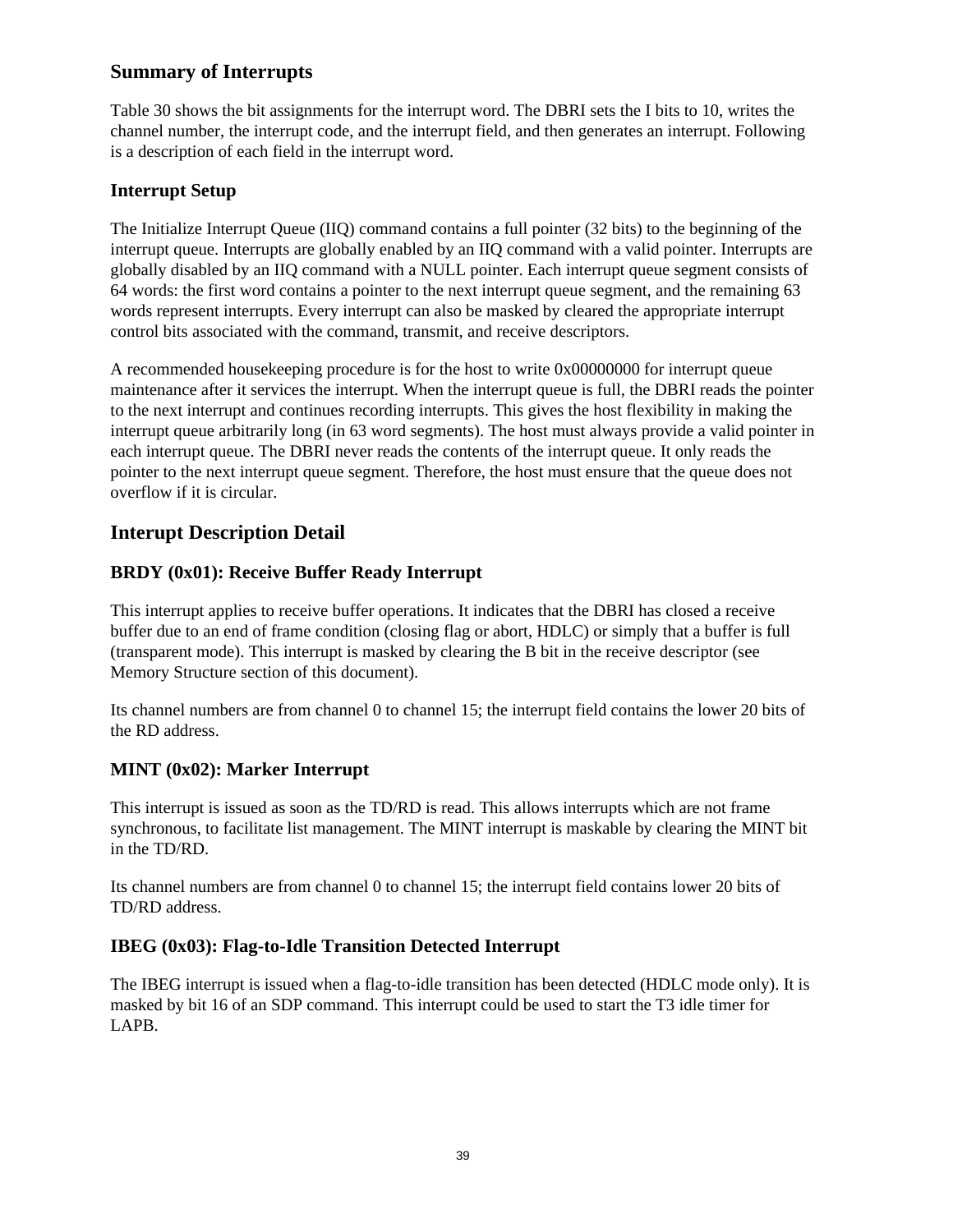Its channel numbers are from channel 0 to channel 15; it has no interrupt field.

### **IEND (0x04): Idle-to-Flag Transition Detected Interrupt**

The IEND interrupt is issued when an idle-to-flag transition has been detected (HDLC mode only). Masked by bit 16 of an SDP command. This interrupt could be used to stop the T3 idle timer for LAPB.

Its channel numbers are from channel 0 to channel 15; it has no interrupt field.

### **EOL (0x05): End of List Interrupt**

This interrupt indicates that the DBRI has encountered a NULL pointer to the next TD or RD (next descriptor address, NDA). This is equivalent to a do not enter statement. The transmitter repeats the last byte(s) and rereads the pointer upon execution of subsequent CDP and SDP commands. The EOL interrupt is maskable by bit 17 of an SDP command.

Its channel numbers are from channel 0 to channel 15; if SDP command is issued with a valid pointer and PTR=1, then the ensuing EOL interrupt has an interrupt field with the lower 20 bits of the address of the NULL pointer. If an SDP is issued with a NULL pointer and PTR=1, the ensuing interrupt has an interrupt field of 0.

### **CMDI (0x06): Command Read Interrupt**

This interrupt indicates that the first word of a command has been read by the DBRI. It can be masked by clearing the I bit in the command. The interrupt field contains the opcode of each command in bits 19-16 and bits 15-0 of the command in bits 15-0. For the WAIT, PAUSE, and REX commands, the interrupt also indicates the command has been executed.

Its channel number is channel 38 only.

### **XCMP (0x08): Transmission Frame Complete Interrupt**

This interrupt is issued when a frame has been transferred from on-chip RAM to the serial shift register for transmission. It can be masked by clearing the B bit in the transmit descriptor (TD). The B bit is only valid when the EOF bit is set in the corresponding TD.

Its channel numbers are from channel 0 to channel 15; it has no interrupt field.

### **SBRI (0x09): BRI Status Change INFO Interrupt**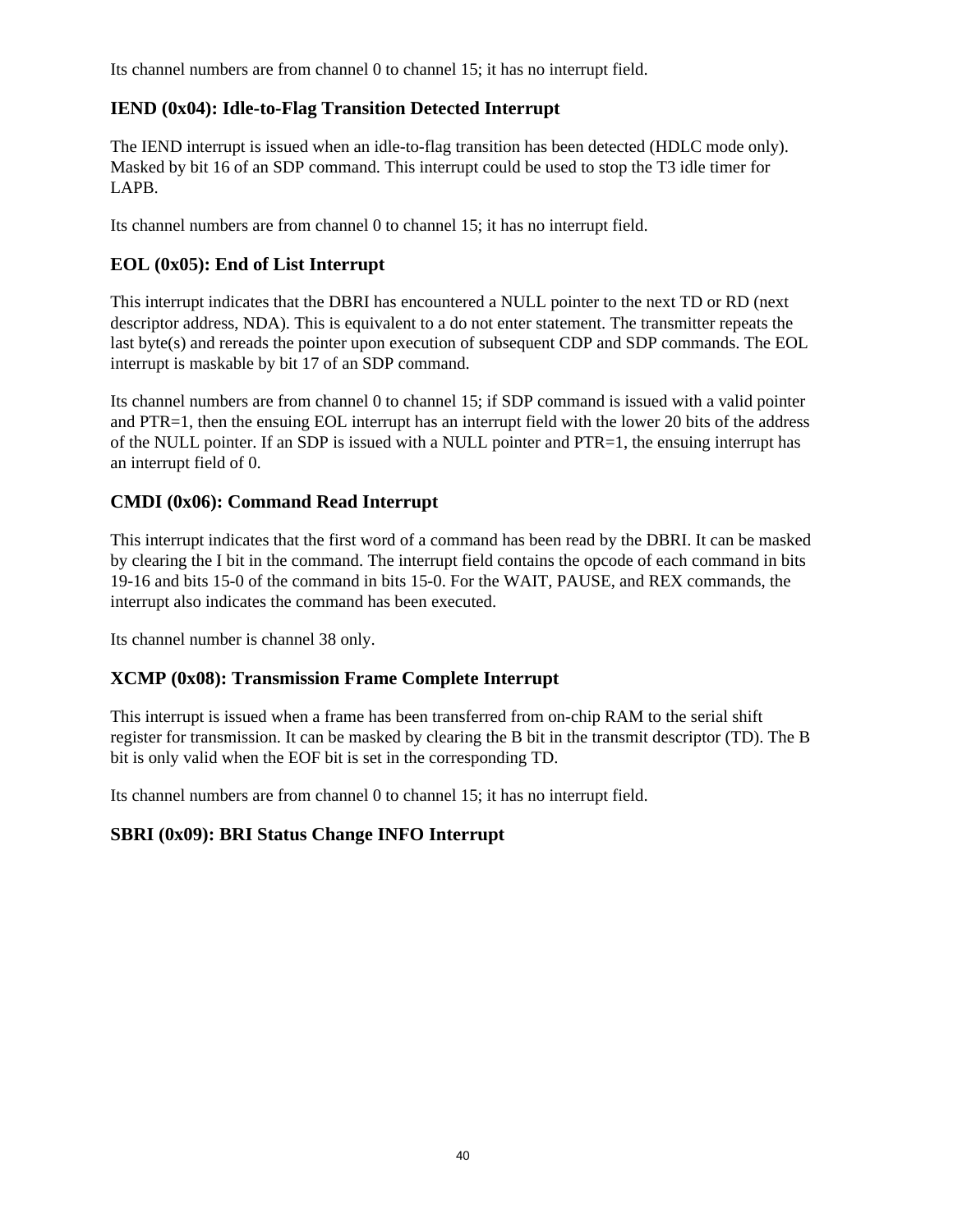| <b>Name</b> |       | <b>Bit</b>   Meaning                                       |
|-------------|-------|------------------------------------------------------------|
| vta         | 10    | Voltage Threshold Adjustment.<br>0 High threshold selected |
|             |       | 1 Low threshold selected                                   |
| herr        | 9     | Detectable Bit Error.                                      |
| ferr        | 8     | Frame Sync Error.                                          |
| mfm         | 7     | Multiframe Mode.                                           |
| fsc         | 6     | Frame Sync Established.                                    |
| rif4        | 5     | Activation Bit $(A \text{ bit})$ is 1 (if TE).             |
| rif0        | 4     | No Signal Received.                                        |
| act         | 3     | Activate Bit (bit 9 from NT/TE command).                   |
| tss         | $2-0$ | Interface Activation State.                                |

**Table 31. Meaning Bits SBRI Interrupt Field**

A change in the TE or NT interface activation state (tss bits 2-0) may cause an SBRI interrupt. A bipolar violation error after frame synchronization is achieved may cause an SBRI interrupt. It is masked by the IRM bits in a TE or NT command. Bit 14 enables this interrupt. Bit 15 forces a report of current status without a change in status. The tss field is a subset of Tables 5 and 6 in CCITT I.430 (blue book). See pages 185-187 of blue book CCITT I.430. An exception to this, after the interface has reached state F3 transitions to tss=0, must be considered F3, and transitions from tss=0 to tss=3 should be ignored. Transitions to tss=0 may be caused by noise on the line or by the driver clearing the T bit in REG0 to force a time-out transition. Transitions from tss=0 to tss=3 occur spontaneously when the line is clear. Sometimes a forced SBRI interrupt causes a state change not to report. This is most common when a TE command has bits 15 and 9 set. Tss may change from 3 to 4 between the time when the interrupt is reported and the time when the request is cleared. An F8->F7->F8 transition is possible if the A bit in the frame is 1 (see rif4). Two consecutive bad frames are needed to report ferr.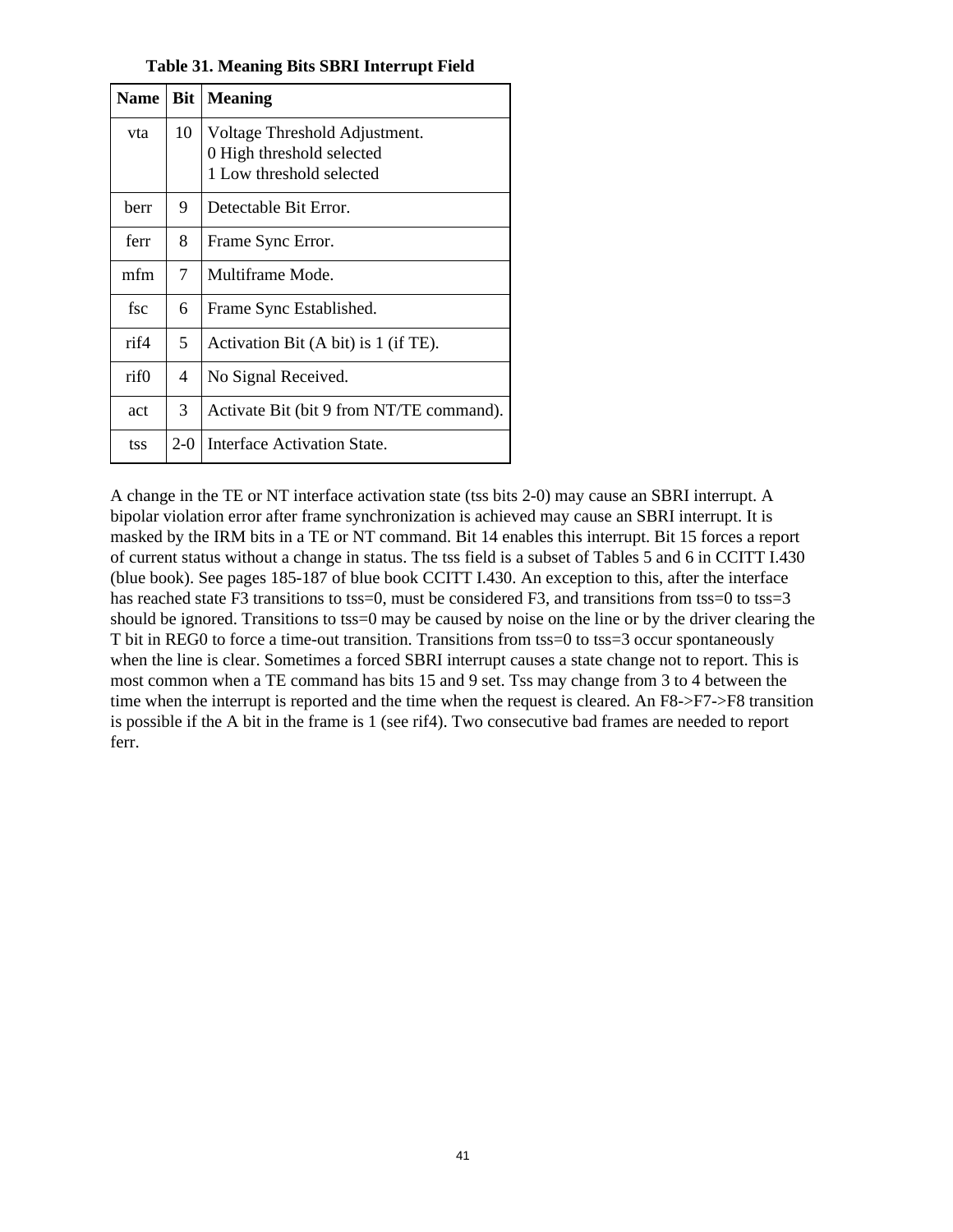**Table 32. tss Field**

| tss bits<br>$b[2-0]$ | <b>Number</b>  | <b>State Represented</b>                                                           |
|----------------------|----------------|------------------------------------------------------------------------------------|
| NT, INFO0            | $\overline{0}$ | Inactive and not trying to activate interface (G1 of Table 6 of blue book).        |
| TE, INFO0            | $\theta$       | Inactive and not trying to activate interface (F1 of Table 5 of blue book).        |
| NT or TE             | 1              | Illegal code.                                                                      |
| TE, INFO0            | $\overline{2}$ | TE has lost framing (F8 in Table 5 of blue book).                                  |
| NT                   | 2,3,4,5        | Illegal code.                                                                      |
| TE, INFO0            | 3              | TE is not seeking activation (F3 in Table 5 of blue book).                         |
| TE, INFO1            | $\overline{4}$ | Sending request for activation (F4 in Table 5 of blue book).                       |
| TE, INFO0            | 5              | Requested activation and hasn't achieved framing (F5 in Table 5 of blue)<br>book). |
| NT, INFO2            | 6              | Sending framing (G2 in Table 6 of blue book).                                      |
| TE, INFO3            | 6              | Sending framing (F6 in Table 5 of blue book).                                      |
| NT, INFO4            | $\overline{7}$ | Sending data (G3 in Table 6 of blue book).                                         |
| TE, INFO3            | $\overline{7}$ | Sending data (F7 in Table 5 of blue book).                                         |

Its channel number is channel 32 (TE) or channel 34 (NT).

### **FXDT (0x0a): Fixed Data Change Interrupt**

The changed data is reported into the 20-bit interrupt field. The first bit received is the low-order bit. This interrupt is masked by bits 18 and 19 of an SDP command. Bits 18 and 19 of an SDP command form a number with following meanings: 0: disable FXDT interrupt, 1: report the second time in a row a value is received, 2: report any change, 3: report every value received (change or not).

Its channel numbers are from channel 0 to channel 31, but they are usually from channel 16 to channel 31.

### **CHIL (0x0b): CHI Lost Frame Sync Interrupt**

Bit 3 in the interrupt field means that the CHI expects external frame sync and has not detected it for 250 µs (CHICM 0). Bit 2 means that the CHI receiver could not keep up. Bits 0 (RCVR active if ONE) and 1 (XMTR active if ONE) report whether the CHI transmiter and receiver are active, but does not cause an interrupt. It is masked by bit 14 in the CHI command. Bit 15 of the CHI command forces an immediate report of the CHI status.

Its channel number is channel 36 (CHI).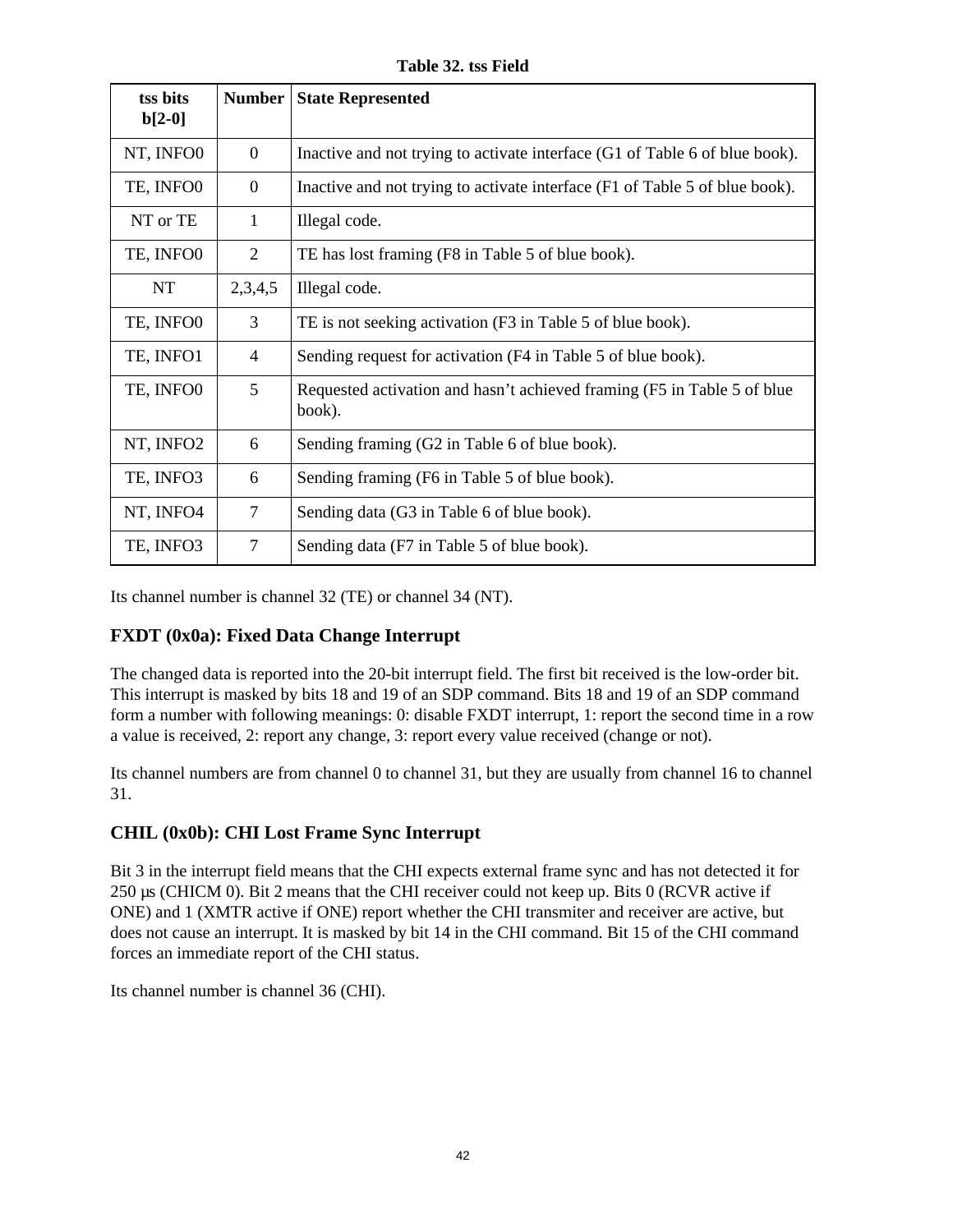### **COLL (0x0b): Unrecoverable Collision**

This interrupt is issued when a collision of a D-channel packet results in a packet or frame fragment that cannot be retransmitted. Legal LAP-D packets cannot collide late enough to cause this interrupt. The D channel must be restarted with an SDP command with the clear pipe bit set. If a single packet is presented to the DBRI each time for TE D-channel transmission, that packet should be queued again. If multiple packets are in the pipe, the queue should be restarted after the last marked frame. This forces Level II error recovery. It is masked by bit 19 of an SDP command.

Its channel number is channel 1 or channel 2 (pipe associated with the TE D channel).

### **DBYT (0x0c): Dropped Byte Frame Slip Interrupt**

When the BRI interfaces have one clock and the CHI has an independant clock, sometimes there is not room in a data pipe for new data. This interrupt reports that condition. It is masked by bit 19 of an SDP command.

Its channel numbers are from channel 0 to channel 31; it has no interrupt field.

### **RBYT (0x0d): Repeat Byte Frame Slip Interrupt**

When the BRI interfaces have one clock and the CHI has an independant clock, sometimes there is no data in a pipe when it is needed. This interrupt reports that condition. It is masked by bit 19 of an SDP command.

Its channel numbers are from channel 0 to channel 31; it has no interrupt field.

### **LINT (0x0e): Lost Interrupt Interrupt**

If reportable conditions cannot be written to memory fast enough, a lost interrupt interrupt is reported. Although this interrupt cannot be masked, it cannot occur if all other interrupts are masked off. Applies to XCMP, SBRI, FXDT, CHIL, DBYT, and RBYT interrupts.

Its channel number is channel 38; it has no interrupt field.

### **UNDR (0x0f): DMA Underrun Interrupt**

This interrupt indicates that the DBRI could not keep up with the serial port. This interrupt is not reported if the last byte sent was a flag or an idle (HDLC mode). It is masked by bit 18 of an SDP command. In HDLC mode, an underrun causes the current frame to be aborted, and the status bit in the transmit descriptor (TD) is set indicating an underrun. All TDs up to and including the TD with EOF=1 are marked with an UNR status.

It channel numbers are from channel 0 to channel 15; it has no interrupt field.

### **Interrupt Masks**

Every condition which the DBRI reports can be masked. Depending on the type of interrupt, the mask may be the IRM bits in the relevant command or may be interrupt bits in transmit or receive descriptors.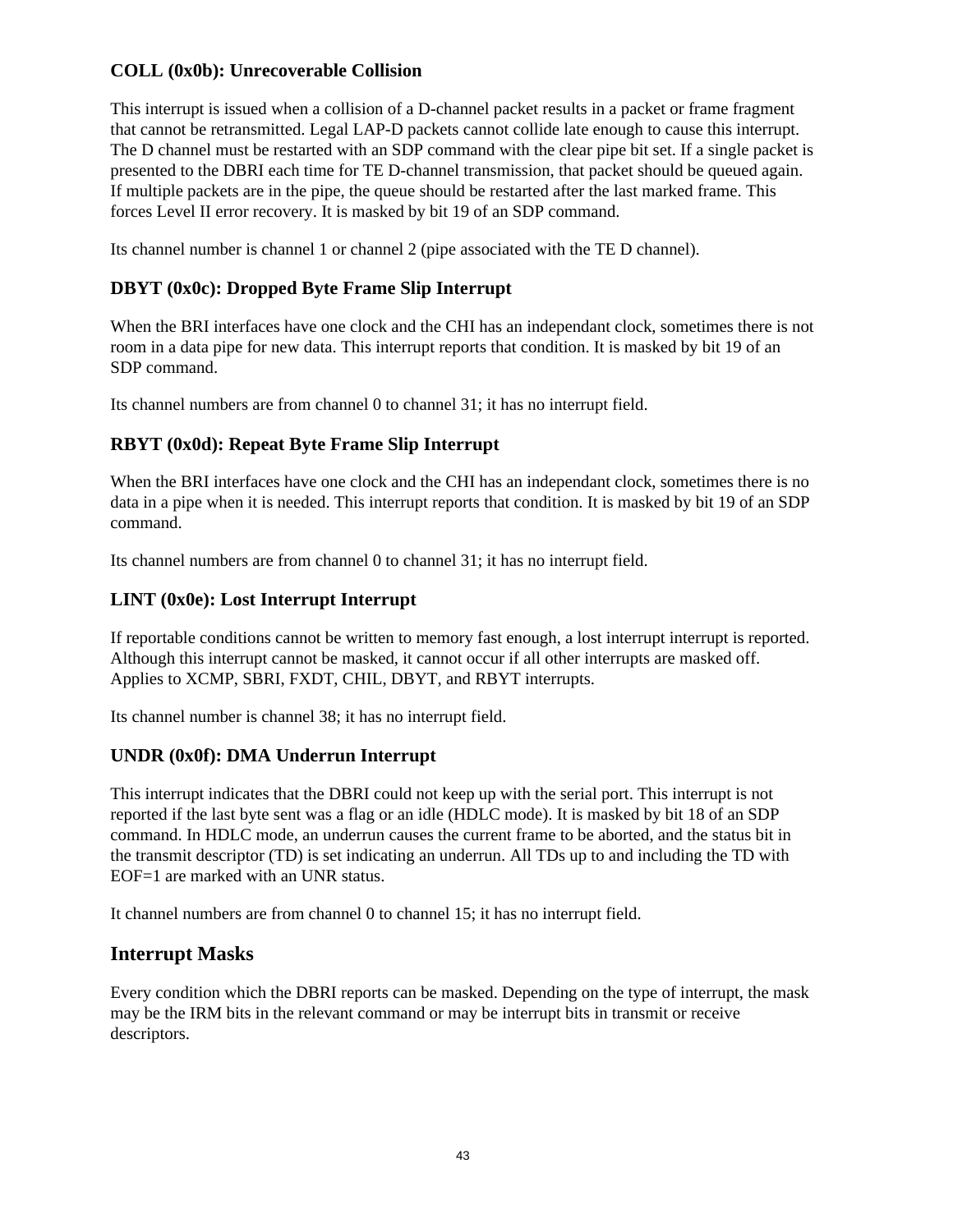# **Memory Structure**

The value loaded in REG 8 is the pointer to the command queue in external memory. All DBRI data structures are aligned on 32-bit word boundaries. Transmit descriptor and receive descriptor buffers must be aligned on 4-word boundaries.

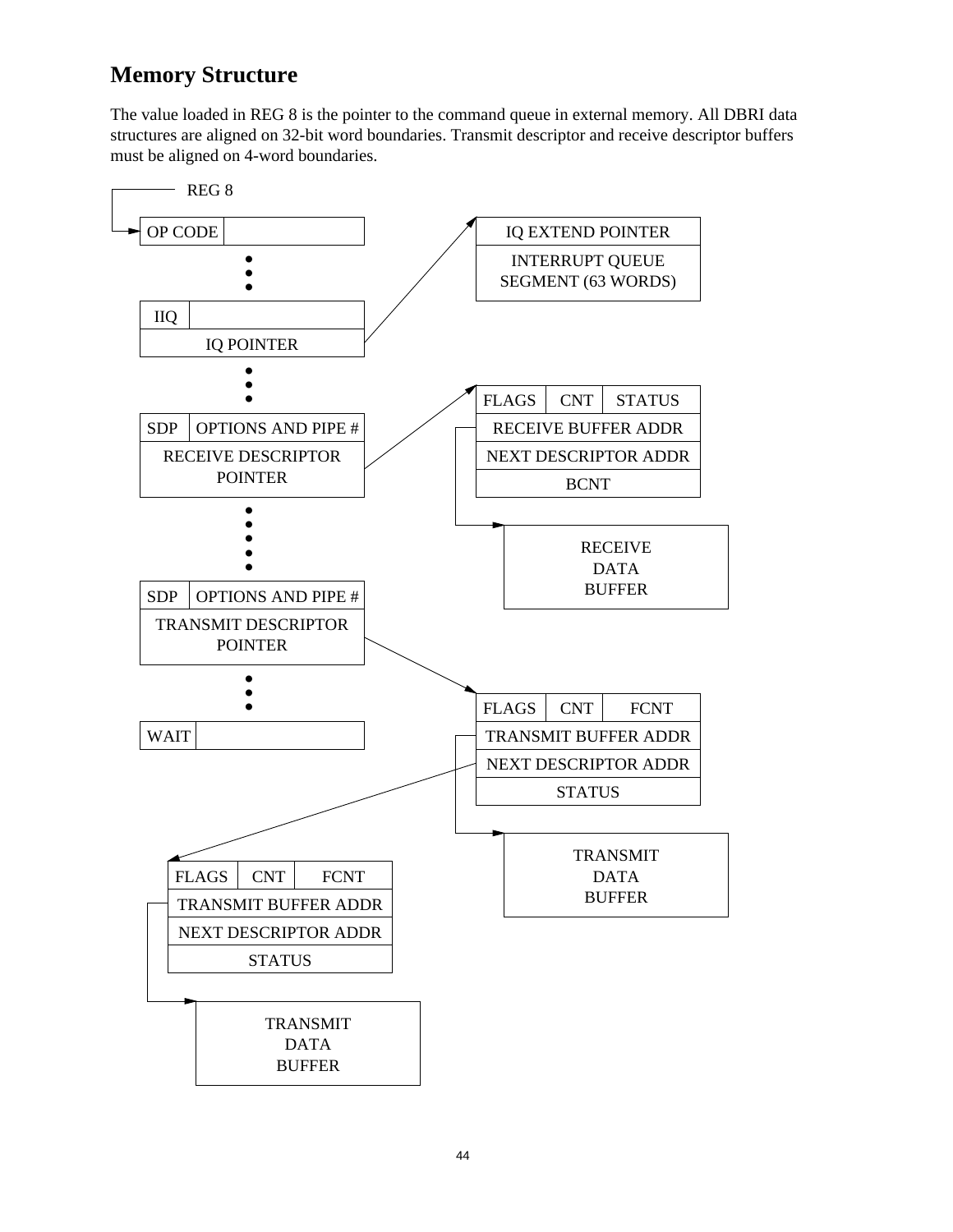### **Figure 9. Memory Structure for Dual Basic Rate ISDN Interface Chip**

For each transmit channel, there is a linked list of transmit descriptors (TD). Each TD has a buffer pointer and a byte count. An HDLC frame can be made of one or more TDs and buffers. For each receive channel, there is a linked list of receive descriptors (RD). Each RD has a buffer pointer and a buffer size field. An HDLC frame can require one or more RDs and buffers. When a frame is complete, the DBRI sets the actual byte count and status information. The command stream and interrupt queue have already been described.

## **Transmit Descriptors**

The transmit descriptor (TD) contains a pointer to the next TD, a pointer to the transmit buffer (TB), the length of the transmit buffer (CNT), the fill flag count (FCNT), and the control bits. The DBRI stores CNT in on-chip memory and decrements it by one whenever a byte is transmitted.

If the EOF bit is set, the DBRI reads FCNT after transmitting CNT data bytes and sends at least FCNT+1 flags or idles (HDLC mode). Otherwise, the DBRI opens the next TD and continues to send data in a continuous frame. In this manner, data for a frame can be spread across several TDs. The DBRI then reads the next TD address (NDA) and writes the status word. The functions described above are repeated until the host issues a Setup Data Pipe (SDP) command to break the chain or the end of the list is encountered (NULL pointer). If a NULL pointer is encountered, the DBRI repeats the last FLAG/IDLE (depending on I bit in TD) for HDLC mode or repeats the last byte(s) for transparent mode.

|    | Tuoit coi Trummint Descriptor                                                      |    |          |    |    |  |                |  |  |  |  |                |     |                |   |   |  |
|----|------------------------------------------------------------------------------------|----|----------|----|----|--|----------------|--|--|--|--|----------------|-----|----------------|---|---|--|
| 31 | 30                                                                                 | 29 | $28-16$  | 15 | 14 |  | 13 12 11 10 98 |  |  |  |  | 7 <sup>1</sup> | 6 5 | $\overline{4}$ | 3 | 2 |  |
| F  | $CNT: B$ yte Count   B<br>M<br><b>FCNT: Flag Count</b><br>$\overline{\phantom{0}}$ |    |          |    |    |  |                |  |  |  |  |                |     |                |   |   |  |
|    | Transmit Buffer Address (TBA)                                                      |    |          |    |    |  |                |  |  |  |  |                |     |                |   |   |  |
|    | <b>Next Descriptor Address (NDA)</b>                                               |    |          |    |    |  |                |  |  |  |  |                |     |                |   |   |  |
|    |                                                                                    |    | Reserved |    |    |  |                |  |  |  |  |                |     | <b>Status</b>  |   |   |  |

**Table 33. Transmit Descriptor**

| <b>Field</b> | <b>Bits</b> | <b>Name/Description</b>                                                                                                                                                                                                                                                                                                                |
|--------------|-------------|----------------------------------------------------------------------------------------------------------------------------------------------------------------------------------------------------------------------------------------------------------------------------------------------------------------------------------------|
| EOF(F)       | 31          | <b>End of Frame.</b> This bit is set by the host if the frame is completed by data in the<br>associated buffer. The DBRI appends the CRC at the end of the frame if required<br>(i.e, the DCRC bit = 0). If CNT=0 and EOF is not set, then one flag or one idle<br>code (16 1s) is transmitted (depends on previous TD I bit setting). |
| DCRC(D)      | 30          | <b>Do Not Append CRC. (HDLC Only).</b> The CRC is not appended to the current<br>frame if this bit is set.                                                                                                                                                                                                                             |
| <b>CNT</b>   | $28-16$     | <b>Octet Count.</b> CNT is the number of the data bytes in the buffer linked to a<br>corresponding descriptor. If CNT is initially 0 and the EOF bit is set, the DBRI<br>transmits flags or idles based on the I bit and FCNT.                                                                                                         |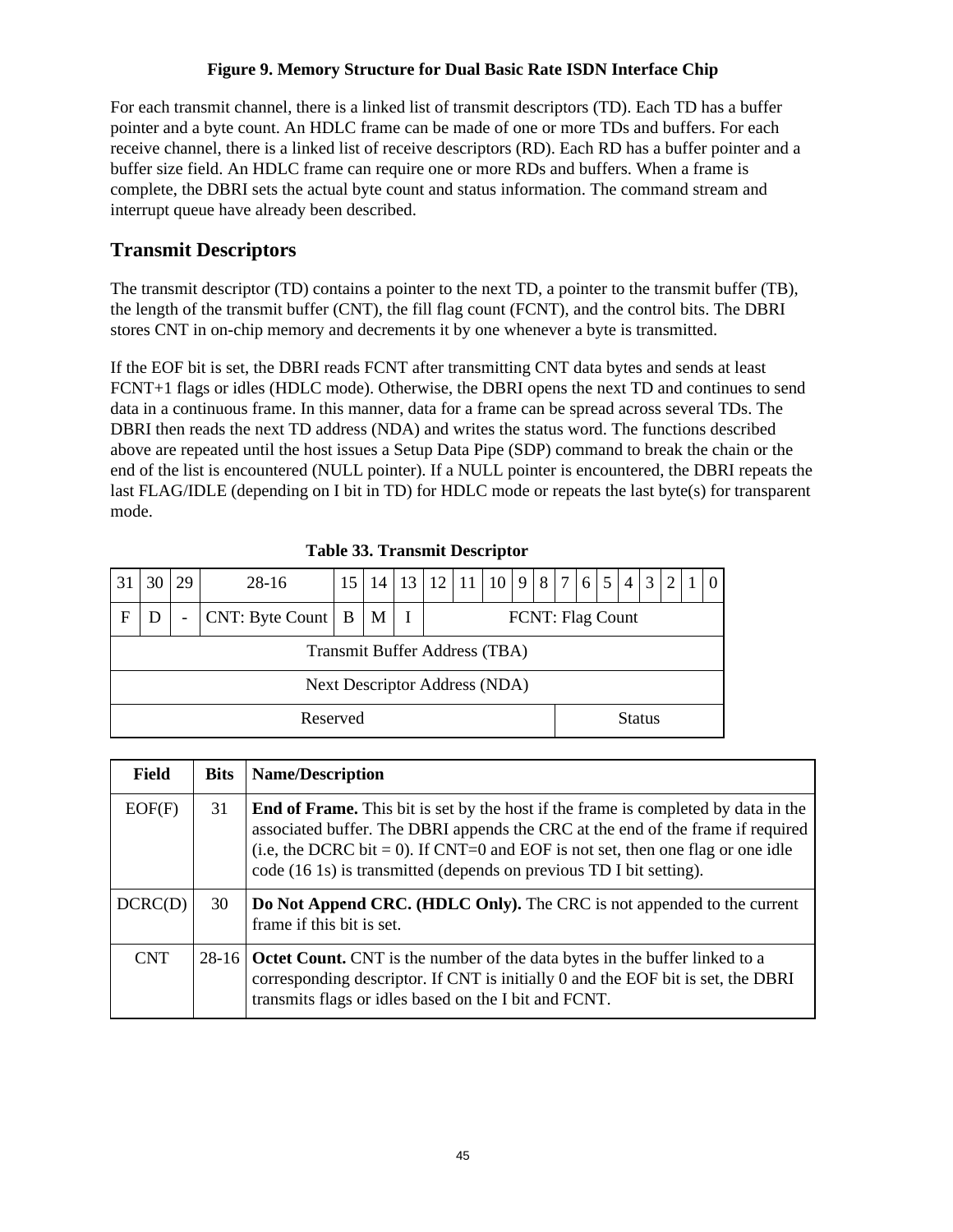| <b>Field</b> | <b>Bits</b> | <b>Name/Description</b>                                                                                                                                                                                                                                                                                                                                                                                                                                                                                                                                                                                                                                                                                                                                                                                                                                                                                                                                                 |
|--------------|-------------|-------------------------------------------------------------------------------------------------------------------------------------------------------------------------------------------------------------------------------------------------------------------------------------------------------------------------------------------------------------------------------------------------------------------------------------------------------------------------------------------------------------------------------------------------------------------------------------------------------------------------------------------------------------------------------------------------------------------------------------------------------------------------------------------------------------------------------------------------------------------------------------------------------------------------------------------------------------------------|
| FINT(B)      | 15          | Final Interrupt. The B bit is only valid when the EOF bit is set. The host sets<br>both the EOF and B bits to have the DBRI interrupt when the end of the frame<br>has been transferred from the internal RAM to the serial shift register for<br>transmission. See XCMP interrupt in the Interrupt Description Detail section.                                                                                                                                                                                                                                                                                                                                                                                                                                                                                                                                                                                                                                         |
| MINT(M)      | 14          | Marker Interrupt. Causes an interrupt as soon as the transmit descriptor is<br>read.                                                                                                                                                                                                                                                                                                                                                                                                                                                                                                                                                                                                                                                                                                                                                                                                                                                                                    |
| IDL(I)       | 13          | <b>Transmit Idle Characters.</b> The host sets this bit if the DBRI is to transmit idles<br>after the current frame. If FCNT=0, no idles are sent. Otherwise, FCNT+1 8-bit<br>sequences of ones are sent (HDLC mode only). Valid only if EOF=1.<br>For HDLC-D channel mode, the IDL bit and FCNT field are used to determine<br>the number of 1s (priority class) transmitted on the TE interface D channel.<br>These 1s are transmitted before the opening flag of the next frame. If $I=0$ , then<br>the opening flag is shared with the closing flag of the previous frame. This<br>implies that the first frame after a reset or EOL condition must have IDL=1 and<br>FCNT set to a 1 or 0 (see FCNT below). As long as the first frame has IDL=1,<br>consecutive TDs in the TD list can have IDL=0. This means that frames are<br>transmitted with minimal overhead (shared closing and opening flag). IDL is<br>always valid in HDLC-D mode (independent of EOF). |
| <b>FCNT</b>  | $12-0$      | Flag Count. The flag count is the number of flags the DBRI inserts after the<br>closing flag of the current frame. If FCNT=0, the closing flag is shared with the<br>opening flag of the next frame. If the IDL bit is set, continuous 1s are sent after<br>the closing flag of the current frame. FCNT+1 is the number of 8-bit sequences<br>of ones that are transmitted (HDLC mode only). Valid only if EOF=1.<br>For TE interface HDLC D channels, FCNT is read in the first TD of each frame<br>to determine the number of 1s (priority class) transmitted before the opening<br>flag. The number of 1s is 8 or 9 if FCNT=0 (priority class 1). The number of 1s<br>is 10 or 11 if FCNT=1 (priority class 2). Valid in HDLC-D mode when IDL=1<br>(independent of EOF).                                                                                                                                                                                             |
| <b>TBA</b>   | $31-0$      | <b>Transmit Buffer Address.</b> This is the 32-bit starting address of the data buffer<br>associated with the descriptor. Transmit buffers can begin on byte boundaries.                                                                                                                                                                                                                                                                                                                                                                                                                                                                                                                                                                                                                                                                                                                                                                                                |
| <b>NDA</b>   | $31-0$      | Next Descriptor Address. This is the 32-bit starting address of the next transmit<br>descriptor on the linked list. The DBRI can be configured to interrupt the host<br>when it encounters an NDA pointer that is NULL (see EOL interrupt in the<br>Interrupt Description Detail section). The DBRI then sends flags or idles without<br>regard to FCNT until it finds a good pointer after executing an SDP command or<br>the P bit in REG0 is set. The DBRI then follows the new pointer and begins to<br>transmit data again.                                                                                                                                                                                                                                                                                                                                                                                                                                        |

After the DBRI completes reading the data from the transmit buffer, it writes the status in the TD. All bits of the TD status words are written in the same transaction, and the TBC bit is always set when the DBRI completes use of the TD and its associated buffer. The status bits should be initialized to 0 by the host. The status bits for all descriptors are as shown in Table 34.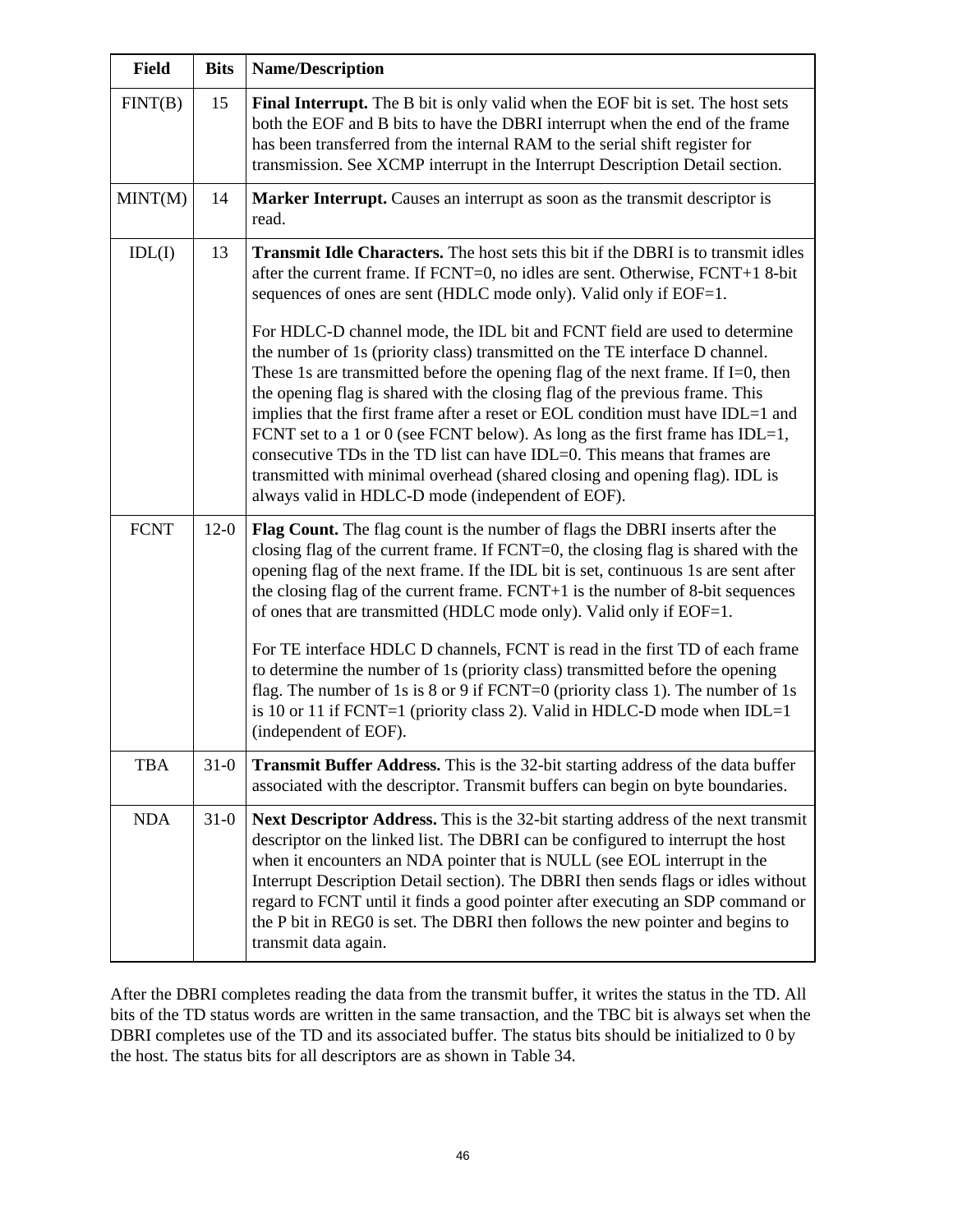**Table 34. Transmit Status for All Modes**

| $Reserved$   UNR   ABT   - |  |  |  |  | TBC . |
|----------------------------|--|--|--|--|-------|

| <b>Field</b> |          | <b>Bits   Name/Description</b>                                                                                                                                                                                                                             |
|--------------|----------|------------------------------------------------------------------------------------------------------------------------------------------------------------------------------------------------------------------------------------------------------------|
| <b>UNR</b>   | 3        | <b>Underrun.</b> The serial transmitter ran out of data. For HDLC mode, the frame is<br>aborted. For transparent mode, the last byte is repeated. See UNDR interrupt in the<br>Interrupt Description Detail section.                                       |
| ABT          | 2        | Abort. The DBRI sets this bit if the frame is aborted while the DBRI is transmitting<br>data bytes in the current descriptor. (HDLC mode only. See SDP command in the<br>Commands section and UNDR interrupt in the Interrupt Description Detail section.) |
| <b>TBC</b>   | $\theta$ | <b>Transmit Buffer Complete.</b> The DBRI sets this bit when it has completed all accesses<br>to the TD and its transmit buffer.                                                                                                                           |

## **Receive Descriptors**

The receive descriptor contains the size of the associated receive data buffer (BCNT), number of received bytes in the descriptor (CNT), and status of the received frame. The DBRI writes the number of received bytes in CNT when it fills the buffer (CNT = BCNT) or it receives a closing flag. The DBRI also writes the status and updates the EOF and C bits.

When the DBRI receives a frame longer than the allocated buffer, it clears the EOF bit and sets the C bit, writes the CNT, and proceeds to the next descriptor. The DBRI continues to write the received data in the buffer assigned by the new receive descriptor. The status of the received frame is written to the RD whenever an EOF condition is detected.

|                                                                                  |                                              | 29 | $28-16$ | 15 | 14 | 13 | 12 | <sup>11</sup> | 10 | 9 | 8 | 7 | 6 <sup>1</sup> | 5 | $\overline{4}$ | $\mathfrak{Z}$ | 2 |  |  |
|----------------------------------------------------------------------------------|----------------------------------------------|----|---------|----|----|----|----|---------------|----|---|---|---|----------------|---|----------------|----------------|---|--|--|
| $\mathbf F$                                                                      | CNT: Byte Count<br>Reserved<br><b>Status</b> |    |         |    |    |    |    |               |    |   |   |   |                |   |                |                |   |  |  |
|                                                                                  | Receive Buffer Address (RBA)                 |    |         |    |    |    |    |               |    |   |   |   |                |   |                |                |   |  |  |
|                                                                                  | Next Descriptor Address (NDA)                |    |         |    |    |    |    |               |    |   |   |   |                |   |                |                |   |  |  |
| <b>BCNT: Max Buffer Length</b><br>М<br>Reserved<br>В<br>$\overline{\phantom{0}}$ |                                              |    |         |    |    |    |    |               |    |   |   |   |                |   |                |                |   |  |  |

**Table 35. Receive Descriptor**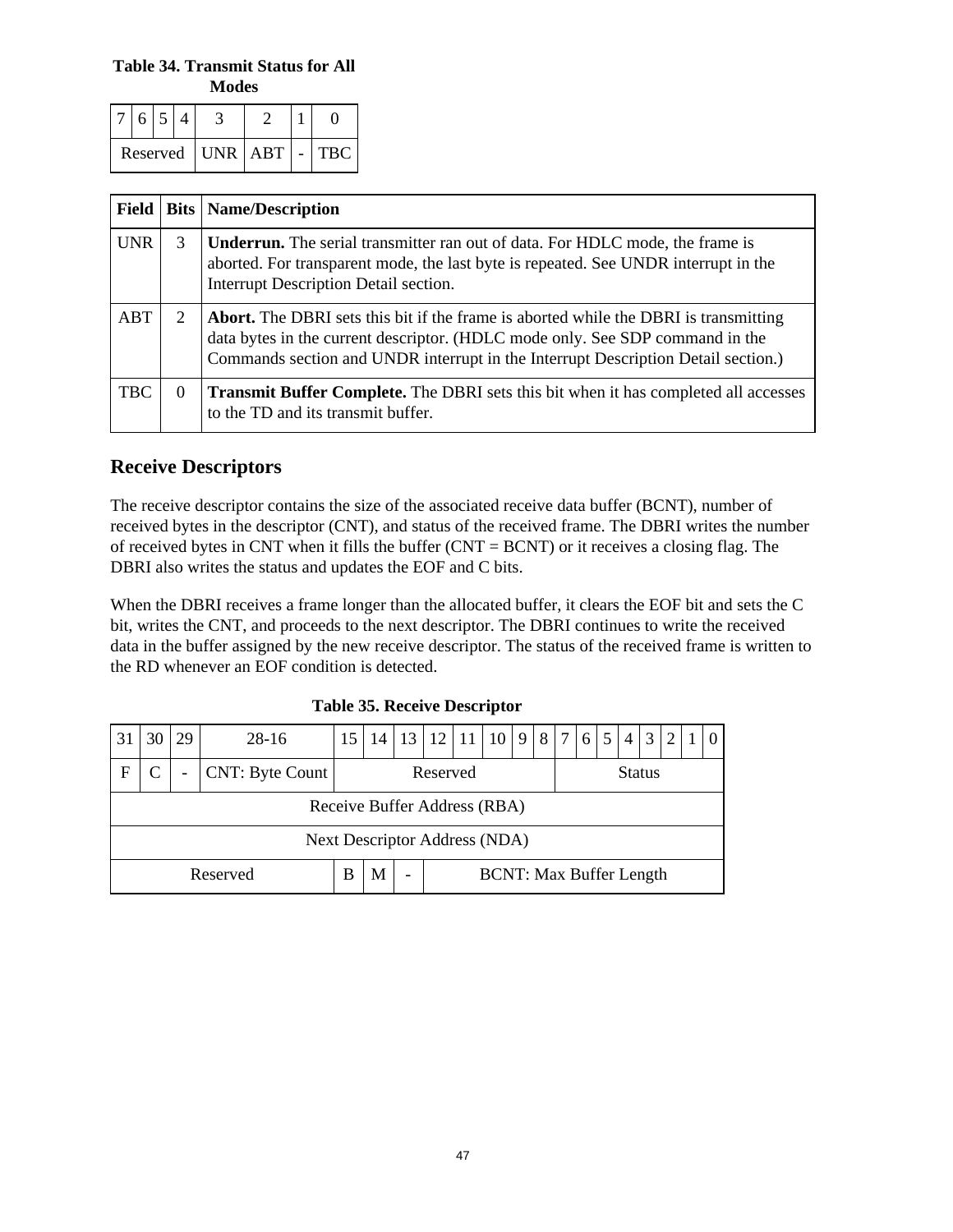| <b>Field</b> | <b>Bits</b> | <b>Name/Description</b>                                                                                                                                                                                                                                                                                                                                                                                                                                                                                             |
|--------------|-------------|---------------------------------------------------------------------------------------------------------------------------------------------------------------------------------------------------------------------------------------------------------------------------------------------------------------------------------------------------------------------------------------------------------------------------------------------------------------------------------------------------------------------|
| EOF(F)       | 31          | <b>End of Frame.</b> The DBRI sets the EOF bit to indicate that the current frame has<br>ended in the buffer area for the associated descriptor. Otherwise, the frame<br>continues in the buffer area of the next descriptor. If EOF=0 and C=1, the<br>current frame continues in the next buffer area. EOF=1 and $C=1$ signifies the end<br>of a frame and that the current buffer and entire frame are ready for host<br>processing. The EOF bit is always set when the C bit is set in the transparent<br>mode.  |
| COM(C)       | 30          | <b>Completed Buffer.</b> The DBRI sets the C bit to indicate that the buffer of the<br>associated descriptor has been filled. This does not necessarily mean the end of<br>the frame has been received. The DBRI always sets the C bit when it has<br>completed all accesses to the RD and its receive buffer. Therefore, the host can<br>process the buffer if this bit is set. It is the responsibility of the host to clear the<br>first word of the RD when it is put on the receive queue for use by the DBRI. |
| FINT(B)      | 15          | Final Interrupt. The DBRI issues an interrupt when the buffer is filled<br>(transparent) or an HDLC frame ends in the buffer. See BRDY interrupt in the<br>Interrupt Description Detail section.                                                                                                                                                                                                                                                                                                                    |
| MINT(M)      | 14          | Marker Interrupt. The DBRI issues an interrupt as sson as the RD is read. This<br>allows interrupts which are not frame synchronous for list management. See<br>MINT interrupt in the Interrupt Description Detail section.                                                                                                                                                                                                                                                                                         |
| <b>CNT</b>   | $28 - 16$   | Octet Count. The count value written by the DBRI reflects the total number of<br>data bytes stored in the data buffer associated with the current descriptor. If the<br>EOF bit is cleared, CNT is the same as BCNT. For HDLC modes of operation,<br>the CRC is always included in the buffer. This is reflected in the CNT field.                                                                                                                                                                                  |
| <b>BCNT</b>  | $12-0$      | <b>Buffer Count.</b> BCNT is the number of bytes the host allocates for the receive<br>buffer. Note that BCNT must be greater than or equal to four and be a multiple<br>of four. Frames (data delimited by an opening and closing flag) with less than<br>three octets are not recorded, but discarded.                                                                                                                                                                                                            |
| <b>RBA</b>   | $31-0$      | Receive Buffer Address. This is the 32-bit starting address of the data buffer<br>associated with the descriptor. It must be word aligned.                                                                                                                                                                                                                                                                                                                                                                          |
| <b>NDA</b>   | $31-0$      | Next Descriptor Address. The same as a transmit NDA. Note that data may be<br>lost if a receiver runs out of buffers (see Overrun Condition Detected in Table<br>36).                                                                                                                                                                                                                                                                                                                                               |

The DBRI writes the status in the receive descriptor when it detects an EOF condition. The status field bit assignments are shown in the following table.

### **Table 36. Receive Status for All Modes**

|                       |            |     |                          | - |          |  |
|-----------------------|------------|-----|--------------------------|---|----------|--|
| $C\mathbb{R}C$<br>UNU | <b>BBC</b> | ABT | $\overline{\phantom{a}}$ |   | Reserved |  |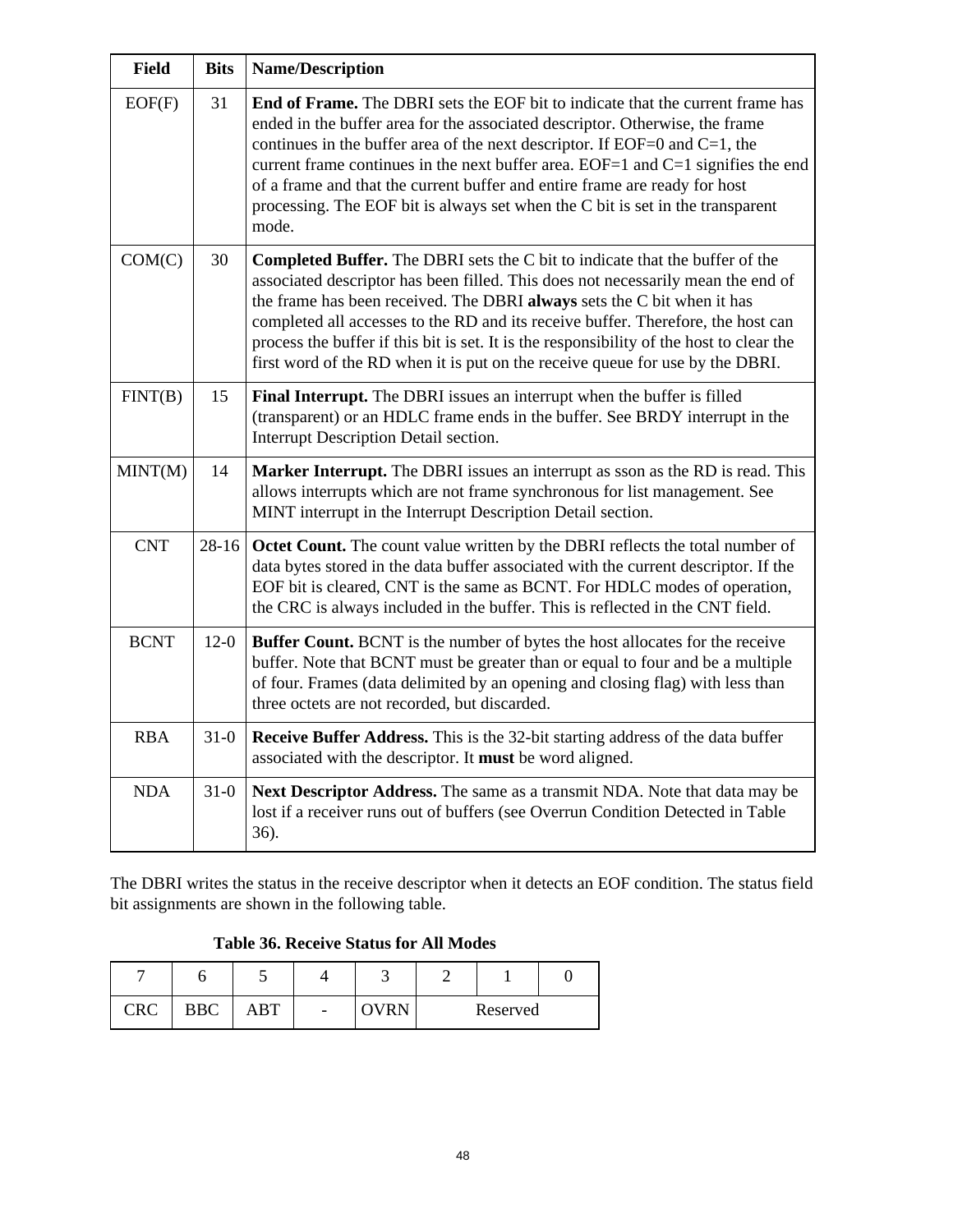| <b>Field</b> |   | <b>Bits   Name/Description</b>                                                                                                                                                                                                                                               |
|--------------|---|------------------------------------------------------------------------------------------------------------------------------------------------------------------------------------------------------------------------------------------------------------------------------|
| <b>CRC</b>   |   | <b>CRC Status.</b> The CRC is correct for the received frame if this bit is cleared.<br>Otherwise, the CRC is bad for the received frame. (HDLC; valid only when EOF=1.)                                                                                                     |
| <b>BBC</b>   | 6 | <b>Bad Byte Count.</b> Indicates that a partial byte has been received if set. The frame<br>could still have good or bad CRC status. (HDLC; valid only when EOF=1.)                                                                                                          |
| ABT          | 5 | <b>Abort.</b> The ABT bit is set if the frame is aborted. (HDLC; valid only when $EOF=1$ .)                                                                                                                                                                                  |
| <b>OVRN</b>  | 3 | <b>Overrun Condition Detected.</b> The OVRN bit is set for an overrun condition. Data is<br>lost from the buffer. Note that this condition cannot be reported until there are receive<br>descriptors in the receive descriptor list. Subsequent buffers are filled normally. |

# **Data Modes**

# **HDLC Mode**

**Table 37. HDLC Frame Format**

|          | Opening Flag   Header Bytes   Information Field   CRC   Closing Flag |                    |
|----------|----------------------------------------------------------------------|--------------------|
| 01111110 | $\vert$ Up to 7 Bytes $\vert$ Optional 0 to 8190 bytes               | 2 bytes   01111110 |

Note that the information field is optional. Its length ranges from 0 bytes to 8190 bytes.

The transmitter produces HDLC frame bounded by flags from the data contained in one or more transmit buffers. The CCITT 16-bit CRC is gernerated by the DBRI and appended to the user-supplied data. The polynomial used in calculating the CRC is  $X^{16} + X^{12} + X^5 + 1$ . The zero bit stuffing for data transparency is performed on the data between the last bit of the opening flag and the first bit of the closing flag.

The receiver recognizes the start of a frame by searching the incoming data stream for a nonflag octet following a flag. It then removes the zeros that were inserted for data transparency, writes this data into one or more receive buffers, and performs the CRC detection checks until a closing flag is detected.

## **Zero Bit Insertion/Deletion (Bit Stuffing/Unstuffing)**

The DBRI performs the bit stuffing and unstuffing for the information field on the data set up in the TDs to maintain data transparency. A zero bit is inserted (bit stuffing) into the transmitted bit stream after five ones. The receiver deletes a zero immediately following five ones. The purpose of bit stuffing all data internal to the frame is to permit the use of a flag character (01111110) to delineate a frame and abort (01111111) and idle (11111111) characters. Whenever the receiver encounters more than five consecutive 1s, it is interpreted as part of one of these special characters.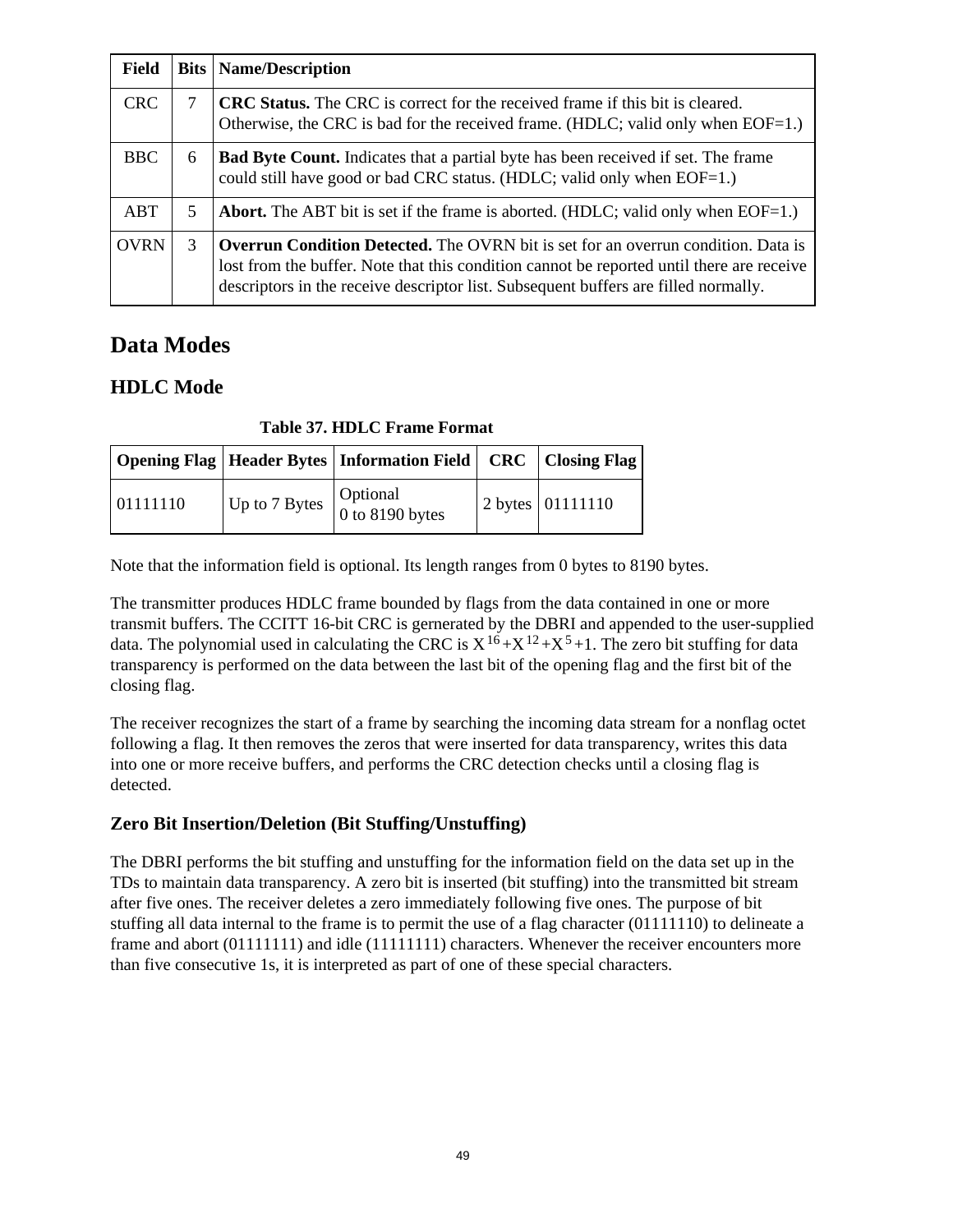### **Flag**

The flag has the binary representation of 01111110 (7E hex) and is used for frame delineation. The flags are also used as fill characters between frames. If the receive unit receives one flag between two frames, the DBRI recognizes it has the closing flag of one frame and also the opening flag of the next frame. The transmit unit always transmits at least one flag between successive frames, and an additional number of flags may be transmitted by programming the FCNT field in the transmit descriptor. This is described in detail in the Memory Structure section.

The receive unit also recognizes two or more successive flags which share the zero bit in between them (011111101111110). The transmit unit does not share the zero bit between flags (i.e, 0111111001111110 is transmitted).

### **Short Frames**

Frames less than 24 bits long, including CRC, are dropped and not reported. No common protocols use frames less than 32 bits including CRC.

### **Abort**

The abort character has the binary representation of 01111111 (7F hex). The transmit unit sends the abort if the ABT bit in the SDP command is set. The receiver interprets seven consecutive 1s as an abort.

### **Idle**

The idle character has the binary representation of 11111111 (FF hex). A number of idle characters equal to FCNT can be transmitted between frames as an alternative to the flags. The opening and closing flag are still sent to delimit the frame. When receiving data, an idle condition is detected after receiving 15 consecutive ones.

### **Transparent Mode**

In the transparent mode, the DBRI transmits the data without any bit manipulation. For the receive channels, the DBRI continues to write the received data into system memory as specified in the receive descriptor. The receiver continues to fill the buffers until a NULL pointer is encountered or the host (via a command) stops the receiver from buffering data.

# **JTAG Specification**

## **Instruction Register**

The instruction register (IR) is 3 bits in length (minimum length with no parity bit). The instructions are defined as follows: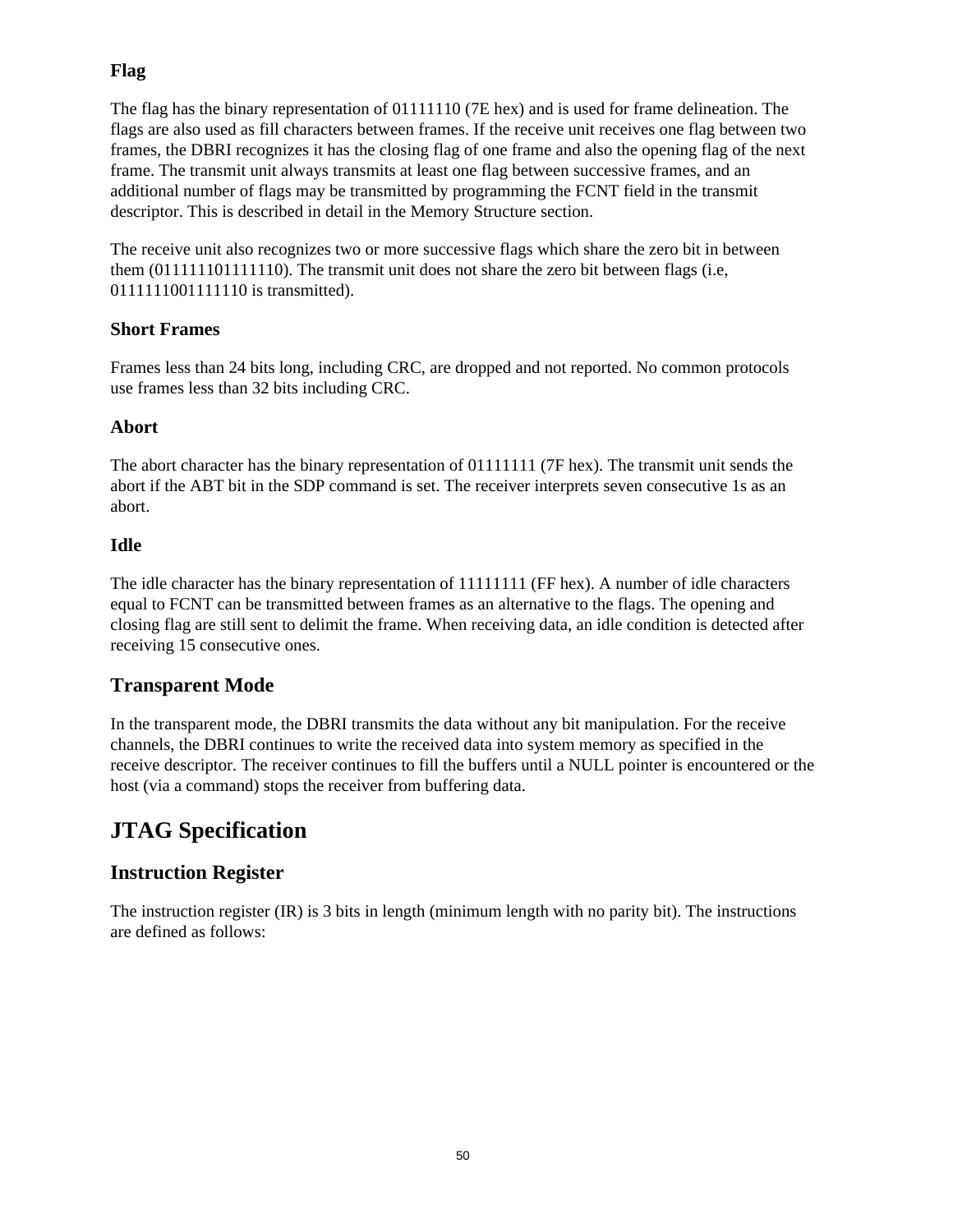| <b>Instruction</b>    | <b>Hex</b> | <b>Binary</b> (type)                         |
|-----------------------|------------|----------------------------------------------|
| <b>EXTEST</b>         | $\Omega$   | 000 (mandatory)                              |
| <b>IDCODE</b>         | 1          | 001 (optional)                               |
| <b>SAMPLE/PRELOAD</b> | 2          | 010 (mandatory)                              |
| HIZ.                  | 3          | 011 (design-specific)                        |
| <b>BYPASS</b>         | 4          | 100 (mandatory)                              |
| <b>BYPASS</b>         | 5          | 101 (mandatory)                              |
| <b>BYPASS</b>         | 6          | 110 (mandatory)                              |
| <b>BYPASS</b>         | 7          | 111 (mandatory)<br>LSB shifted in JTDI first |

**Table 38. Instruction Register Description**

The following instructions are optional and are not supported in this device: INTEST, RUNBIST and USERCODE. A fixed binary 001 pattern (the 1 in the LSB) is loaded into the IR in the capture IR controller state. The IDCODE instruction (binary 001) is loaded into the IR during the test-logic-reset controller state and also at powerup.

The following is an explanation of each instruction and its effect on the device pins.

### **EXTEST**

This instruction places the boundary-scan resister (BSR) in the scan chain. EXTEST forces the outputs and enables for any 3-statable or bidirectional pins to the value in the holding resister. The holding register can be preloaded using the SAMPLE/PRELOAD instruction prior to the EXTEST instruction. Otherwise, the state of the outputs and bidirection pins is unknown.

### **IDCODE**

This instruction places the device identification register in the scan chain. Manufacturer's ID for Sun Microsystems, Inc. is 0x3E. The device ID register value for the current silicon is 0x50BD107D.

### **SAMPLE/PRELOAD**

This instruction places the BSR in the scan chain. SAMPLE/PRELOAD samples the state of the pins and enables. The sampled values are shifted out, and another pattern is shifted in on JTDI (PRELOAD). The new values are not forced on the pins, but are held in the holding register.

### **HIZ**

This instruction places the BYPASS register in the scan chain. It also forces all 3-statable outputs to a high-impedance state and all bidirectionals to an input state.

RD, SIZ[2-0], ACK[2-0]\*, D[31-0] are all inputs. PIO[3-0] are inputs. CHICK, CHIFS, CHIDX, and CHI are inputs. TECK, CKCOD, FSCOD, TO, and INTR are 3-stated.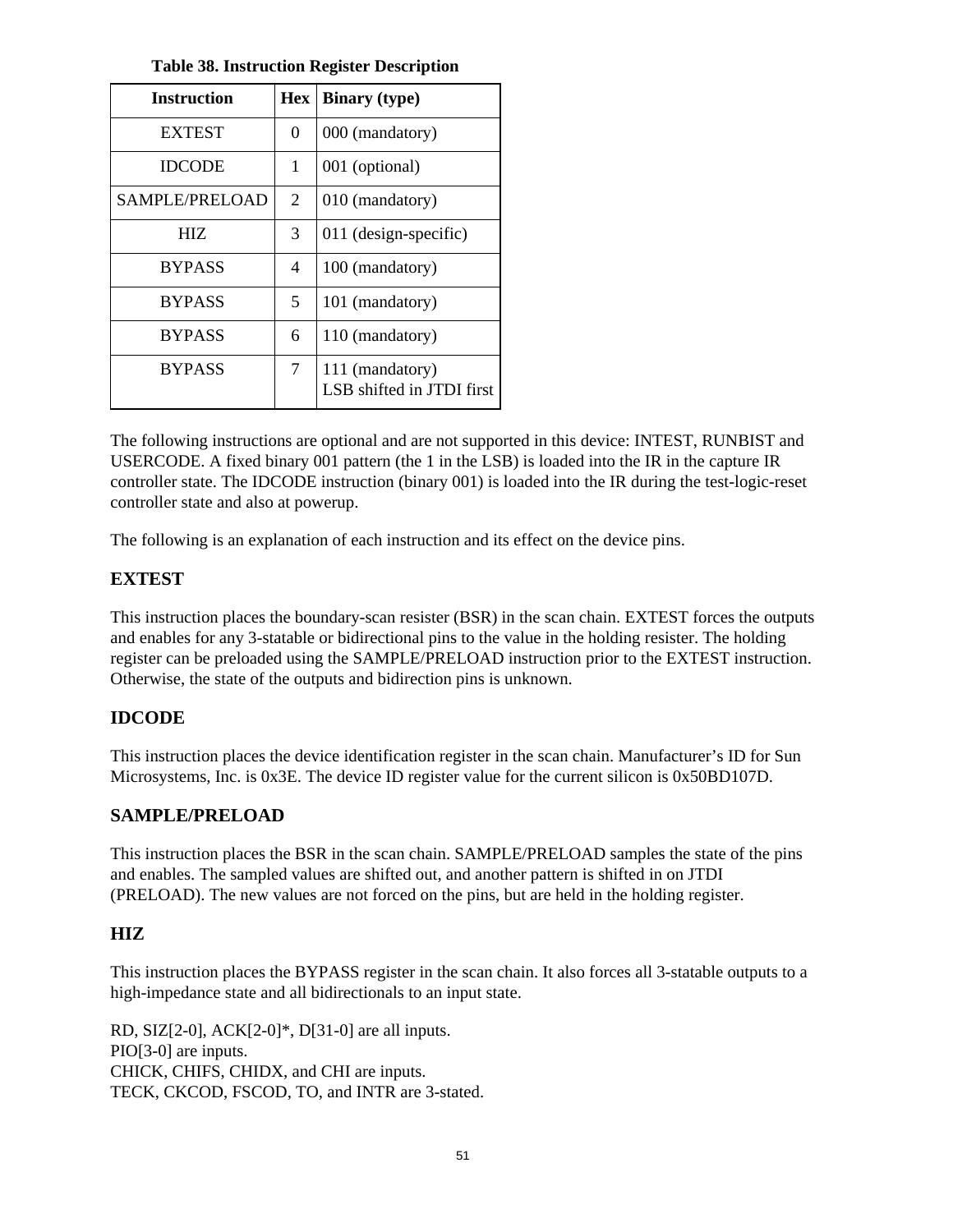## **BYPASS**

This instruction places the BYPASS register in the scan chain.

# **Boundary-Scan Register**

The boundary-scan register (BSR) is 88 bits in length. The following are descriptions of each cell in the boundary-scan chain beginning at the LSB. No cell can apply its value to on-chip logic.

| <b>Name</b>           | <b>BS</b> Reg Bit # | <b>Description</b>                          |
|-----------------------|---------------------|---------------------------------------------|
| $PIO[0-3]$            | $0 - 3$             | Bidirectional.                              |
| EN_PIO0               | $\overline{4}$      | PIO0 input when $EN_PIO0 = 0$ .             |
| EN_PIO1               | 5                   | PIO1 input when $EN_PIO1 = 0$ .             |
| EN_PIO2               | 6                   | PIO2 input when $EN_PIO2 = 0$ .             |
| EN_PIO3               | $\tau$              | PIO3 input when $EN_PIO3 = 0$ .             |
| RD                    | 8                   | Bidirectional.                              |
| EN_SZ_RD              | 9                   | RD, SIZ[0-2] inputs when $EN\_SZ\_RD = 0$ . |
| BR*                   | 10                  | 3-state output.                             |
| $ACK[0-2]*$           | $11 - 13$           | Bidirectional.                              |
| EN_ACK                | 14                  | $ACK[0-2]*$ inputs when $EN\_ACK = 0$ .     |
| $\text{SIZ}[0-2]$     | $15 - 17$           | Bidirectional.                              |
| $D[0-31]$             | 18-49               | Bidirectional.                              |
| <b>EN_DATA</b>        | 50                  | $D[0-31]$ inputs when $EN\_DATA = 0$ .      |
| $PA[2-7]$             | 51-56               | Input.                                      |
| <b>SCLK</b>           | 57                  | Input.                                      |
| LERR*                 | 58                  | Input.                                      |
| <b>OE</b>             | 59                  | Input.                                      |
| $AS^*$                | 60                  | Input.                                      |
| $BG*$                 | 61                  | Input.                                      |
| $SEL*$                | 62                  | Input.                                      |
| RESET*                | 63                  | Input.                                      |
| $INTR*$               | 64                  | Open-drain output.                          |
| $\mathsf{EN\_INTR}^*$ | 65                  | INTR* 3-state when $EN_INTR* = 1$ .         |

|  |  |  | Table 39. Boundary-Scan Register |
|--|--|--|----------------------------------|
|--|--|--|----------------------------------|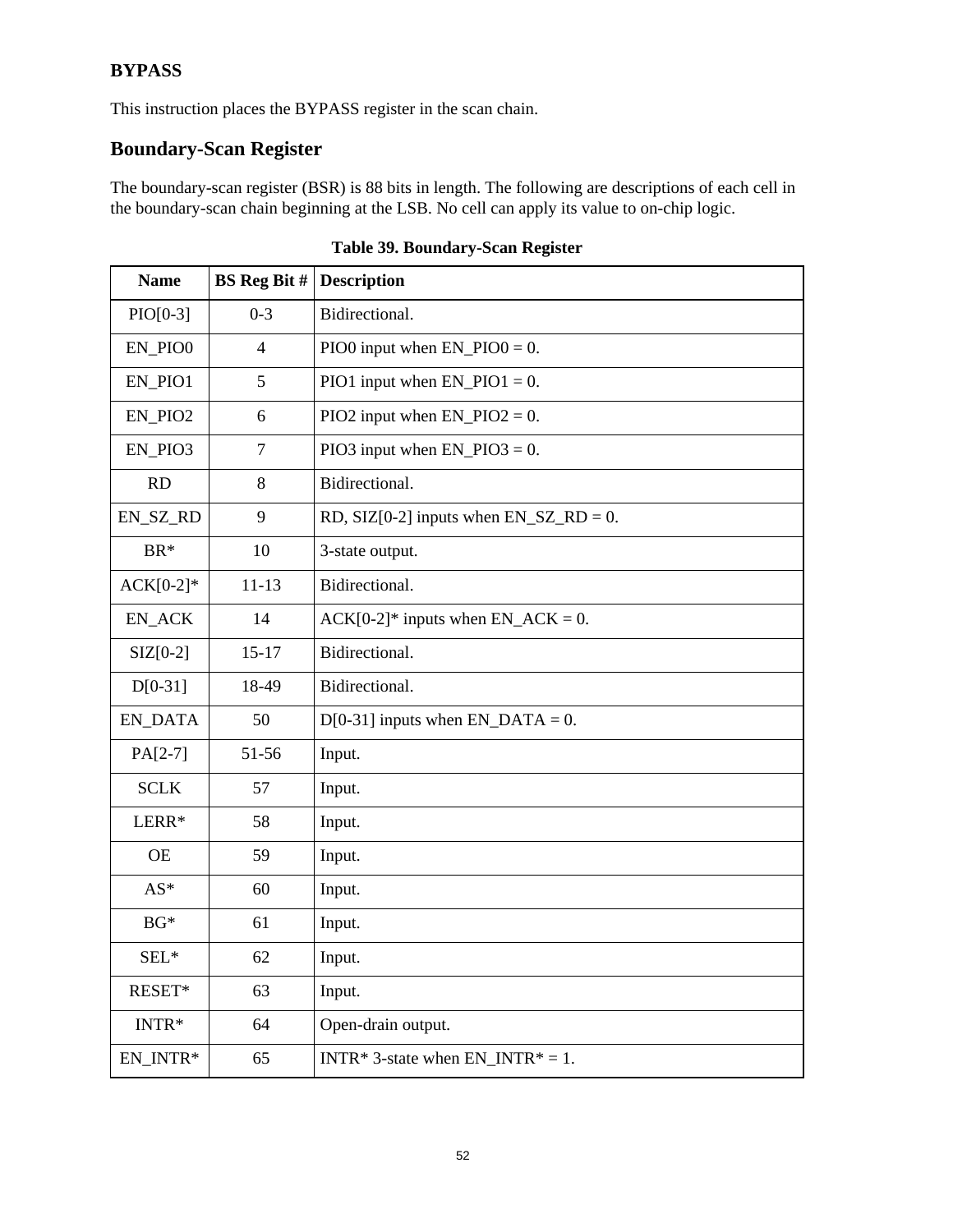| <b>Name</b>     | <b>BS</b> Reg Bit # | <b>Description</b>                                            |
|-----------------|---------------------|---------------------------------------------------------------|
| <b>ENPUR</b>    | 66                  | Input.                                                        |
| <b>TO</b>       | 67                  | 3-state output.                                               |
| <b>CHIDX</b>    | 68                  | Bidirectional.                                                |
| <b>EN_CHIDX</b> | 69                  | CHIDX input when $CHIDX = 0$ .                                |
| <b>CHIDR</b>    | 70                  | Bidirectional.                                                |
| <b>EN_CHIDR</b> | 71                  | CHIDR input when CHIDR $= 0$ .                                |
| <b>CHICK</b>    | 72                  | Bidirectional.                                                |
| <b>CHIFS</b>    | 73                  | Bidirectional.                                                |
| EN_CHI          | 74                  | CHICK and CHIFS inputs when $EN\_CHI = 0$ .                   |
| <b>CKCOD</b>    | 75                  | 3-state output.                                               |
| <b>FSCOD</b>    | 76                  | 3-state output.                                               |
| <b>RCLK</b>     | 77                  | Input.                                                        |
| <b>TECK</b>     | 78                  | 3-state output.                                               |
| EN_MISC         | 79                  | TECK, CKCOD, FSCOD, BR $*$ , and TO 3-state when EN_MISC = 0. |
| <b>NTPR</b>     | 80                  | Input: (NTRPR), ignore.                                       |
| <b>NTNR</b>     | 81                  | Input: (NTRNR), ignore.                                       |
| <b>NTPT</b>     | 82                  | Output: (NTPIP).                                              |
| <b>NTNT</b>     | 83                  | Bidirectional, input in EXTEST (NTNSNS).                      |
| <b>TENT</b>     | 84                  | Bidirectional, input in EXTEST (TENSNS).                      |
| <b>TEPT</b>     | 85                  | Output: (TEPIP).                                              |
| <b>TEPR</b>     | 86                  | Input: (TERPR), ignore.                                       |
| <b>TENR</b>     | 87                  | Input: (TERNR), ignore.                                       |

# **SBus Operation**

### **Transfer Modes Supported**

In master mode, the DBRI supports 16-, 8-, 4-, and 1-word transfers. It does not support 16-bit or 8-bit transfers, or 2-word transfers. If a 16-word transfer fails, an 8-word transfer is tried. If an 8-word transfer fails, a 4-word transfer is tried. If a 4-word transfer fails, a 1-word transfer is tried. If a 4- or 8-word transfer succeeds after a longer block transfer fails, then no longer length transfers are tried. REG0 bits S and E provide a software reset mechanism for this feature. In slave mode, the DBRI only supports 1-word transfers. It responds to an 8- or 16-bit read request with word acknowledge. It responds to an 8- or 16-bit write request with error acknowledge.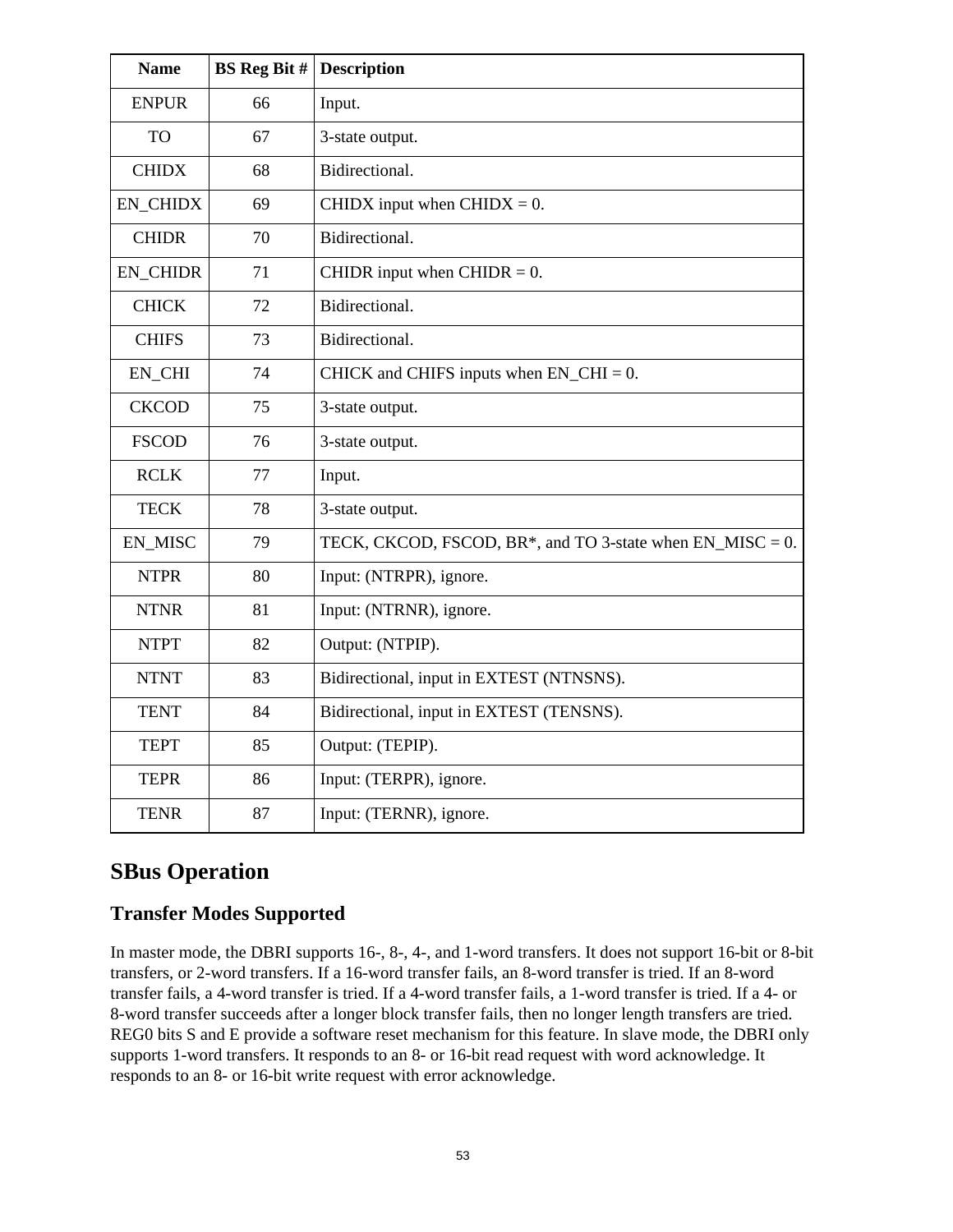## **FCode**

Approximately 100 system clock cycles after the rising edge of the RESET\* (soft reset also), 48 bytes of FCode are available at locations 0 to 47 in the physical address space. They can be read after this, but cannot be written. If the host attempts to read FCode before it is ready, the DBRI does not respond until it is ready (IDL/WAIT ACK). When it is ready, it responds with WORD ACK and the FCode is presented on the SBus. They are available via an SBus slave mode read until REG8 is written. If the code is accessed via 8- or 16-bit read requests, the FCode is presented on the SBus as a 32-bit word, containing 4 bytes of FCode. Since PA0 and PA1 are not on the DBRI, PA2-PA7 determine which 4-byte group of FCode bytes are read.

The FCode provided by Sun for the current silicon is as follows: (hex) fd 00 09 ea 00 00 00 30 12 0a 53 55 4e 57 2c 44 42 52 49 65 01 14 12 04 6e 61 6d 65 01 10 01 02 a5 a6 7d 1e 01 03 a6 80 01 16 a8 63 a5 01 17 00.

## **Error Handling in the Slave Mode**

The DBRI (in slave mode) always responds to a word transfer with a word acknowledge. If the FCode is accessed by byte or half-word requests, the DBRI responds with a word acknowledge, and 32-bit word is available at the SBus. If the DBRI receives slave write requests (the CPU or other masters write into the DBRI internal registers) with transfer size other than a word, it responds with error acknowledges. The DBRI responds with error acknowledge to any burst transfer request. The DBRI also responds with error acknowledge to any attempts to access the empty locations. Any attempts to write to the registers which contain FCode also receives error acknowledge.

The DBRI in the slave mode does not respond with any acknowledge but a word, error, or idle acknowledge. This imples the LateError\* (LERR\*) signal never be driven in the slave mode. Therefore, the LERR\* pin is an input only and not a bidirectional pin.

## **Error Handling in the Master Mode**

### **Rerun Acknowledge**

The DBRI in master mode repeats the bus cycle when it detects the rerun acknowledge. If the DBRI detects the rerun acknowledge in a single-word cycle, it repeats the cycle. It releases the bus, requests the bus, and transfers the data when the bus is granted. If the DBRI detects the rerun acknowledge at the beginning of a burst mode transfer, it terminates the current cycle and repeats the cycle including the bus request. As specificed in the SBus specification, the rerun acknowledge can be only the first acknowledge for the bus burst cycle. Therefore, the DBRI checks this rerun acknowledge only for the first data word. But if the DBRI ever detects the rerun acknowledge in the middle of burst transfer, it simply terminates the current cycle and repeats the cycle including the bus request.

Be aware that the DBRI does not take any action when an infinite number of rerun acknowledges are received in the same transaction other than repeating the same cycle as long as it receives the rerun acknowledge. Note that the multiple rerun acknowledges do not cause any interrupts.

### **Error Acknowledge**

The DBRI repeats the cycle if it detects the error acknowledge in single-word transfers. The DBRI terminates the current cycle and repeats the entire cycle including the bus request if it detects error acknowledge in the middle of burst mode transfer.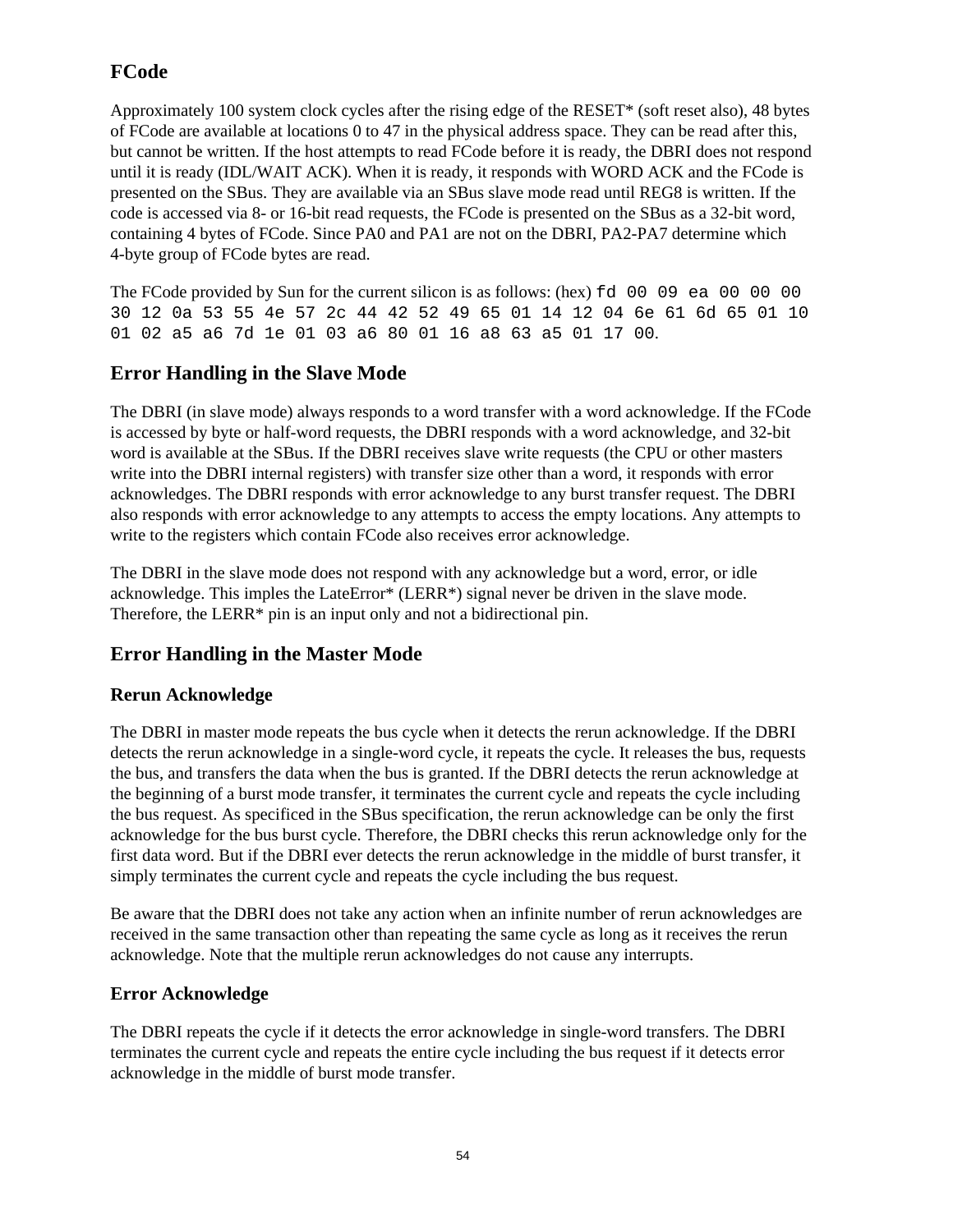The error acknowledge is handled the same way as the rerun acknowledge except that the error acknowledge can be detected in the middle of burst transfers.

### **Late Error**

The DBRI completes the current cycle and repeats the entire cycle if it detects the LateError\* whether it is a single-word transfer or burst transfer.

During a retry of the cycle due to the late error, if the DBRI detects the LateError\* again, it completes the current cycle, sets the MLE bit in REG1, disables the master mode (sets the D bit in REG0), and generates an interrupt at the end of the cycle.

The DBRI does not attempt to discard the data or rewrite the data when it detects the LateError\*, but simply repeats the cycle because it is too late by the time the DBRI detects this condition.

### **Lost Bus Grant**

If the bus grant is taken away in the middle of bus transfer for any reason, the DBRI terminates the current cycle to give up the bus and generates an interrupt without writing in the interrupt queue. The DBRI does not repeat the cycle. The DBRI does not take any actions other than this interrupt. The LBG bit (bit 2) in REG1 is set.

### **Multiple Errors Burst Mode Transfers**

The DBRI tries a shorter burst mode if it detects the error acknowledge (not the rerun acknowledge, not the LateError\*) for the first word in the burst transfer. For example, if the DBRI detects the error acknowledge in an 8-word burst transfer, it tries 4-word burst transfers (there are two 4-word burst transfers if the G bit in REG0 is enabled). Unless the DBRI detects the error acknowledge in 4-word burst transfers, the 4-word burst remains the longest burst transfer. The DBRI tries single-word transfers if it detects the error acknowledge in 4-word burst transfers.

If the DBRI starts with 16-word burst transfer, this process continues until the DBRI tries single-word transfers if it detects the error acknowledge for the first word of the burst transfers in the next shorter burst transfers.

In order to go back to the longer burst modes, the S, E, or G bit in REG0 must be set. See descriptions below for the details.

### **Error Acknowledge in 16-Word Burst Transfer**

If 16-word bursts are enabled (S bit in REG0 is set):

During first attempt of each transaction:

If the Error Ack is received after the first Word Ack, then retry the 16-word burst transaction once, and only once.

If Error Ack is the first word response, disabled 16-word burst (unset bit S in REG0 and remain disabled until REG0 is rewritten by the host), set the MBE bit in REG1, generate an interrupt, and then attempt next smaller transaction size (8-word burst if E bit in REG0 is set, 4-word burst if E bit in REG0 is not set but G bit in REG0 is set).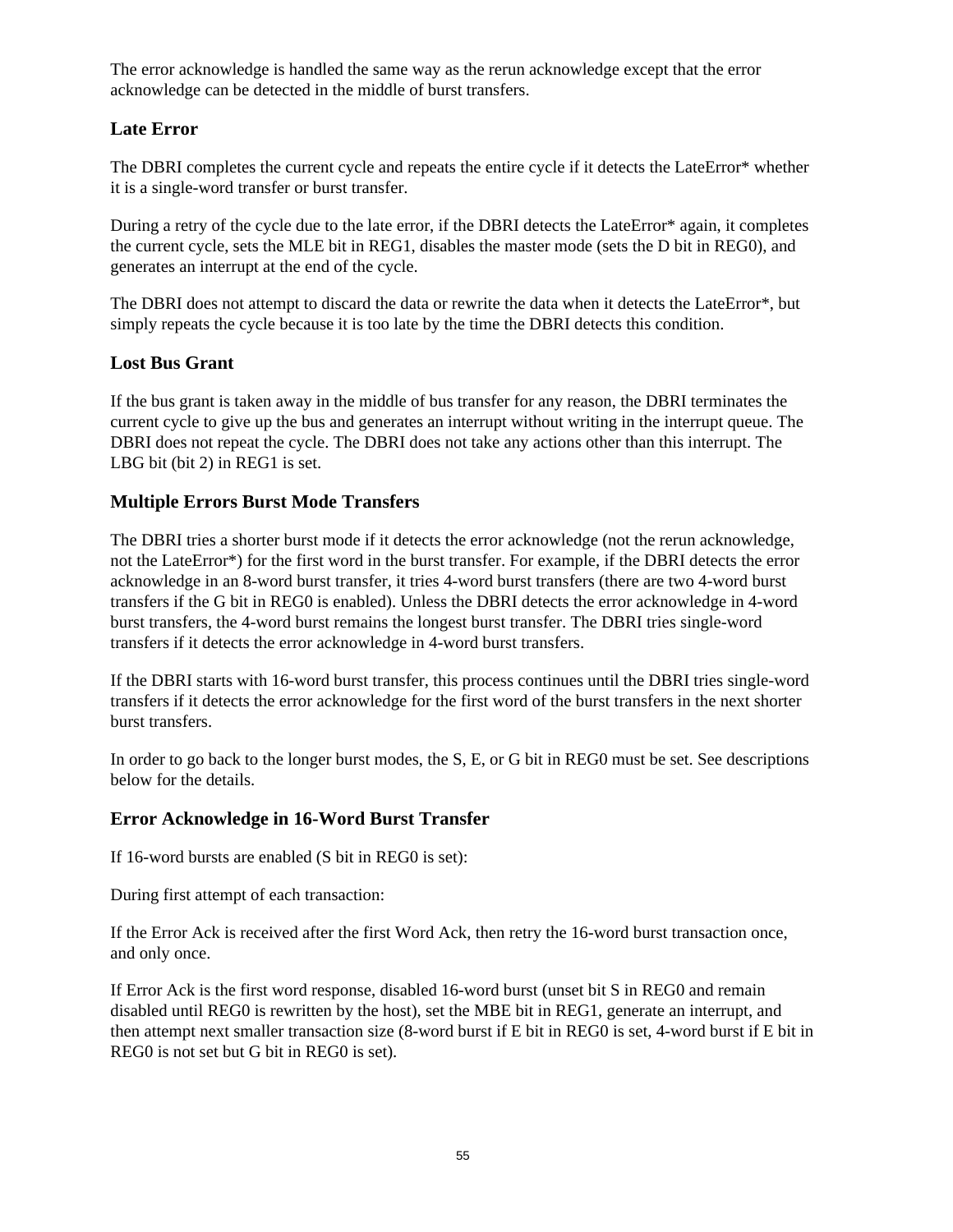During retry of 16-word burst:

If the Error Ack is received after the first Word Ack, the DBRI terminates the transaction, sets the MRR bit, generates an interrupt, and responds as described below.

The DBRI sets the D bit in REG0, which disables master mode activity. Master mode I/O remains disabled until the DBRI is reset or until the host clears the D bit by writing to REG0.

**Note:** This does not disable the 16-word burst mode.

If Error Ack is the first word response, disable 16-word burst (clear S bit in REG0 and remain disabled until REG0 is rewritten by host), set the MBE bit in REG1, generate an interrupt, and then attempt next smaller transaction size (8-word burst if E bit in REG0 is set, 4-word burst if E bit in REG0 is not set but G bit in REG0 is set).

### **Error Acknowledge in 8-Word Burst Transfer**

If 8-word bursts are enabled (E bit in REG0 is set):

During first attempt of each transaction:

If the Error Ack is received after the first Word Ack, then retry the 8-word burst transaction once, and only once.

If Error Ack is the first word response, disable 8-word burst (clear E bit in REG0 and remain disabled until REG0 is rewritten by host), set the MBE bit in REG1, generate an interrupt, and then attempt next smaller transaction size (4-word burst if G bit in REG0 is set, single-word if G bit is not set).

During retry of 8-word burst:

If the Error Ack is received after the first Word Ack, the DBRI terminates the transaction, sets the MRR bit, generates an interrupt, and responds as described below.

The DBRI sets the D bit in REG0, which disables the master mode activity. Master mode I/O remains disabled until the DBRI is reset or until the host clears the D bit by writing to REG0.

**Note:** This does not disable the 8-word burst mode.

If Error Ack is the first word response, disable 8-word burst (clear E bit in REG0 and remain disabled until REG0 is rewritten by host), set the MBE bit in REG1, generate an interrupt, and then attempt next smaller transaction size (4-word burst if G bit in REG0 is set, single-word if G bit is not set).

### **Error Acknowledge in 4-Word Burst Transfer**

If 4-word bursts are enabled (G bit in REG0 is set):

During first attempt of each transaction:

If the Error Ack is received after the first Word Ack, then retry the 4-word burst transaction once, and only once.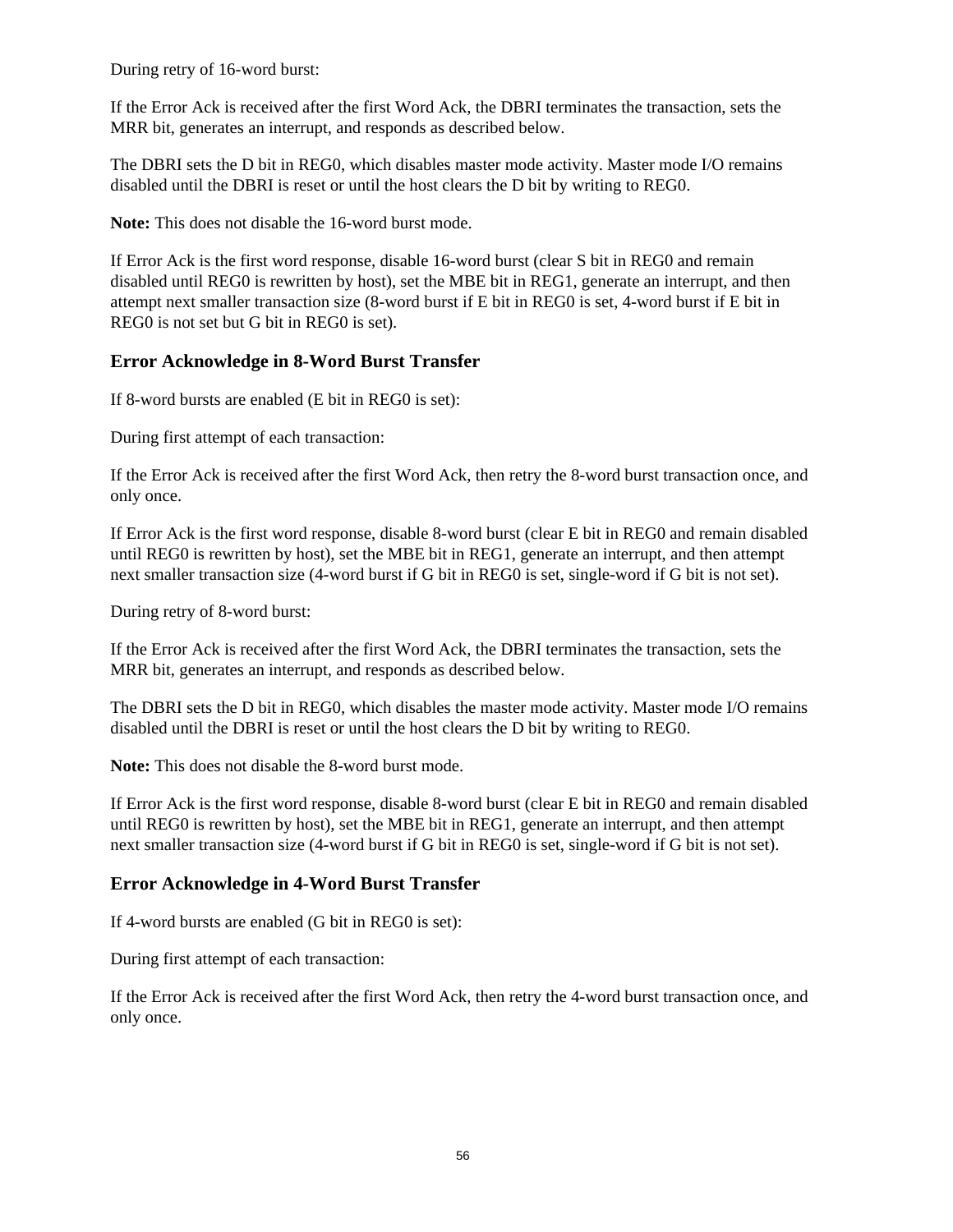If Error Ack is the first word response, disable 4-word burst (clear G bit in REG0 and remain disabled until REG0 is rewritten by host or reset by hardware or software reset), set the MBE bit in REG1, generate an interrupt, and then attempt next smaller transaction size (1 word).

During retry of 4-word burst:

If the Error Ack is received after the first Word Ack, the DBRI terminates the transaction, sets the MRR bit, generates an interrupt, and responds as in section E.

The DBRI sets the D bit in REG0, which disables master mode activity. Master mode I/O remains disabled until the DBRI is reset or until the host clears the D bit by writing to REG0.

**Note:** This does not disable the 4-word burst mode.

If Error Ack is the first word response, disable 4-word burst (clear G bit in REG0 and remain disabled until REG0 is rewritten by host or reset by hardware or software reset), set the MBE bit in REG1, generate an interrupt, then attempt next smaller transaction size (1 word).

### **Multiple Errors in Single-Word Transfers**

On a 1-word transaction: If an Error Ack is received, DBRI retries the transaction once, and only once.

On retry of 1-word transaction:

If the Error Ack is received, the DBRI terminates the transaction, sets the MRR bit, generates an interrupt, and responds as described below.

The DBRI sets the D bit in REG0, which disables the master mode activity. Master mode I/O remains disabled until the DBRI is reset or until the host clears the D bit by writing to REG0.

# **I/O Specifications**

## **Clock Inputs**

Any input which serves to clock storage elements or latch other inputs is a clock input. Rise and fall times are specified at 10%-90% points.

## **Other Inputs**

The setup and hold time specifications are the minimum durations of an input signal respectively before and after the clock edge latching of a particular input signal. These are expressed in terms of 50% transition points.

### **Outputs**

The reference signal is the external input which initiates the transition of the specified output.

Propagation delay is generally measured from the 50% point of the reference signal transition to the 50% point of the output signal transition.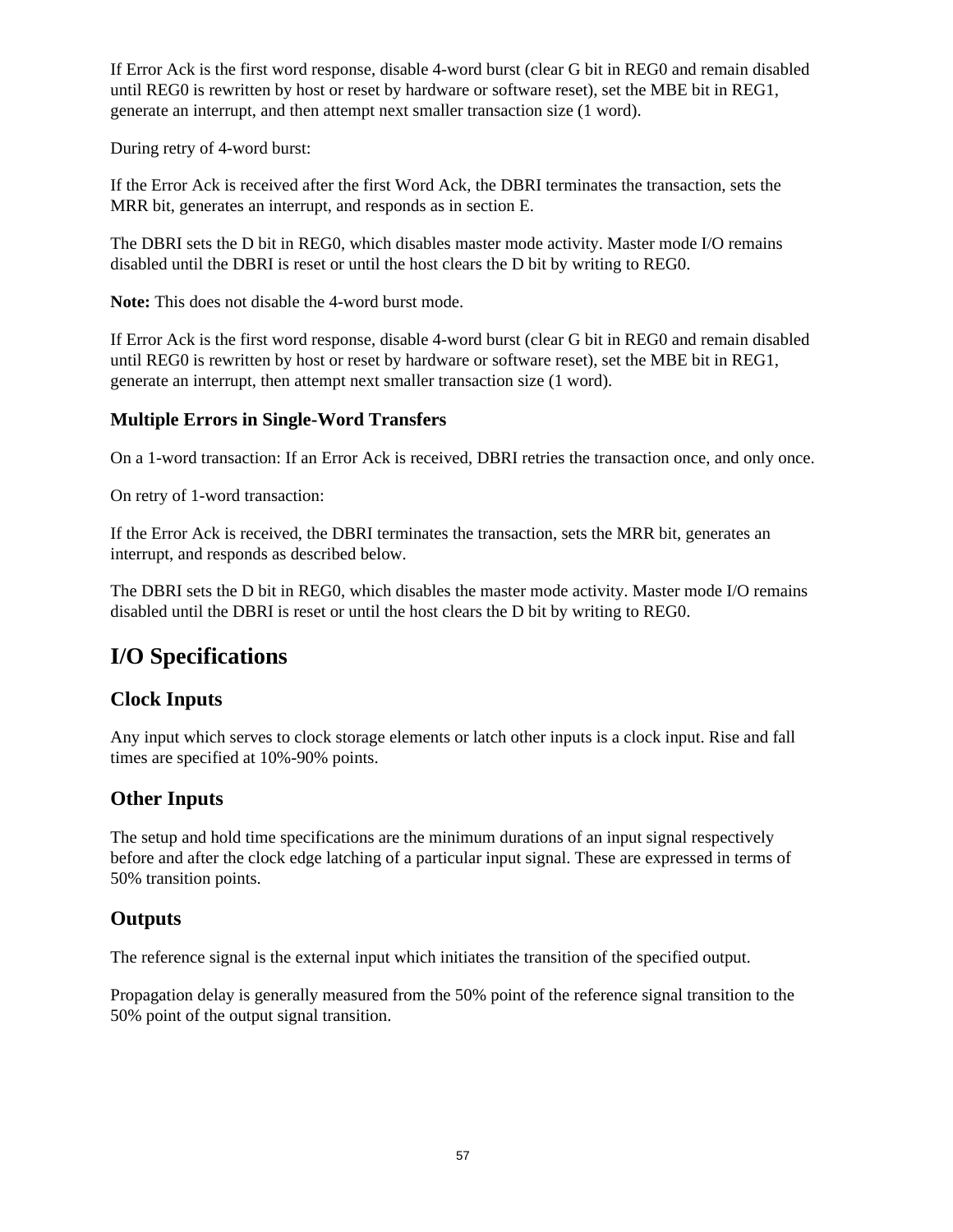# **Absolute Maximum Ratings**

Stresses in excess of the Absolute Maximum Ratings can cause permanent damage to the device. These are absolute stress ratings only. Functional operation of the device is not implied at these or any other conditions in excess of those given in the operational sections of the data sheet. Exposure to Absolute Maximum Ratings for extended periods can adversely affect device reliability.

| <b>Parameter</b>                                                      | Min    | Typ                      | Max             | Unit        |
|-----------------------------------------------------------------------|--------|--------------------------|-----------------|-------------|
| <b>Ambient Operating Temperature</b>                                  | $_{0}$ | -                        | 70              | $^{\circ}C$ |
| <b>Storage Temperature</b>                                            |        | -                        | 150             | $^{\circ}C$ |
| Voltage on Any Pin with Respect to Ground (Vss) $\vert$ -0.25 $\vert$ |        | $\overline{\phantom{a}}$ | $ V_{DD}+0.25 $ |             |
| Power Dissipation                                                     |        |                          | 1.25            | W           |

# **Handling Precautions**

Although protection circuitry has been designed into this device, proper precautions should be taken to avoid exposure to electrostatic discharge (ESD) during handling and mounting. AT&T employs a human-body model (HBM) and charged-device model (CDM) for ESD-susceptibility testing and protection design evaluation. ESD voltage thresholds are dependent on the circuit parameters used to define the model. No industry-wide standard has been adopted for the CDM. However, a standard HBM (resistance  $= 1500$  ohms, capacitance  $= 100$  pF) is widely used and, therefore, can be used for comparison. The HBM ESD threshold presented here was obtained by using these circuit parameters.

**Table 40. ESD Threshold Voltage**

| Device   | Voltage |  |  |
|----------|---------|--|--|
| T7259-FC | 500 V   |  |  |

# **Electrical Characteristics**

Ambient temperature = 0 °C to 70 °C,  $V_{DD} = 5.0 V \pm 5\%$ , Vss = 0.0 V (unless otherwise specified).